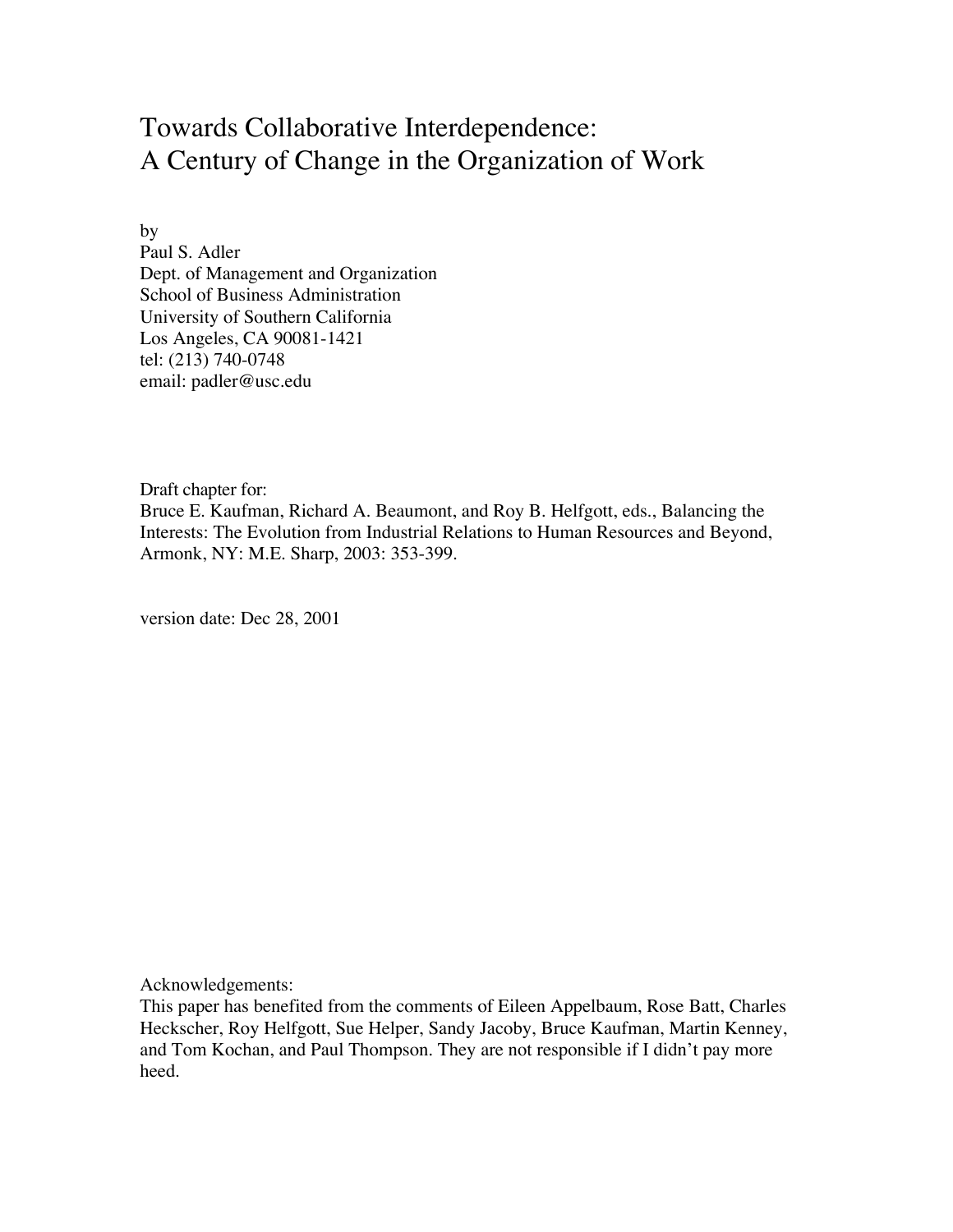## A Century of Change in the Organization of Work

## **THE PUZZLE**

Work organization denotes how tasks are grouped into jobs and how activities are coordinated across these various jobs. It is an important factor shaping (as well as shaped by) both workers' values and behavior and managers' policies in human resource management and industrial relations. The reciprocal effects of these three (clusters of) variables — work organization, worker attitudes, management policies — shape key dimensions of organizational performance such as turnover, satisfaction, and efficiency.

Given the importance of work organization, it is regrettable that there is so little agreement about its underlying determinants or its evolution. We have many studies of the evolution over time of management *doctrines* of work organization — from scientific management, to human relations, job enrichment, socio-technical systems, total quality management, and business process reengineering. But we lack systematic studies of the corresponding *practices*, so we do not know how extensively these doctrines were implemented. We have numerous *fragments* — accounts of the evolution over short time periods of specific facets of work organization in specific firms, occupations, and industries. But we lack a common theoretical *frame*, so we do not know how to weave out of these fragments a compelling characterization of the broader trends.

In the absence of reliable data, we are forced to rely on anecdotal evidence. Consider this worker's recollection of his father, who was a trimmer for Cadillac from its very early years (quoted in Peterson, 1987: 38):

> "I remember seeing him one time in the factory and he wore a leather apron which was filled with all types of needles, round and semicurved and long and short and thick and thin, and he had a thread in this pocket. And I remember he used to say that he would take a bolt of cloth and some springs, some mohair and tacks and a hammer and his needles and go into a car and trim it from one end to another....He had a half dozen pairs of shears and he used to have yellow chalk that had string around it and it used to hang from a cord around his neck and he would stick it in his pocket. My father would draw the patterns out for the cushions and the various other pieces of upholstery that was necessary for the trimming of the automobile. Then came the automatic cutters or machine cutters and the scissors got rusty around the house. ...Then came sewing machines and my father no longer sewed. Then came men who just tied springs together, and my father was no longer in spring tying. Gradually he lost all the components of his trade."

Faced with eloquent stories such as these, scholars have divided into three broad camps. A first camp reads such accounts as evidence of a broad trend towards the deskilling of jobs, the degradation of labor, and the alienation of workers. They point to the progressive elimination of artisans in the occupational structure and to the narrowing of skills and discretion for a broad range of jobs.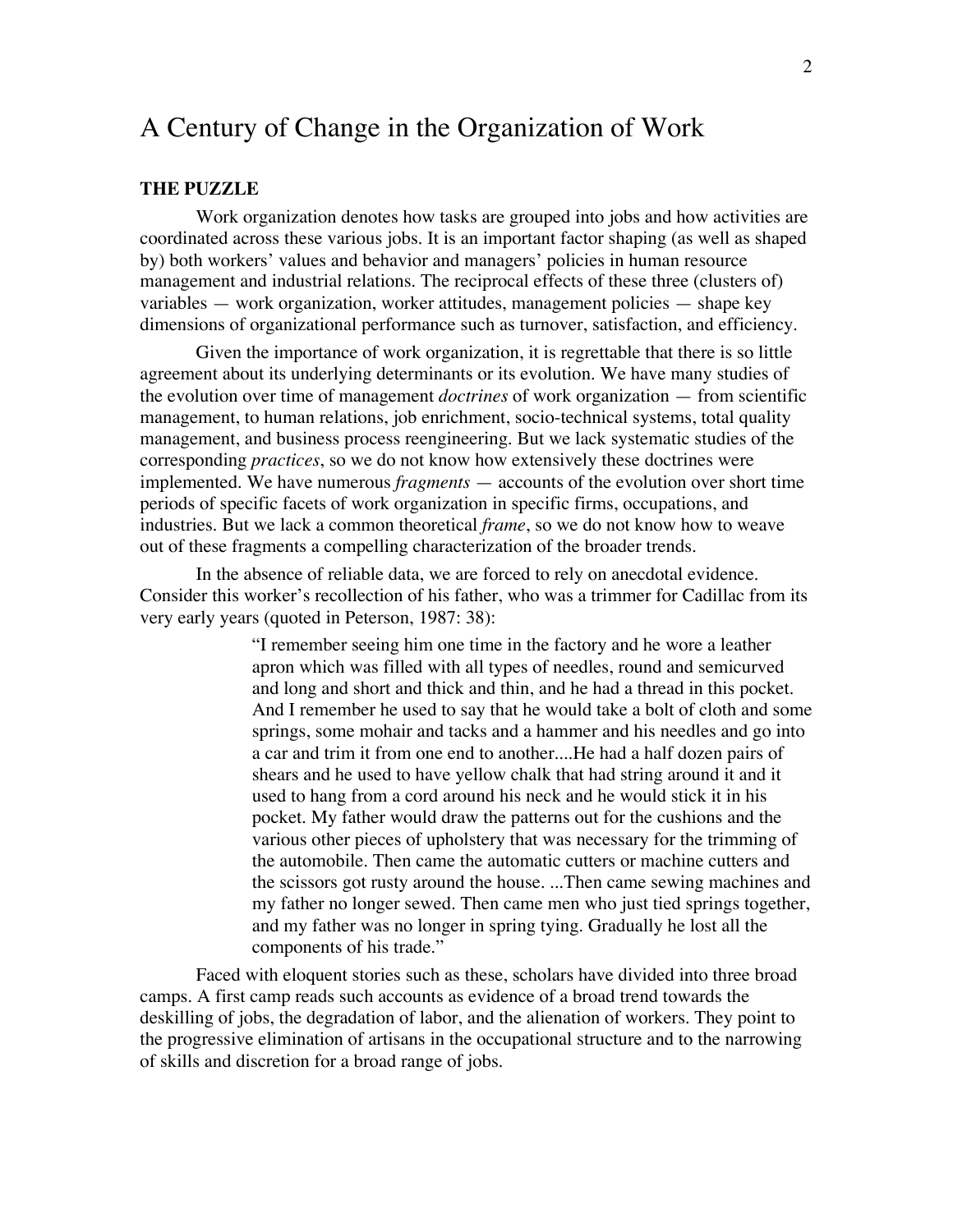A second camp points to some facts left out of this auto worker's account, and reaches very different conclusions. First, the starting point of this story leaves out the much larger number of entirely unskilled laborers who typically worked alongside these craftsmen or on farms. It also leaves out the many workers who chafed under the exploitation of craftsmen operating as "inside contractors." And it leaves out the many children working in huge textile mills — the eight-year-old girls working under abominable conditions for 15 hours a day and earning \$2.40 for a six-day week (Van Norst and Van Norst, 1903: Ch. IX). And second, the Cadillac worker's story leaves out much of the subsequent evolution of work organization. Alongside the demise of craft, the auto industry, like many others, saw a huge increase in machine operators, technicians, and clerks. These workers were less skilled and less autonomous than the trimmer had been, but they were far more skilled than most of the laborers they replaced in the occupational structure, and they were increasingly at ease with the functional interdependence that replaced the trimmer's autonomy. Some scholars therefore argue that the central tendency of work organization of the  $20<sup>th</sup>$  century was a path of progress towards higher skills and broader interdependence.

Yet a third camp, faced with both the lack of systematic data and the great variety of situations and trajectories, sees no consistent trends at all. Indeed, looking across workplaces and industries at any given time, we observe a huge range of variation. Given the lack of data and the powerful arguments marshaled by all three of these camps, it is not obvious that any meaningful story can be told about long-term aggregate trends.

I believe that notwithstanding the gaps in our knowledge we can advance some reasonably well-grounded broad generalizations about these trends. To do so, however, we need a story-line about the long-run evolution of work organization that can acknowledge the merit of all three camps' arguments. This chapter advances such an interpretation, focusing on the U.S. In the first part, I present the main pieces of the puzzle. In the second part, I discuss how we might make sense of these pieces. A conclusion summarizes the key trends, and argues that the story of work organization in the 20th century is one of a zig-zag path towards more collaborative interdependence. My argument is more speculative in some places and more empirically grounded in others. My goal is to lay out a theoretical account that can frame productive debate and serve as a fruitful source of hypotheses for future research.

## **PIECES OF THE PUZZLE**

The purpose of this first part is to present the main pieces of the puzzle  $-$  the key facts on which broad agreement seems possible across otherwise divergent points of view. The sections in this part address in turn: the state of work organization at the end of the 19th century, subsequent changes in the broad structure of the economy, the key vectors of change in work organization, the sequence of innovations in work organization, and the diversity of forms of work organization at the end of the 20th century.

## **The starting point: work organization in the late 19th century**

First, two contradictory and equally mythical images of work organization during the  $19<sup>th</sup>$  century should be set aside: that it was centered around independent artisans, and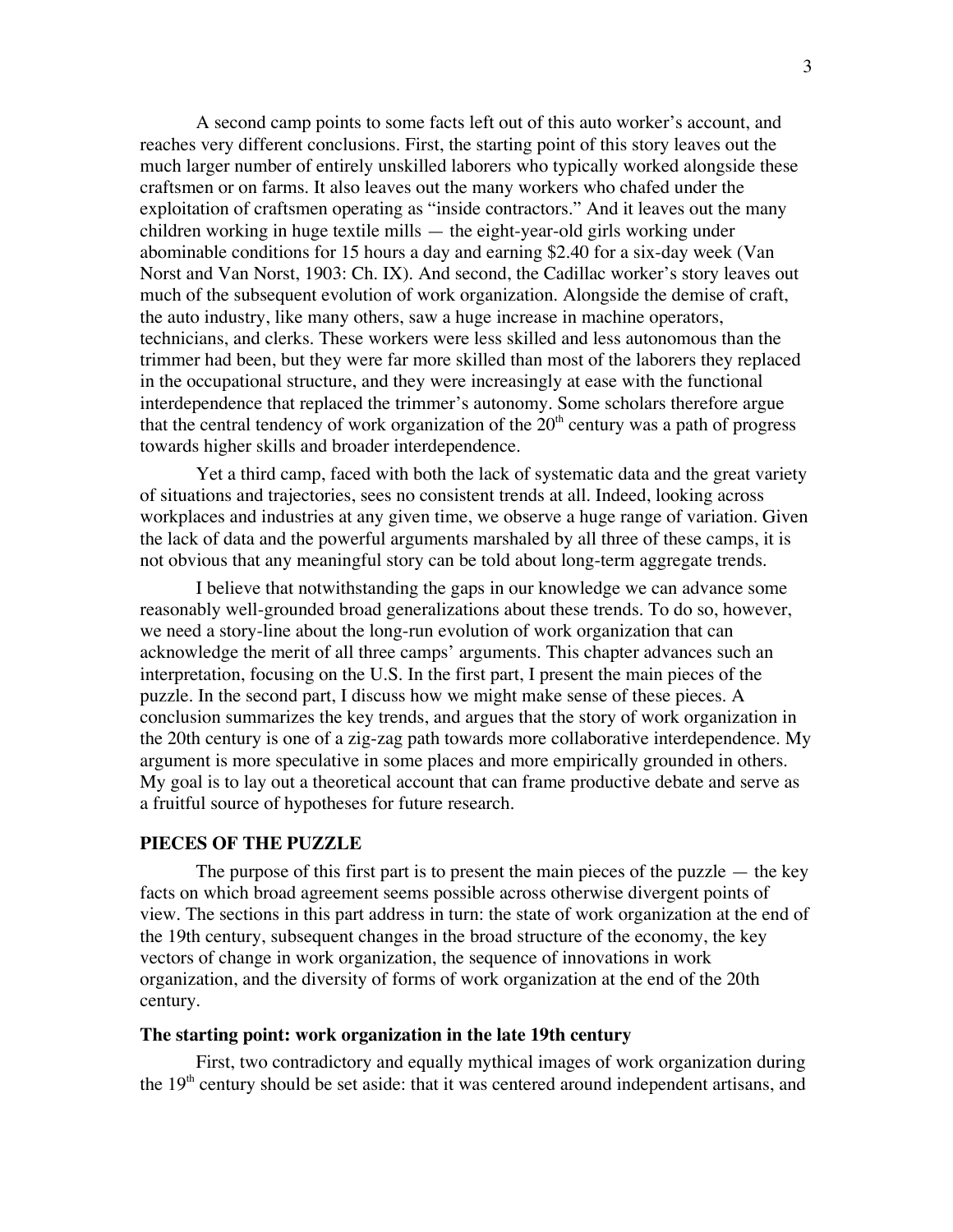that it was a structure of direct, simple control by owners. In reality, during the bulk of the  $19<sup>th</sup>$  century, work organization took four very different forms:<sup>1</sup>

(1) a large but shrinking *self-employed* category composed mainly of farmers, but also including considerably smaller contingents of artisans, and shop-keepers;

(2) a traditional sector of *external subcontracting* in the "sweated trades," producing mainly consumer goods such as clothing, boots, shoes, and toys;

(3) a small but growing sector of *direct* employment and control in new, larger-scale plants, often found in chemical production, as well as (quasi-) monopolistic service operations such as the Post Office;

(4) a heterogeneous sector of *indirect* employment and control via "internal contractors" of various kinds, in (a) industries derived from domestic production, such as textiles, (b) industries founded on a craft basis, in traditional assembly operations (e.g. shipbuilding, coachbuilding), metalworking and non-traditional assembly, and others such as glass, and (c) gang-work industries, such as in mining and the docks. $<sup>2</sup>$ </sup>

The overall trend during the 19th century was clearly to the expansion of the types 3 and 4 factory sector. However, even in 1880s, the typical factory was little changed from a century earlier. It remained "a congeries of craftsmen's shops rather than an integrated plant" (Nelson, 1975: 3). Plants were still very small, and their owners were preoccupied with financial problems, ignorant of supervision and personnel relations as distinct administrative functions. In most industries, foremen and skilled workers controlled the pace of work, the flow of materials, and the choice of methods. Inside contractors still often controlled the hiring, firing, pay, and work of subordinate helpers and laborers. Production technology was still mainly in the form of hand-tools. Authority relations were relatively personalized and often coercive. Production know-how was largely tacit. Most firms had little by way of formalized procedures. Only very few had adopted the extensive standardization that was the pride of the American system of manufacture. Beyond the shop-floor, accounting and sales were the only well-established functions; but given the small average firm size, these functions were typically assured by just one or two trusted employees. In comparison with contemporary organizations, inefficiencies abounded.

As the 19<sup>th</sup> century drew to a close, the process of industrialization and centralization accelerated. Over the last decades, average firm size doubled in many industries.**<sup>3</sup>** Direct employment (type 3) grew in its total share. Work organization emerged as a central problem for management and as the object of wide-scale debate and struggle.

<sup>|&</sup>lt;br>|<br>|  $<sup>1</sup>$  Adapting Littler's (1982) account of the British case.</sup>

 $2$  The subcontractors were sometimes parents employing family members: this was particularly common in the earlier years of the 4a category. Sometimes the subcontractors were craftsmen, especially in the early years of the 4b category. And sometimes the subcontractors were gang-bosses who functioned as smallscale capitalists: this was particularly common in the 4c category.

 $3$  Textile mills had seen a jump in size earlier in the century, but their size then stabilized. By 1900, steel, locomotives, electrical and agricultural machinery industries had much larger plants, with several employing over 5,000 workers (See Nelson, 1975).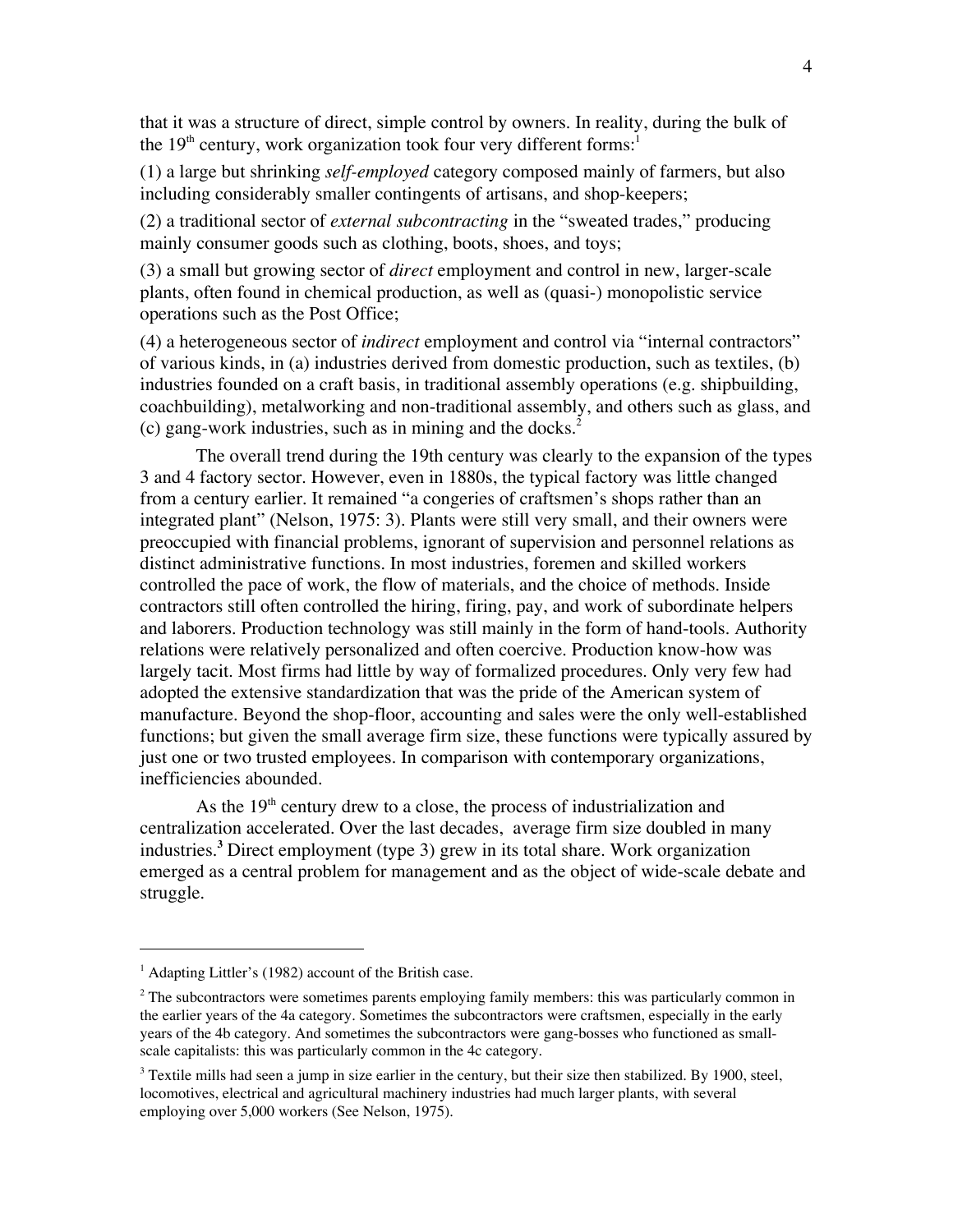## **The 20th century: the evolution of the broader context**

Before proceeding to the heart of the matter, it may be useful to remind ourselves of the main lines of evolution of the structure of the U.S. economy and labor force during the  $20<sup>th</sup>$  century. I summarize this evolution under eight broad headings.<sup>4</sup>

First, the century saw a huge change in the structure of the U.S. labor force. While the male labor force participation rate fluctuated between 75% and 80% over the century, the female labor force participation rate grew from around 19% in 1900, to 30% in 1950, to 60% in 1999. The huge influx of immigrants around the turn of the century gradually subsided. Of males over 21 years of age, 24% were foreign born in 1900, but only 11% in 1950 and 7% in 1970, rising modestly to some 9% by 2000. The industry distribution of the labor force shifted considerably, with a continuous decline in the share of agriculture, an increase then a decrease in the share of manufacturing, and an increase in the share of services.

The occupational distribution evolved in parallel — see Exhibit 1. The shares of farmers and of laborers in both farming and manufacturing declined dramatically. Paralleling the evolution of manufacturing, the shares of craftsmen and operatives first grew then fell. There was strong, sustained growth in the share of clerical and professional-technical categories, and more modest growth in the share of service, sales, and managerial occupations.

## **<put Exhibit 1 about here>**

Second, the average education level of the labor force increased, and here too the change was dramatic. The fraction of 17 year-olds who had completed high-school grew from 6% in 1900, to 57% in 1950, to over 80% by the end of the century. Despite this huge increase in supply, investment in high-school and college education continued to yield a sizable positive return (Goldin and Katz, 1999), which suggests that at least some of this increase in education levels reflected increasing skill requirements rather than pure screening and credentialism (Abramowitz and David, 1996). As Goldin and Katz write, the most plausible explanation for this pattern is that "technological change and capital deepening have both served to increase the demand for more-skilled labor over the long run" (1999: 25-26).

Third, continuing the trends characteristic of the prior century, the proportion of self-employed progressively declined. Over the course of the 1800s, this proportion had progressively fallen from more than 80% to less than 40%, and this share would continue to shrink, reaching less than 7% by the end of the  $20<sup>th</sup>$  century.

Fourth, the size of firms and establishments grew. In part, this was due to the contraction of the traditional farm sector. However, even within the non-farm sector, there was a considerable increase in the average size of firms and of establishments although this trend seems to have leveled off in the last couple of decades (Pryor, 2001).

Fifth, alongside growth in firm size, the century seems also to have witnessed growth in the density of market transactions between firms. The inter-industry division of

 $\overline{a}$ 

<sup>4</sup> Unless otherwise noted, the supporting data for this section come from *Historical Statistics*, 1975, and *Statistical Abstract*, various years.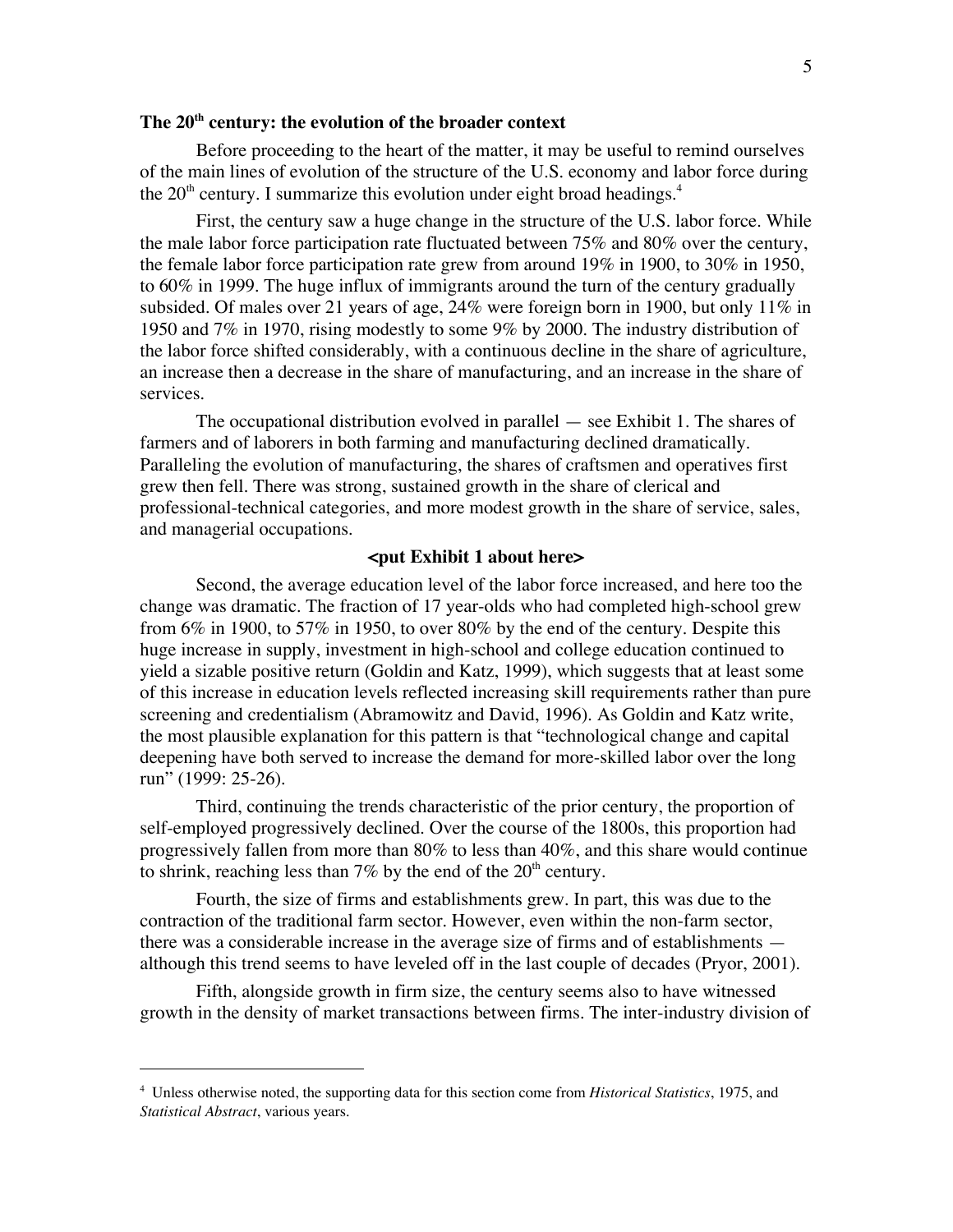labor deepened, with the proliferation of new classes of consumer and producer goods and services. The connections linking these industries became denser.

Sixth, unions grew then shrank. Only 3% of the labor force belonged to unions in 1900. In the subsequent years, that rate rose slowly, then increased dramatically after passage of the Wagner Act in 1935, to reach 25% of the total workforce in 1956. The rate then began to decline, slowly at first, but then accelerating after 1980, to reach 14% at century's end. The threat of unionization nevertheless continued to influence management in relatively unionized industries and regions, and unions continued to shape law and regulations.

Seventh, government became a progressively larger factor in the economy, both directly and indirectly. Direct employment in federal and state government grew almost continuously — from 3.8% of the labor force in 1900, to 10.1% in 1950 and to 15.1% in 1999 — leveling off towards the end of the century. Total government expenditures grew from 8% of U.S. Gross Domestic Product in 1913 to 38.5% in 1992 (Maddison, 1995, p. 65). The state's indirect influence also grew as both work organization and employee and industrial relations were progressively "legalized" by a growing panoply of laws and regulations that constrained management practices in these domains.

Finally, over the course of the  $20<sup>th</sup>$  century, work organization in the U.S. was disrupted by two periods of macro-economic dislocation (1930s, 1970s and 1980s) and by two world wars. The economic downswings brought wide-spread unemployment and destruction of capital. The wars — fought elsewhere — had almost counter-balancing effects in strengthening the hand of workers in their conflicts with management..

## **Four vectors of change**

Within these broader contextual trends, four vectors of change characterized the evolution of work organization over the course of the 20th century: greater specialization, the development of managerial techniques of coordination and control, automation, and the rationalization of management authority. Most observers would agree with these descriptors, but their significance continues to be debated.

## **Specialization**

 $\overline{a}$ 

First, as average firm size grew, workers found their tasks and roles progressively specialized.<sup>5</sup> This specialization provoked considerable debate. On the one side, protests were common against the division of craft labor. The shoemakers were affected early, as reflected in the eloquent testimony to a 1879 Congressional committee by Charles Litchman, a Grand Secretary of the Knights of Labor, and a leader in the Knights of St. Crispin, which sought to organize shoemakers in the 1860's and early 1870s:

> "By the subdivision of labor a man now is no longer a tradesman. He is part of a tradesman. In my own trade of shoemaking, twenty years ago the work was done almost entirely by hand, and the man had to learn how to make a shoe. Now, with the use of machines of almost superhuman ingenuity, a man is no longer a shoemaker, but only the sixty-fourth part

 $<sup>5</sup>$  Here we are discussing what Marx called the "detailed" division of labor  $-$  the specialization of tasks</sup> within firms, coordinated ex ante by managers — as distinct from the "social" division of labor — the specialization of firms and industries, coordinated ex post by market exchange.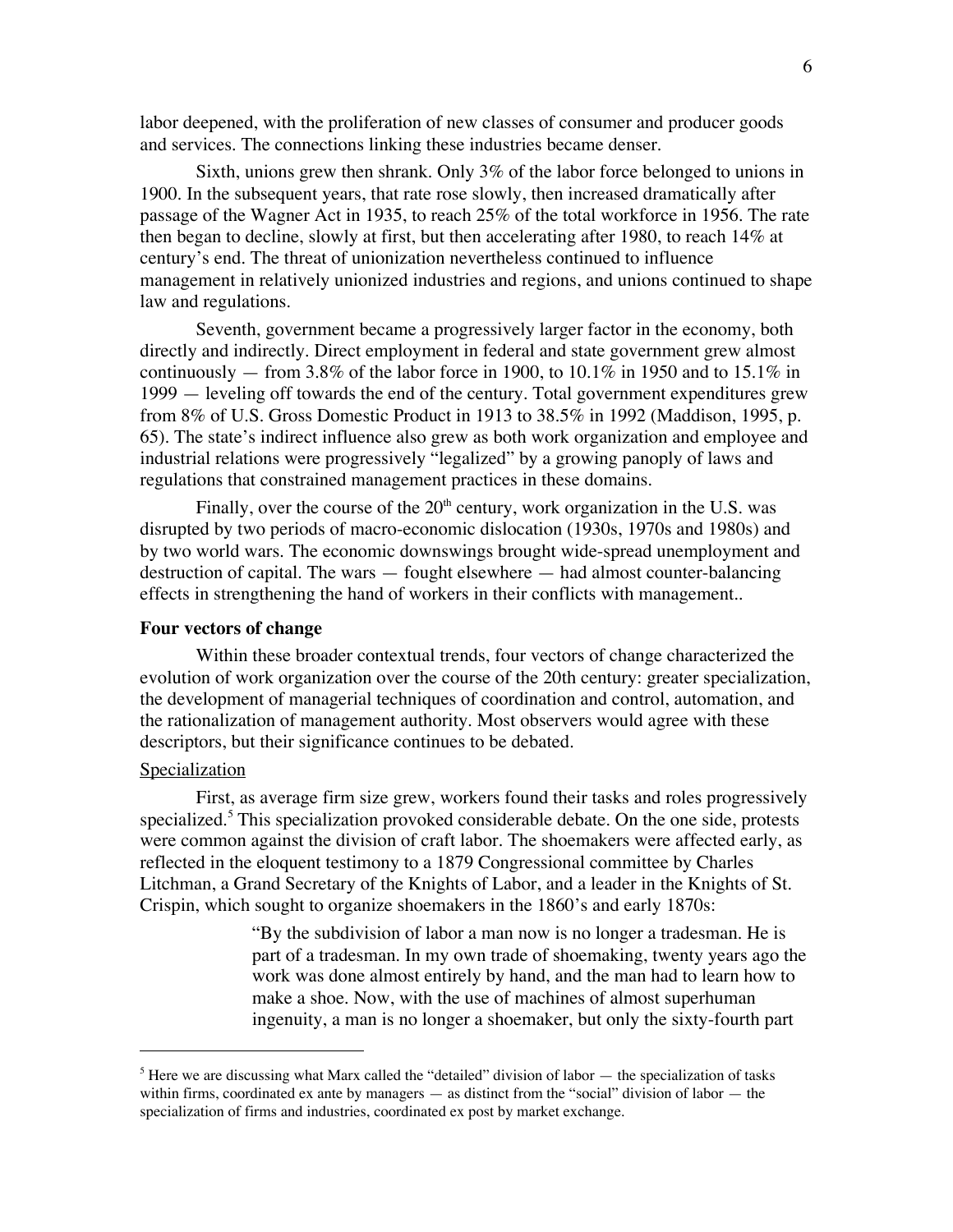of a shoemaker, because there are sixty-four subdivision in making shoes; a man may work forty years at our trade, and at the end of forty years he will know no more about making the whole shoe than when he commenced the business."6

The primary significance of this specialization lay in the associated loss of economic independence. The demise of domestic and handicraft forms of production and their replacement by specialized functions in large-scale factory production meant above all greatly reduced opportunities for economic independence. In the latter part of the 19th century, the contrast between these trends and the dominant ethos of economic independence provoke growing protests. These protests continued into the early years of the 20th century. The term "slavery" was often used to condemn wage-labor as a longterm status (Rogers, 1974). By the mid- $20<sup>th</sup>$  century, however, economic independence was a remote prospect: independent farmers and domestic production had all but disappeared. While craftsmen remained a sizable component of the labor force, they became increasingly dependent on facilities provided by large employers.<sup>7</sup> In the latter part of the 20th century, concerns about loss of economic independence were more commonly voiced by professionals such as lawyers and doctors protesting the growth of larger professional firms and of the corporate employment of professionals.

On the other side of this debate, observers such as John Dewey and Jane Addams saw a more positive social potential in this, more extensive, division of labor. The old "rugged individualism" of the farmer and artisan-craftsman was being replaced by a "new individualism" that was less parochial and more organically tied to a broader community (Dewey, 1930). Addams wrote:

> "A man who makes, year after year, but one small wheel in a modern watch factory, may, if his education has properly prepared him, have a fuller life than did the old watchmaker who made the watch from beginning to end. It takes thirty-nine people to make a coat in a modern tailoring establishment, yet those same thirty-nine people might produce a coat in a spirit of "team work" which would make the entire process as much more exhilarating than the work of the old solitary tailor, as playing in a baseball nine gives more pleasure to a boy than that afforded by a solitary game of handball" (Addams, 1902, as quoted by Rogers, 1974, p. 82).

 <sup>6</sup> Quoted from United States House of Representatives, Investigation by a Select Committee of the House of Representatives Relative to the Causes of the General Depression in Labor and Business; and as to Chinese Immigration, Washington DC: GPO, 1879, pp. 429, in Irwin Yellowitz, The Position of the Worker in American Society 1865-1896, Englewood Cliffs NJ: Prentice Hall, 1969, p. 88.

 $<sup>7</sup>$  Note however, that aspirations to economic independence were still significant at mid-century. In</sup> Chinoy's 1946-1951 study of the GM-Oldsmobile plant in Lansing Michigan, 48 of the 62 auto assembly workers interviewed answered in the affirmative the question: "Have you ever thought of getting out of the shop?" Of these 48, 31 said their goal was a business of their own and a further 6 wanted to become independent farmers (Chinoy, 1992, p.82). Only 6 aimed for other wage employment. Even the weekly paper published by the CIO unions in the city frequently carried stories about auto workers who had ventured into small business (p. 4).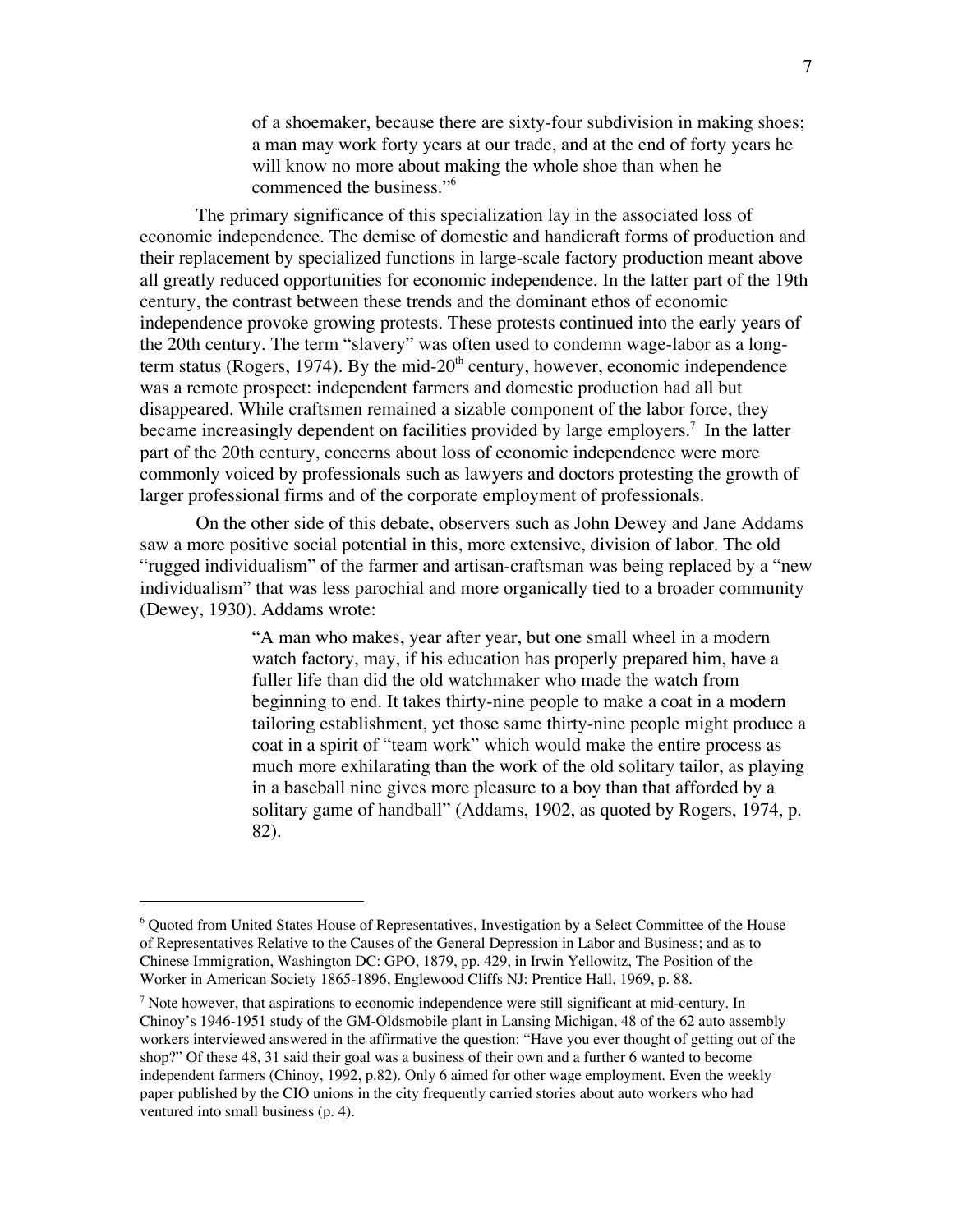Contrary to the view expressed by Litchman, Dewey and the other pragmatists suggested that automation too contributed to this "fuller life": as engineers, technicians, blue-collar workers, clerks, or managers, a growing proportion of the labor force found themselves designing, maintaining, and using technology, thus creating an intimate link between the worker and society's growing body of scientific and technological knowledge.

## Coordination and control

 $\overline{a}$ 

Specialization provoked (and was provoked by) management efforts to improve the coordination and control of work. Chandler (1962, 1977) shows how management progressively tamed the challenges of operating more efficiently with higher fixed costs, faster throughput, and greater scale and scope. Hobsbawn's (1964: Ch. 17) analysis of  $19<sup>th</sup>$  century Britain suggests that management efforts to improve the coordination and control of work were also causally intertwined with the evolution of owners' values from custom to profit and with the replacement of non-economic labor control mechanisms by economic ones. The impact of these combined forces was, in a first phase, that "managers learned the value of intensive rather than extensive labour utilization," and in a second phase, that they "discovered genuinely efficient ways of utilizing their workers' labour time ('scientific management')" (1964: 406-7). (In Marx's terminology, the "real subordination of labor to capital," with the associated focus on "relative surplus value" progressively replaced "formal subordination" and "absolute surplus value" as the key axis of development.)

As a result, after considerable struggle in the late  $19<sup>th</sup>$  and early  $20<sup>th</sup>$  century, much of the day-to-day control of the work process shifted to management. Inside contracting (type 4 workers) largely disappeared. The ranks of foremen swelled, and as Frederick Taylor had recommended, the work of these foreman was progressively specialized into a panoply of roles filled by a growing group of engineers, technicians, and clerical employees.<sup>8</sup> The ratio of non-production to production employees in manufacturing rose from 10% in 1899, to 22% in 1947 and to 33% in 1980 (Melman, 1951; Census of Manufacturing, 1987, Vol. 1, table 1.) Notwithstanding press accounts of "delayering," it is not clear that the trend changed much in the last two decades of the century (Gordon, 1996).

**<sup>8</sup>** Whereas many writers assert that Taylor's ideas on "functional foremen" were antithetical to the doctrine of "unity of command" and were therefore rarely implemented, Stephen Meyer (1981) seems closer to the truth when he writes: "In the new Ford plant [circa 1917] , however, the foreman's duties were more circumscribed, and he had assistant foremen, sub-foremen (straw bosses), clerks, inspectors and others to help him. ...They directed, recorded, or examined the work of others. In fact, each occupation reflected Taylor's notions of 'functional management' and the division of the foreman's job into specific functional tasks" (p. 54). Taylor's proposal was to divide the traditional tasks of the foremen into these distinct positions. This departed from the well-tested precept of "unity of command"; but this difficulty was overcome with articulation of the line/staff model by Urwick and Gulick (Gulick and Urwick, 1937, Chs I, II).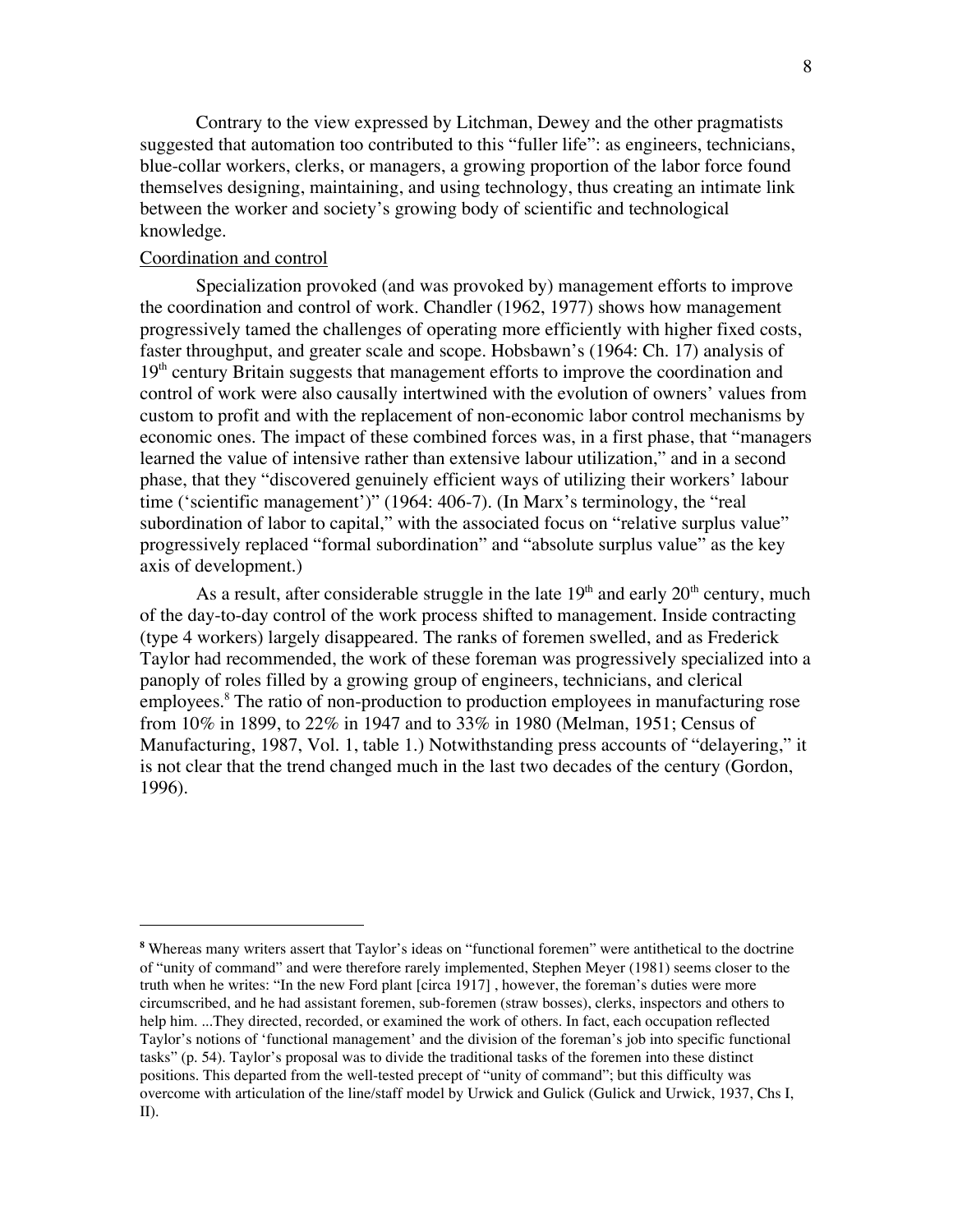#### Automation

Automation was the third major vector of change. The average stock of equipment per worker increased by a factor of about seven over the century.<sup>9</sup> The degree of automation of transformation, transfer, and control functions varied considerably across industries. Scranton (1997) is surely correct that images of the assembly line and of the oil refinery's flow process should not blind us to the continuing importance of custom and small-batch production. But even custom manufacturing and similar servicesector activities enjoyed a considerable infusion of automation over the course of the century (Blackburn, Coombs, and Green, 1985).

Debate raged throughout the century over the impact of automation on work. This is hardly surprising, since automation in these debates often stood as a proxy for  $-$  or indeed as the main driver among —the entire constellation of forces shaping work. These debates thus mirrored the more general disagreements over the evolution of work organization. From the shoemakers of the late 19th century to computer programmers in the late 20th, some observers argued that automation!has primarily a deskilling effect—!at least under capitalist conditions — while others saw a predominantly upgrading effect, and yet others saw no generalizable pattern.

Two studies by the IRC, the first in 1964 and the second in 1988, analyzed automation's impact on work organization in a range of settings. <sup>10</sup> With hindsight, the IRC studies appear to have characterized accurately the broad pattern of effects. The 1964 study, addressing both employment security and work organization, concluded that these effects were primarily benign (Beaumont and Helfgott, 1964: 218-237):

\* "Generally, but far from universally, modern technology tends to reduce physical effort and increase mental effort. It also demands greater versatility on the part of those who do the work....Each member of the workforce now has to relate his performance to the entire operation, rather than to a specific task, and this necessitates change in the employee's perception of work."

\* Automation displaces the direct human production role — workers become more like technicians — with titles such as "instrument mechanic" replacing electrician or pipefitter; workers need greater versatility, especially where production and maintenance tasks are combined.

\* Automation tends to increase the share of skilled over unskilled, of maintenance relative to production, of technicians and engineers relative to blue-collar, and of service relative to manufacturing.

\* Sometimes automation brings a polarization of jobs' skill requirements, leading to a greater employment shares at the top and the bottom of the scale.

اب<br>9  $9$  Data from from Maddison (1995), indicate that the stock of machinery and equipment per worker increased from \$4,115 in 1890 to \$6,932 in 1913 to \$39,636 in 1992 (in constant 1990 international dollars).

<sup>&</sup>lt;sup>10</sup> The 1964 study was based on interviews and quantitative data from 46 establishments (in 36 companies) selected as representative of "operating situations where major technological innovation had occurred" (Beaumont and Helfgott, 1964: 13) in manufacturing, transportation, and public utilities. The later study (Helfgott 1988) was based on case studies of the impact of computer-based technologies on 16 companies in a range of relatively high-technology and capital intensive manufacturing industries.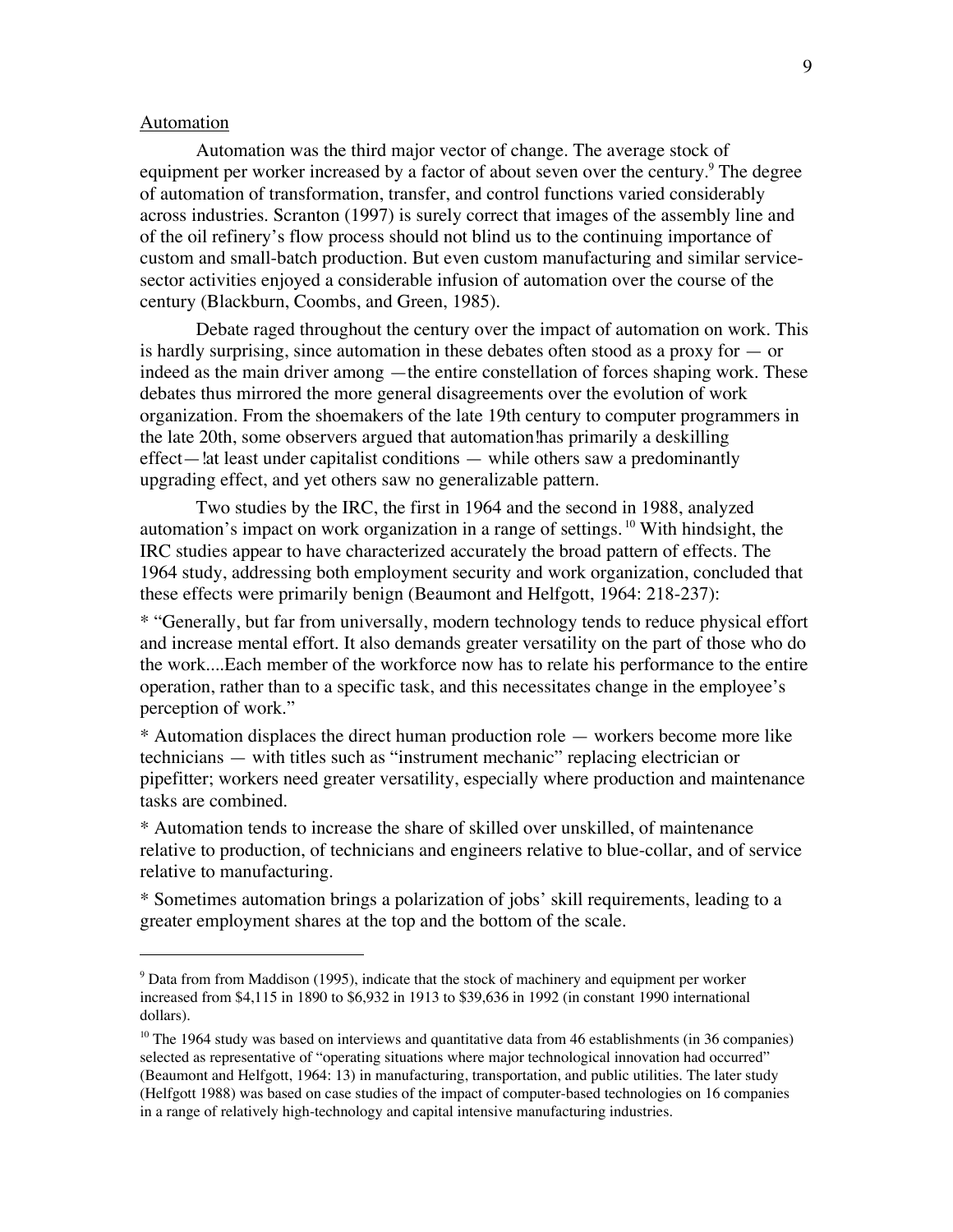\* The environment of most jobs becomes more pleasant and safer.

\* Industrial relations challenges are substantial, in particular because "It may not longer be feasible to abide by seniority as the mechanical determinant in job placement." Unions and management will need to find a way to recognize the importance of "trainability."

\* "Old work groups are now broken up" — but "new group relationships are evident...Not only does each crew member have to understand his own responsibilities and tasks, he also has to coordinate his efforts with those of his co-workers, particularly in diagnosing and correcting machine breakdowns."

\* "Negative factors" were often salient during transition periods but tended to disappear with time; nevertheless, an increase in shiftwork seems unavoidable, and in highly automated facilities, boredom at work constitutes a major challenge.

Some 20 years later, the findings were remarkably similar in general tone (Helfgott 1988: 67-78, ff.):

\* "Computer technology is having a profound effect on the nature of job and the ways in which work is organized. The scope of jobs is expanding. Workers are being trained to be more versatile and are being accorded greater responsibility and control over their work."

\* "The work environment also is undergoing change, becoming safer and cleaner."

\* "Operators will not gain control [over production processes] if management is reluctant to allow them such control. Some managements, however, have been more willing to share power with their employees, pointing to a movement toward a more versatile, higher skilled work force."

\* "Not all types of jobs benefit from new technology in terms of skill." Numerical control of machine tools, for example, turns machinists into machine tenders. But the subsequent generation of technology  $-$  CNC  $-$  usually brings some programming back to shop floor.

\* "Since programming a robot is not difficult, many companies find that it makes sense to train production workers as programmers. If programming of NC machine tools is often performed by white collar technicians, "the explanation lies in the labor relations area a management desire to keep programming out of the bargaining unit in unionized situations. This desire is based on the fear that if the job is in the bargaining unit, it will be subject to stringent rules on demarcation and seniority bumping procedures, which could threaten flexibility of operations and result in extraordinary training costs and inefficient operations as untrained workers bump into positions involving programming." \* Broader job classifications allow production workers to do some maintenance and setup.

\* A common problem was social isolation in the factory because human-manned work stations become physically farther apart. Therefore, more enlightened managers allowed music and created Employee Involvement teams.

## The changing nature of authority

Over the course of the century, the nature of managerial authority changed profoundly. The arbitrary authority of the "foreman's empire" and the "drive system" were progressively replaced by more bureaucratic forms of discipline (Nelson, 1975, Ch. 3). This change was due partly to the rising power of unions and partly to management's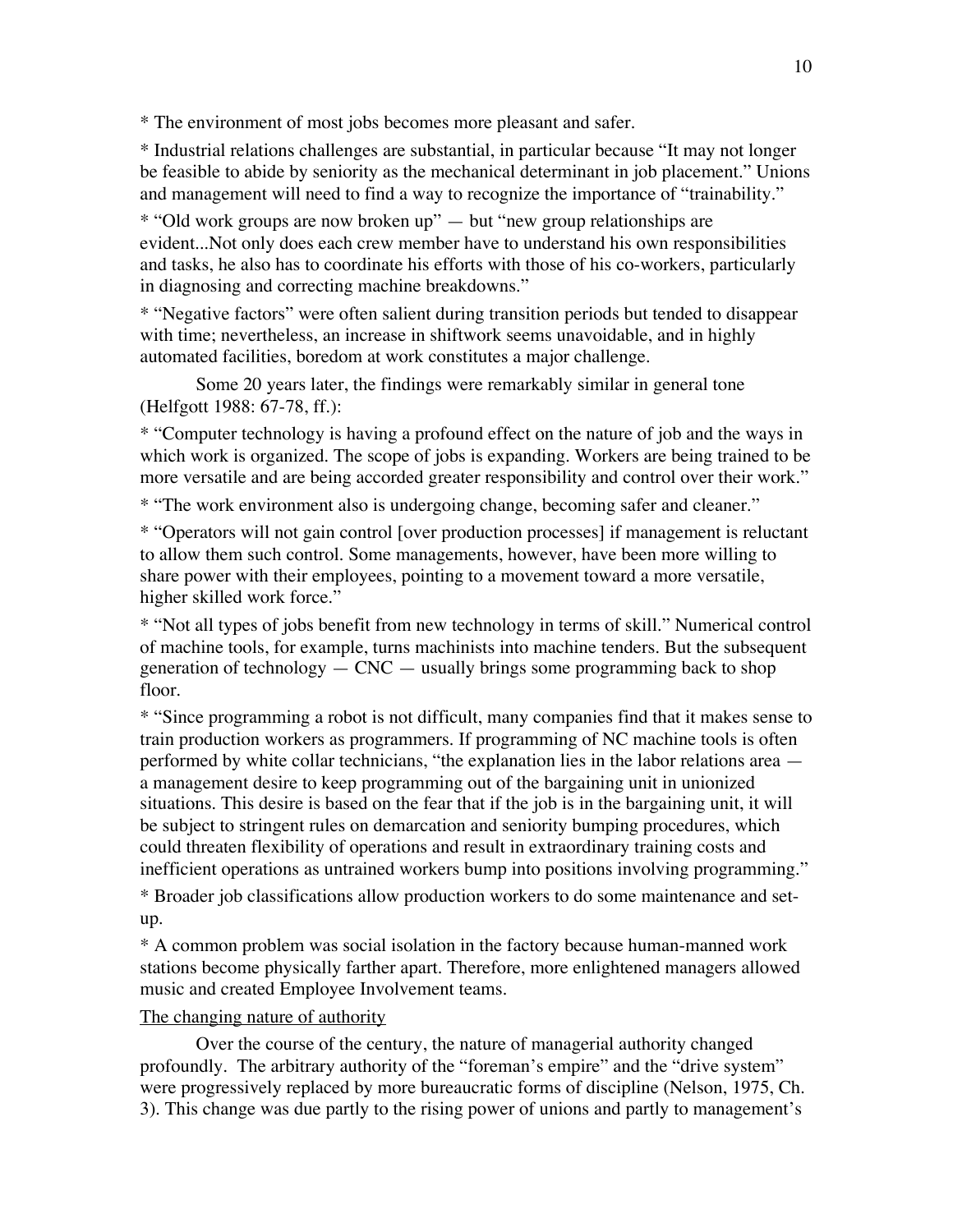quest for more control over the details of unit operations. The general cultural evolution of society towards greater respect for the individual must surely have contributed too.

Using Weberian categories, we could say that at the beginning of the century, management's authority was coercive. As such, it was often contested or fatalistically accepted as coercive. Sometimes it was accepted on traditional or even charismatic bases. Over the subsequent century, coercive and traditional forms of authority were largely displaced by reliance on rationality. This rationality took two different forms — formal and substantive. Formal rationality, by far the predominant one, was expressed in the use of bureaucratic procedures and market exchange to exercise more effective control, ensure efficiency of operations, and improve profitability. Substantive rationality was expressed in the efforts of a growing minority of firms to create a community of purpose within the organization — a focus on consent based on common commitment to a superordinate value.<sup>11</sup> Debate continues about whether this mutation in the nature of authority constituted an civilizing process or a means by which workers' subjectivity could be yoked to the imperatives of profit.

The evolution of authority was expressed in the changing nature of the effortwage bargain. Erratic, pre-industrial norms of work intensity progressively dissipated, and new norms of time-discipline were progressively internalized (Thompson, 1967). The term "driving" was often a contraction for "slave driving"; but workers progressively grew accustomed to "wage slavery" and to the remoteness of any prospect of economic independence. As a result, the idea of management determining methods and speed of work became less foreign and less objectionable. Protest sometimes flared against the specific forms of work imposed by management (notably by less skilled workers in the late 1960s and early 1970s). But as unions gave workers the means by which to demand compensation for work intensification, protest was generally replaced by negotiation. In the last decades of the century, Japanese-inspired production management techniques such as TQM sought to eliminate yet more of the remaining "pores" in the working day (and to replace unproductive with productive effort). This ratcheted up once again norms of work intensity (Adler, 1993; Kenney and Florida, 1988). By the end of the century, however, unions were too weak to assure that workers shared in the associated productivity increases (Osterman, 1999: 111).

## **A sedimented sequence of innovations work organization**

 $\overline{a}$ 

The state of work organization at the end of the 20th century reflected not only the evolution of the broader context and the four general vectors of change described in the previous two sections: it also reflected the sedimentation of a series of organizational innovations. As pointed out in the Introduction to this chapter, it is difficult to assess the extent to which these innovations diffused in practice. But in tracing the evolution of these innovations, we are arguably tracing at least the leading edge of the changes in work organization.

Several researchers have identified this sequence of innovations by analyzing the content of articles in management journals (Guillen , 1994; Barley and Kunda, 1996; and

<sup>&</sup>lt;sup>11</sup> The charismatic basis of authority seems to have been a perennial theme in the management literature, expressed in the continuing interest in "leadership" as something distinct from (and often "superior" to) "management."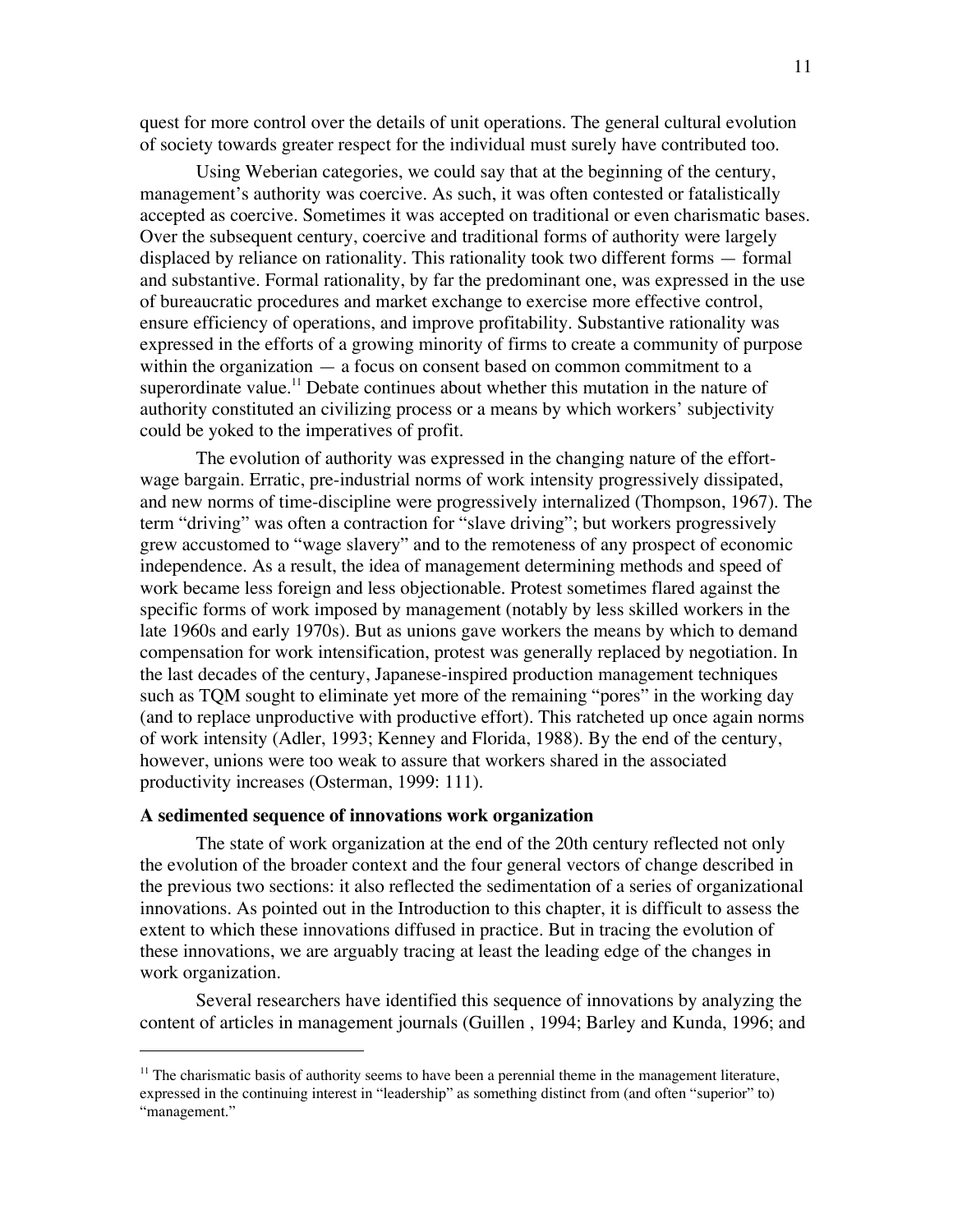Abrahamson, 1997). Their findings suggest that we can group these innovations in two broad categories, each associated with a different type of "rhetoric": one group emphasized formal rationality and aimed to ensure coordination and control, and the other emphasized substantive rationality and aimed to ensure employee commitment. Their analysis suggest that these two types alternated in their relative importance over the century. Changes in rhetoric corresponds (roughly) to the state of the Kondratieff longwave.<sup>12</sup> New "rhetorics" tend to emerge at the troughs and peaks of cycles. Commitment was valued when business was headed into difficult times, but control was valued when business prospects were turning more favorable.<sup>13</sup>

The beginning of the 1872-1894 Kondratieff downswing saw the emergence of the first in this sequence of innovations — *welfare work.* Welfare work, or "betterment," did not touch work organization directly, but aimed instead to shape values, build basic skills, and improve physical health, and thus to promote loyalty. It used company schools, employee magazines, company churches, company cafeterias. While some of the specific practices of early welfare work subsequently disappeared, many others persisted and were developed further by the human relations wave (discussed below).

The beginning of the 1894-1921 upswing saw the emergence of *scientific management* — a family of innovations designed to systematize management from the shop floor to the executive suite. On the shop floor, scientific management introduced techniques of production planning, work analysis, time standards, piece rates, etc. These were deployed not only in manufacturing but also in clerical occupations. The legacy of these innovations persisted. In their classic study of an automobile assembly plant in the 1950s, Walker and Guest quote workers describing work organization in terms we could have heard in  $1930 -$  lor in 2000:

> \* Foreman: "The line here, the moving line, controls the man and his speed. Then no matter how slow a man is, he has to keep moving. We're all human, we like to go as slow as we can unless we are pushed, and this line controls him perfectly."

\* Worker: "The line speed is too great. More men wouldn't help much. They'd just expect more work out of an individual. There's an awful lot of tension. The work isn't hard, it's the never-ending pace. They guys yell 'hurrah!' when the line breaks down. It's not the monotony, it's the rush, rush, rush. On the line you're geared to the line. You don't dare stop. If you get behind you have a hard time catching up" (Walker and Guest, 1952: 11; 40; 51-52).

Comparable accounts could be offered of work in call centers a half-century later. Incoming calls are automatically routed to employees within a couple of seconds of concluding the preceding call. The employees respond to the calls by reading from

 $\overline{a}$ 

<sup>&</sup>lt;sup>12</sup> Debate continues over the validity of Kondratieff's hypothesis. For the present purposes, we rely only on rough periodization it offers.

<sup>&</sup>lt;sup>13</sup> It is interesting to note that there is arguably a similar, but inverse, cycle in British industrial relations since the mid 19th century: Ramsay (1977) argues that worker participation schemes have waxed when employers felt their prerogatives challenged — primarily in more prosperous phases — and waned when managers felt their power was more entrenched — primarily in economic downswings.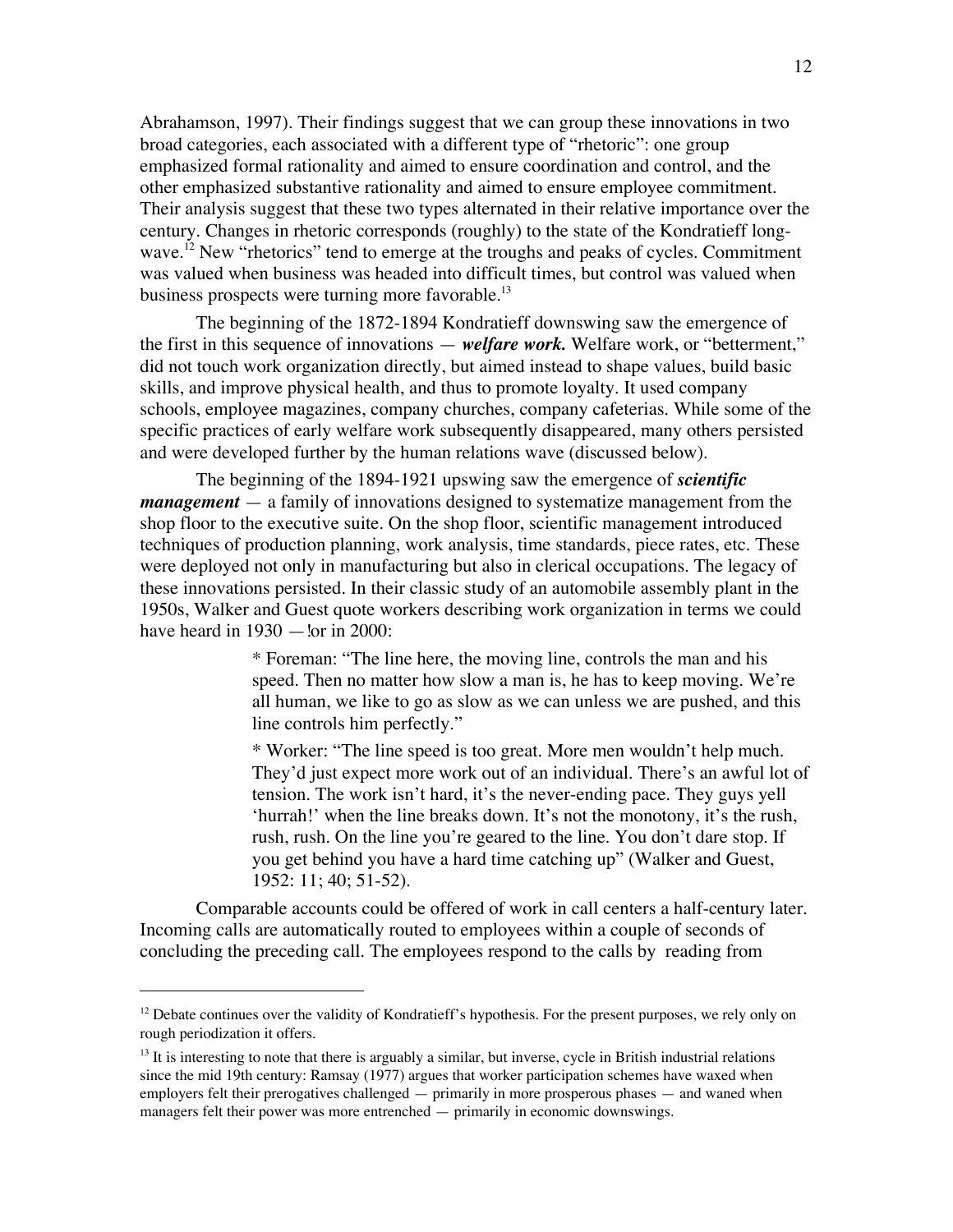prepared scripts. Their bonuses depend on individual productivity. The quality of service is monitored secretly by supervisors who listen in to the conversations (Frenkel, Korczynski, Shire, and Tam, 1999).

In the management superstructure, this wave of formal-rationality innovations led to the definition of functional departments and differentiated roles for staff and line functions. Over subsequent decades, the legacy was extended in elaborate systems for formal planning, budgeting and control.

From early on, some scientific management proponents were eager to combine it with welfare work. Joseph & Feiss Company in Cleveland, Ohio, was a notable example. Under the leadership of the company's vice-president, Richard A. Feiss, the implementation of scientific management was very rigorous. The piece rate system, for example, was very detailed. The sizable Planning Department assured smooth, highvelocity operations. But Feiss's commitment to welfare was equally rigorous especially after a strike in 1909 against the wage system and work rules. In 1913, Feiss hired Mary Gilson to head a new Employment and Service department (he rejected the Welfare label because it suggested philanthropy). Gilson helped organize a full panoply of welfare measures both at work — testing, promotion ladders, elimination of foremen's favoritism — and outside work — dances, picnics, choral societies, clubs, an orchestra, athletic programs, as well as home visits and other activities designed to promote the "mental, moral and spiritual advancement" of workers. Gilson later went on to join the IRC (Nelson, 1975: 78; Goldberg, 1992).<sup>14</sup>

The beginning of the 1921-1944 downswing witnessed the emergence of the *human relations* school of thought. It sought to broaden the role of the Personnel function and to infuse concern for employee commitment into the fabric of daily work. The associated innovations included ability testing for selecting employees, individual performance records, employee satisfaction surveys, coaching in supervisory skills, and the non-union employee representation plans promoted by the IRC.

These ideas grew in relevance over time. Their legacy was particularly strong in the management of less-routine operations such as craft, R&D, and professional work. Notwithstanding much early and some later mutual hostility, proponents of human relations and of scientific management often joined forces in the design of formalized personnel management systems, including compensation and performance incentives and suggestion systems. The Gilbreths represented an early version of this synthesis, with their focus on active worker involvement in scientifically-grounded quality improvement efforts. Later versions were associated with Allan Mogenson, the Training Within Industries program during World War II, and W. Edwards Deming.

At the beginning of the 1944-1971 upswing, a wave of *systems rationalization* innovations appeared, embodied in operations research, management science, strategic business units as a common corporate structure, and the further refinement of business planning and control systems building on the scientific management legacy. As this phase

 $\overline{a}$ 

<sup>&</sup>lt;sup>14</sup> Feiss's one major alteration of the Taylor system was also motivated by his interest in labor: a standard Taylorist approach to apparel manufacturing would have led him to introduce helpers to move materials around the plant, thus allowing the sewing machine operators to focus on their relatively higher-skilled tasks; but Feiss worried that this restriction on the movements of the operators would create boredom.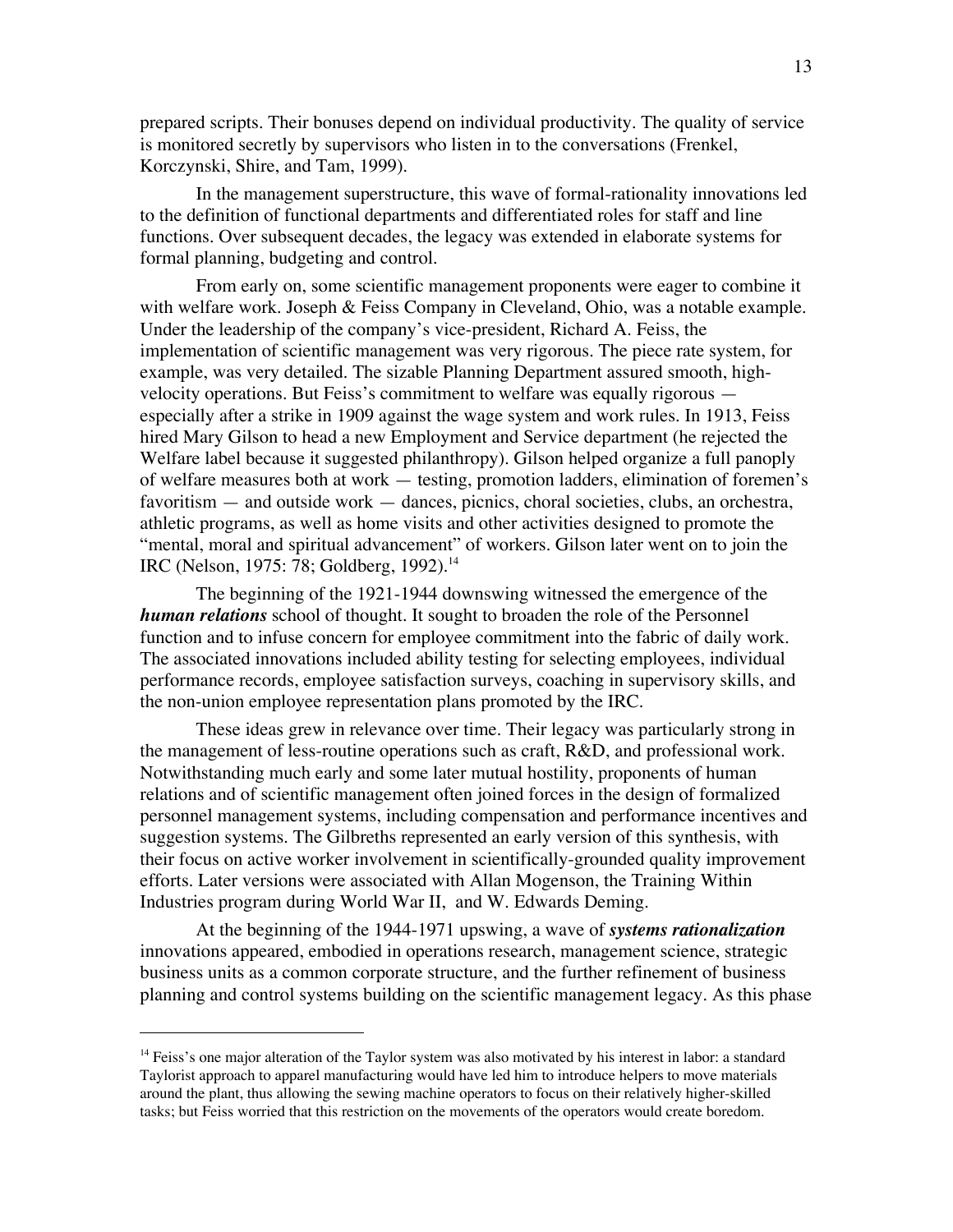built momentum, it encompassed efforts to rationalize relatively non-routine activities, with the introduction of formalized R&D budgeting and project management approaches and the use of matrix structures.

Sometimes proponents of systems rationalization rode roughshod over the welfare work and human relations legacy. In particular, one reading of contingency theory seemed to justify a Theory X, disciplinarian approach to the management of routine operations. There were also, however, many initiatives that sought synergy. Many discussions of matrix management, for example, were attentive to its human dimensions — dealing with ambiguity, assuring appropriate upward influence, and so forth. And in the non-routine parts of corporate operations, contingency theory authorized a more employee-centered approach.

The beginning of the downswing starting in 1971 witnessed a resurgence of interest in commitment in the form of *employee involvement* (EI)**,** as expressed in the themes of quality, culture, and empowerment. Building on the work of Maslow, Argyris, and McGregor, this wave was often framed in opposition to the scientific management legacy. Socio-technical systems theory (STS), a common reference point, popularized the idea that the human costs of excessively standardized and fragmented work would eventually lead to losses in productivity and quality — and that this would occur not only in non-routine tasks, but even in routine work. Proponents advocated the adoption of forms of organization that would give work groups and individuals far greater autonomy in determining work methods and far less specialization in their job assignments:

> "The work force of the new plant [and office] is organized into teams respsonsible for segments of the work flow. They are delegated many selfsupervisory responsibilities. They make internal work assignments, make production trade-off decisions, diagnose and solve production problems, and select personnel replacements to their team. Support functions such as quality control and maintenance are integrated into team responsibilities. Team members are paid for acquisition of additional skills, not for doing a particular job. Common parking lots and cafeterias and other symbols deemphasize status. Employees do not punch the time clock. Supervisors are expected to be facilitative, exercising progressively less direction and control as team capacities developm. Employees exercise voice over a wide range of conditions that affect them. Finally, and critically important, the organization is characterized by very high expectations about task performance and about people treatment" (Lawler, 1979: 2).

Sometimes these new tactics for eliciting commitment were combined with ideas from the formal-rational traditions of scientific management and systems rationalization. Two such families of synthesis can be noted.

First, in routine operations, scientific management ideas could be combined with EI ideas. Even if the result was not the kind of autonomous teams advocated by STS or found in refinery control rooms, such syntheses could nevertheless support high levels of worker commitment. For example, TQM in mass production industries often took the form of empowered teams (strong on commitment) themselves using standard quality improvement tools (strong on formal rationality). NUMMI provides an example. NUMMI is a GM-Toyota joint-venture producing Corollas, Geos, and Toyota light trucks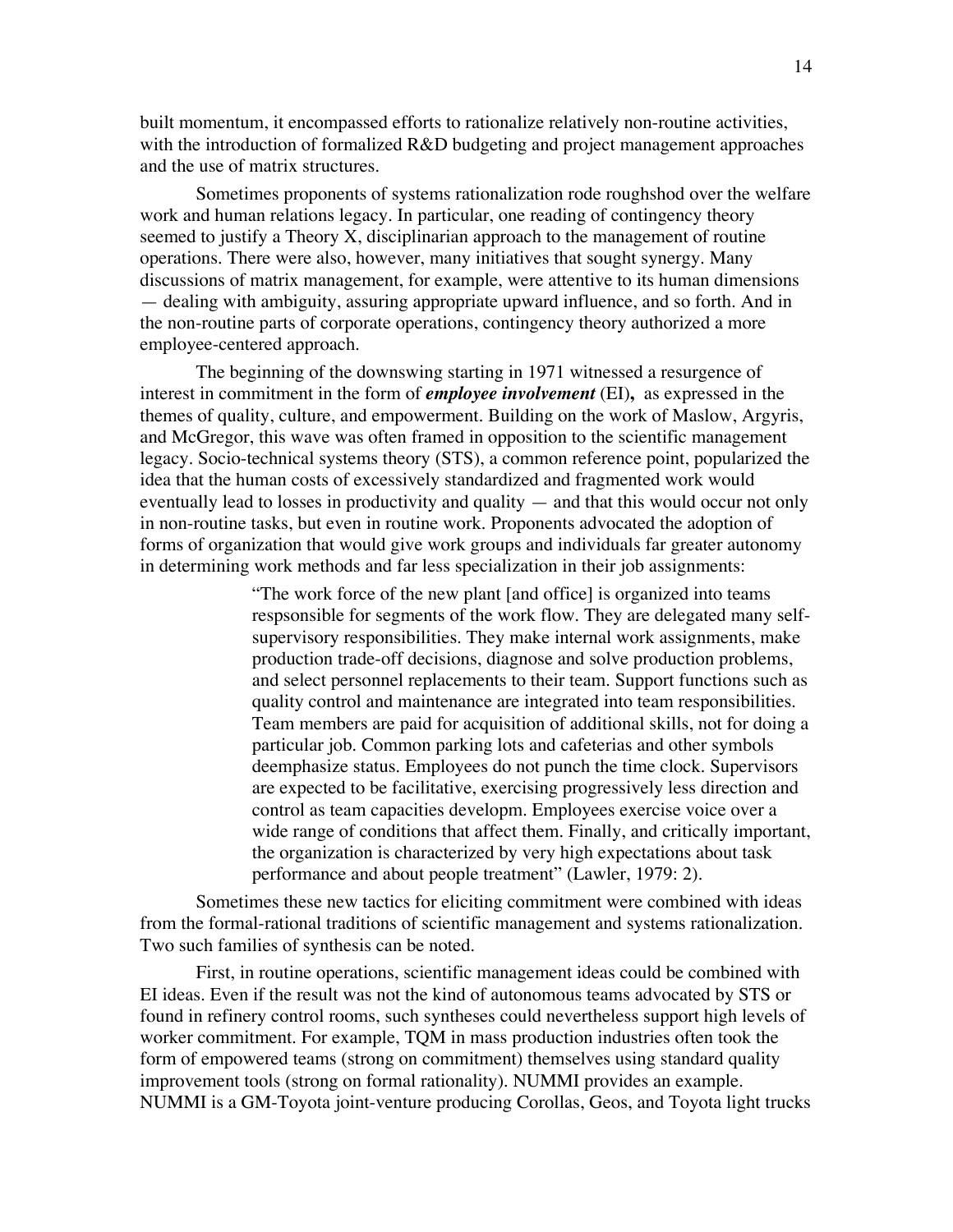in Fremont, California. It has operated under day-to-day Toyota management since opening in 1984. Here is how one worker analyzed the effects of the rigorous implementation of the Toyota Production System at NUMMI:

> "The work teams at NUMMI aren't like the autonomous teams you read about in other plants. Here, we're not autonomous because we're all tied together really tightly. But it's not like we're just getting squeezed to work harder, because it's us, the workers, that are making the whole thing work — we're the ones that make the standardized work and the kaizen suggestions. We run the plant  $-$  and if it's not running right, we stop it. At GM-Fremont, we only ran our own little jobs. We'd work really fast to build up a stock cushion so we could take a break for a few minutes to smoke a cigarette or chat with a buddy. That kind of 'hurry up and wait' game made work really tiring" (Adler, 1993: 145-146).

A second family of syntheses built on the systems rationalization efforts to bring some discipline to non-routine operations. EI in this context meant that staff could be actively mobilized to develop collectively their own formal methodologies and procedures. The general idea of process mapping — a tool used by both scientific management and STS — was brought into non-routine operations in such forms as IDEF, CMM, ISO 9000, and clinical guidelines in medicine.

I would conjecture that since the mid-1990s, the Kondratieff wave might have resumed an upswing, and note that in this period, we saw a resurgence of control-oriented innovations under the banner, first, of *business process reengineering*, *outsourcing*, and *networks*. The focus here was on radically rationalizing the scope and processes of work: downsize so as to focus on core competencies, and outsource the rest. A first phase of this cycle seemed deliberately scornful of the human dimension. Layoffs and downsizing cuts were trumpeted as signs of reinvigorated management recommitment to shareholder value. But within a couple of years, BPR champions were embracing STS ideas on how to configure job in the reengineered organization (Champy, 1995; Hammer, 1996). The literature on outsourcing reflects this continuity of commitment themes within innovations that are predominantly or initially control-oriented, with its attention to building trust and commitment with suppliers. The literature on knowledge management combines systems rationalizing focus on IT infrastructure and a commitment focus on "communities of practice."

## **By century's end**

All these innovations — from the coercive to the consensual, from the ad hoc to the bureaucratic — were deposited like layers of sediment in the evolution of forms of work organization. We do not have data that allow us to compare directly the early years of the  $20<sup>th</sup>$  century with the later ones, but surveys by Osterman (1994, 1999) and Lawler and his colleagues (1998) give us some economy-wide data on the recent past.<sup>15</sup>

<sup>&</sup>lt;sup>15</sup> Osterman's surveys in 1992 and 1997 are described in Osterman (1999): they were both representative samples of private, for-profit sector establishments with over 50 employees, and asked respondents about practices pertaining to "core" employees, that is, employees in the largest occupational grouping. Lawler's survey was of Fortune 1000 firms, and asked corporate HR executives to estimate the proportion of all employees covered by various practices.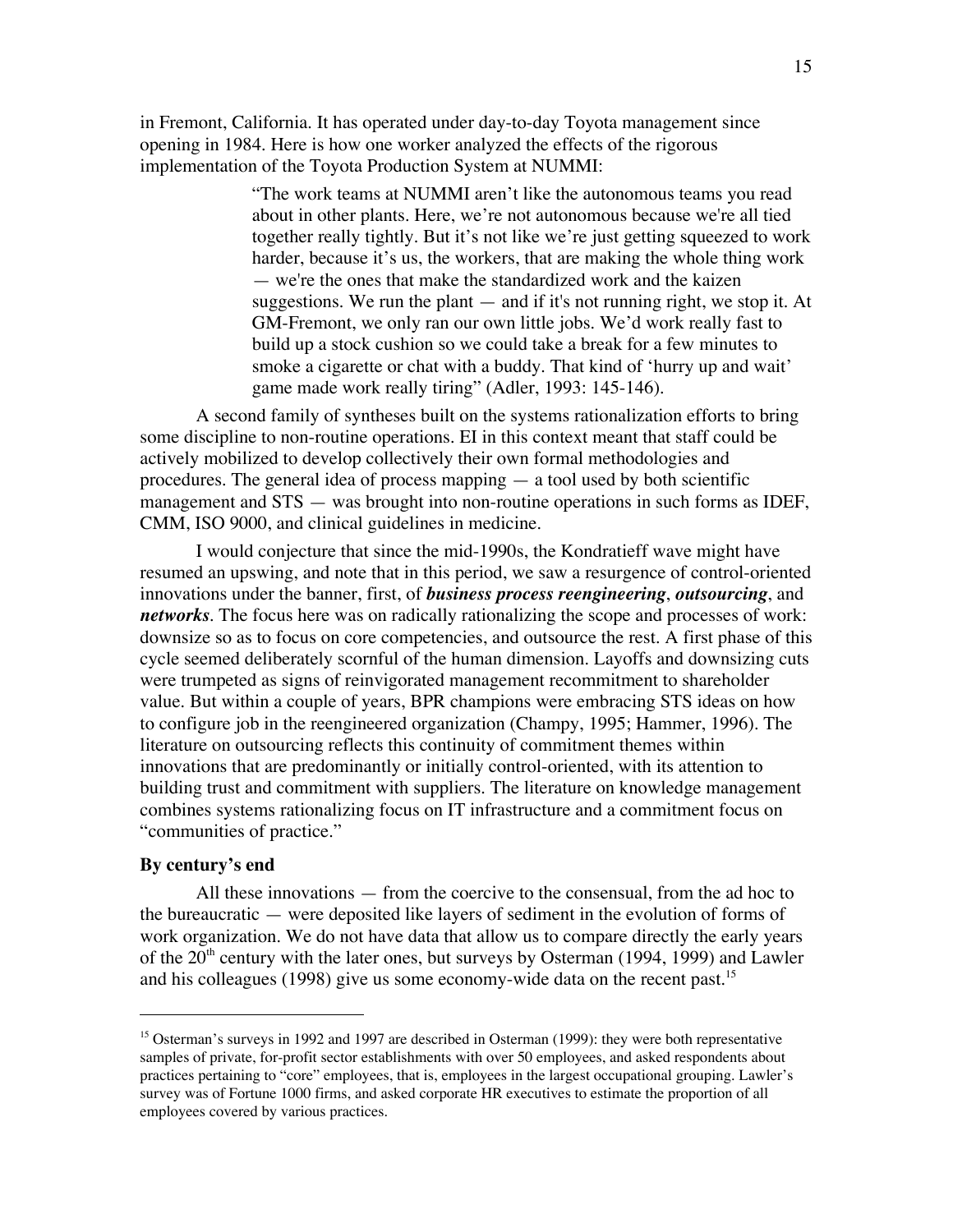At the close of the century, most blue- and white-collar employees had at least a moderate degree of discretion over their work activity. Few had either very much or very little control, as reflected in closeness of supervision, discretion over pace, or discretion over methods — see Exhibit  $2.^{16}$ 

## **<put Exhibit 2 about here>**

By century's end, work organization commonly involved some form of off-line problem-solving groups for at least half the core employees in some 57% of establishments. Job rotation too was similarly common in over 55% of establishments. "Self-managed work teams" were common in 38% and TQM practices in 57%. Some 39% of establishments used three of more of these practices for over half their core personnel. These data probably exaggerate the prevalence of the these practices because respondents re-labeled conventional practices to make them appear in conformity with current management fads. However, it is difficult to imagine that comparable practices were anywhere nearly as widespread 50 or 100 years ago.

This mix of forms of work organizations was reflected in the range of HR/IR policies. These policies can be grouped into three broad categories: flows, rewards, and voice:

\* *Flows*: whereas Henry Ford boasted that assembly-line workers could be recruited from among the least educated, auto assembly plants at the end of the century demanded that even applicants for assembly-line jobs have a high-school education, strong interpersonal, teamwork skills, as well as a capacity to learn new skills.<sup>17</sup> Given such changes, it was logical that "internal labor markets" proliferated in large and medium-sized firms, replacing reliance on the external labor market with internal development and promotion.

 $<sup>18</sup>$  Moreover, the focus of this training seems to have evolved: by the end of century,</sup> training focused not only on job skills, but also team building, quality statistics, group decision-making and problem-solving skills (see Cappelli et al. 1997, Ch. 4; see also

<sup>&</sup>lt;sup>16</sup> In Osterman's survey, the respondents were managers, who may not be the most objective or wellinformed on these questions. However, the results in Exhibit 2 are similar to those obtained from workers themselves in the Quality of Employment Survey (Quinn and Staines, 1979).

<sup>&</sup>lt;sup>17</sup> MacDuffie and Kochan (1995) found that newly-hired auto assembly plant production workers received on average 42 hours of training in their first six months in U.S. firms, 225 hours in Japanese transplants, and 364 hours in Japanese plants. Workers with over one year's experience received 31 hours in the U.S. companies, 52 in the transplants, and 76 in Japan.

<sup>&</sup>lt;sup>18</sup> In the last decades of the century, however, the trend towards internal recruitment slowed and even went into reverse. Observers noted a proliferation of "contingent" work and a decline in average job tenure. This decline in average tenure was, however, modest in magnitude and restricted to men. Nevertheless, by 1996, only 9% of firms offered employment security assurances to over 80% of their employees — down from 26% who offered it to over 80% of their employees in 1987 (Lawler). Public debate about employment security grew in intensity: some observers interpreted the trends as signs of a shift towards to a more dynamic economy, while others saw it as an assertion of unrestrained employer power. The positive import of these changes was difficult to see through the human cost of this insecurity; but this shift also seemed to encourage a broadening of identities. The parochial quality of 1950s-style loyalty — the loyalty of the "organization man" to the closed community of an individual corporation — was in decline, and two images competed to replace it: a hyper-individualistic "free agency" image, and a more professional model of "community of purpose" (Heckscher, 1995). HRM ideas about "employability" were often ambiguous enough to encompass the two competing versions.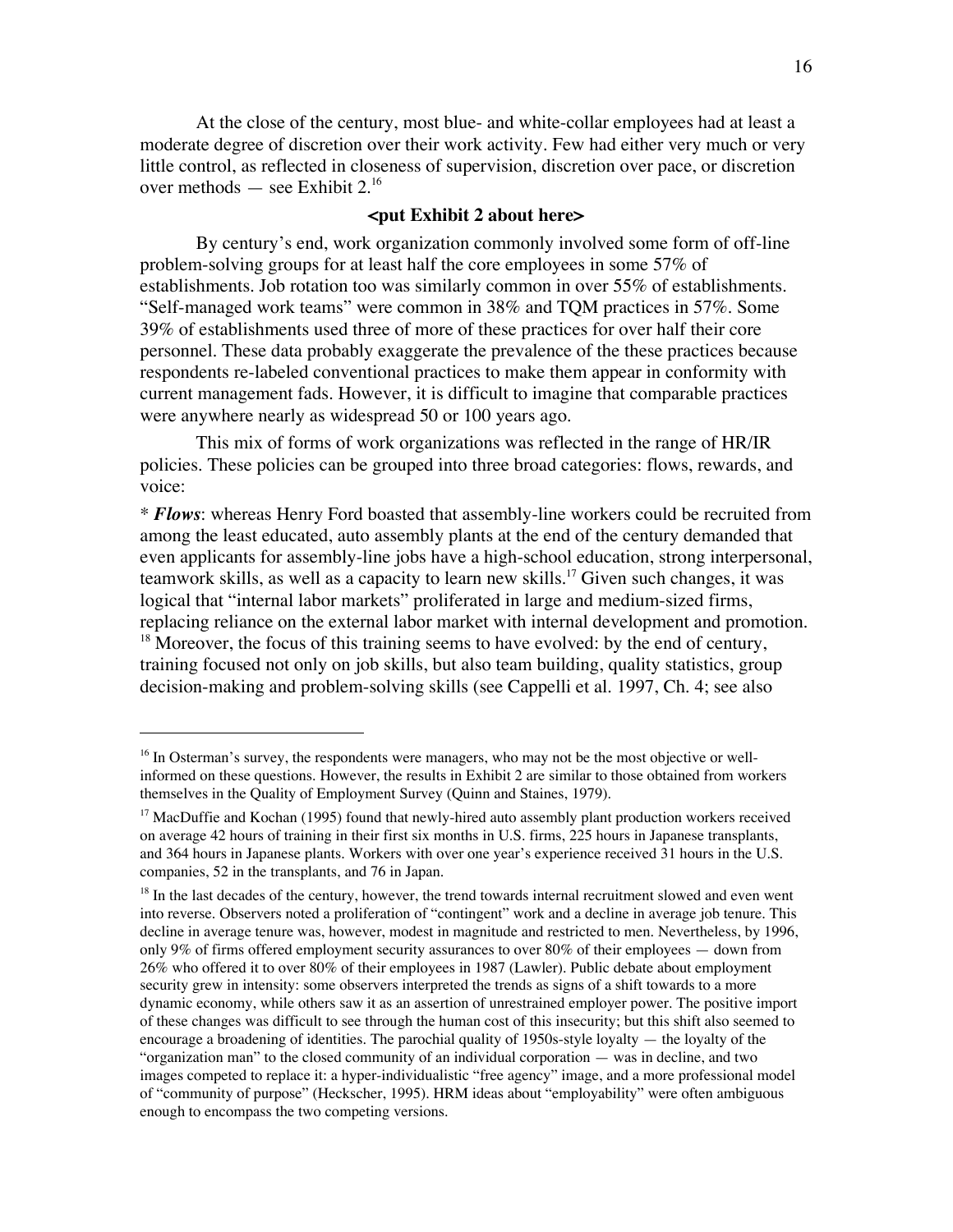Educational Quality of the Workforce survey online at http://www.irhe.upenn.edu/centers/ctrs-prog3.html.)

\* *Rewards*: reflecting the importance of skill formation for firms' competitiveness, skillbased pay systems for at least some employees were found in over 60% of large companies. And reflecting the growth of teamwork, rewards for performance of the work-group, the plant, and the firm were growing more common. Osterman's survey shows that some 45% of establishments offered employees some form of profit sharing.

\* *Employee voice*. here the picture was more mixed. Lawler's survey shows that by century's end, most firms gave over 80% of their employees information on corporate and unit-level operating results, and most firms gave over 60% of their employees information on business plans. It is difficult to imagine that the corresponding figures for a century earlier were that high. However, provision of such information is a very weak indicator of employee voice. Union and non-union forms of representation are a more robust indicator, but these were in decline for most of the latter part of the century. Legal protection of employee rights did increase over this same half-century; but the courts are a relatively inaccessible forum for most employees. At the end of the  $20<sup>th</sup>$  century, the voice gap — the unfulfilled demand of workers for participation and representation seemed pervasive (Freeman and Rogers, 1999; but see Kaufman, 2001, for a more moderate assessment).

## **MAKING SENSE OF THE PIECES**

Making sense of the evolution of work organization has proven difficult. In this second part of the chapter, I advance an interpretation that has the advantage of acknowledging the merits of both optimistic and pessimistic accounts. The following sections address in turn prior interpretations of this evolution, the key dimensions of work organization, the technically-induced tendencies in the evolution of work organization, the socially-induced tendencies, and finally, the combination of these tendencies in workers' experience of work.

#### **Four generations of research**

 Prior to the second World War, research on the history of work organization was scattered between two poles. At one pole, there was a growing body of applied, managerial literature. At the other pole, commentators and critics attempted to characterize the trends they observed in terms inherited from the broad-scale theories of Marx, Weber and Durkheim. In the U.S., the first major scholarly work focused on work organization was perhaps the research by Roethlisberger and Dickson (1939), in collaboration with Elton Mayo. (Another notable landmark was Gulick and Urwick, 1937). However, even in this work, only scant attention was paid to the history and determinants of work organization *per se*.

Since the second World War, scholarly research on trends in work organization has gone through four major generations. Let us briefly review them: we will see how this evolution has both clarified and obscured our object of analysis.

The first generation, in the 1950s and 1960s, was dominated by authors such as Blauner (1964), Woodward (1965), Touraine (1954), and Mallet (1963), who, despite their differences, all saw a curvilinear trend in work organization. In a first phase, the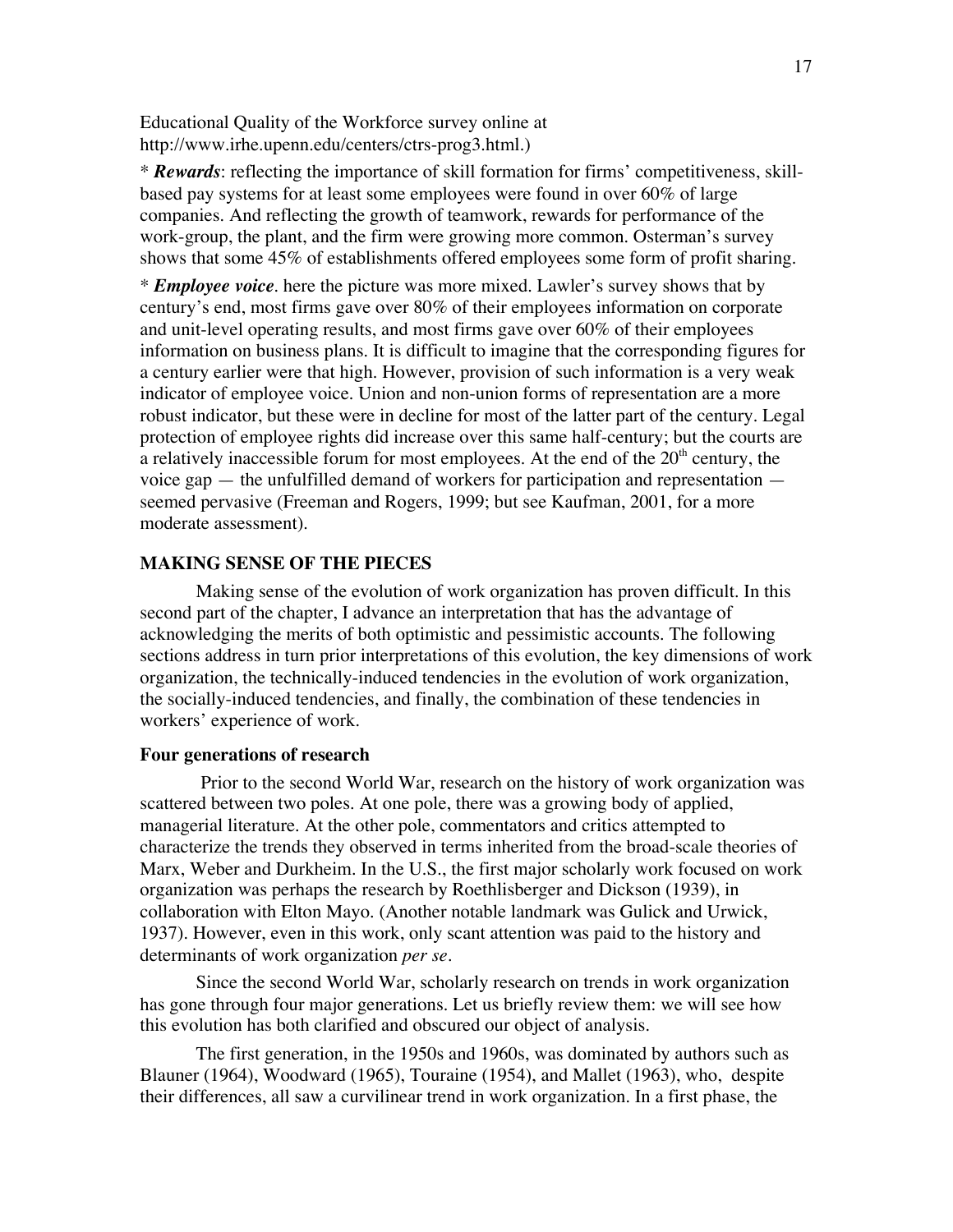shift from unit and small-batch production to mass-production led to narrower, lessskilled jobs. In a second phase, the shift to more automated, continuous-flow production led to broader jobs and upgraded skills. Woodward's analysis was particularly cogent: Exhibit 3 summarizes her key conclusions. Like others of this generation of research, she argued that automation, by encouraging a shift towards continuous flow production, would restore craft forms of work and an associated "organic" form of organization.

## **<put Exhibit 3 about here>**

The advance of automation over the century did indeed shift some massproduction activities to continuous flow forms. Moreover, under the impact of computerintegrated manufacturing, even highly differentiated production sometimes came to resemble continuous flow (Adler, 1988). In other respects, however, this prognosis missed the mark. First, the focus on manufacturing ignored the rapid growth of the service sector, where mass-production forms of clerical work proliferated. Second, on closer examination, work in continuous flow processes looked less like traditional craft than had been predicted and the associated organizational forms looked less organic. The kinds of skill involved were those of the technician rather than the craftsman (Barley and Orr, 1997). While some operational decision-making was indeed decentralized, decision premises were often rigorously defined by a growing panoply of formal procedures.

The second generation of research emerged in the 1970s and reflected a changed social context. Less-skilled workers had played a prominent part in the resurgence of social conflict in the late 1960s, and their demands often targeted alienating and oppressive work organization rather than compensation. Moreover, scholars were impatient with the internal limits of the older research whose optimism seemed based almost exclusively on the potential effects of automation in a narrow band of continuous process industries. This second generation argued that automation's potentially favorable effects on work organization were rarely realized. Often inspired by Marx's analysis of the labor process, authors like Braverman (1974) in the U.S., Freyssenet (1974) in France, Beynon and Nichols (1977) in the U.K., and Kern and Schumann (1972) in Germany all argued a common thesis: capitalist societies tend to deskill work and narrow job responsibilities in their constant search for lower production costs and for greater control over a potentially recalcitrant labor force.

This second generation attacked what they saw as the "technological determinism" of the first generation. The implementation of the same technology would have, they argued, very different effects in different types of societies. In capitalist societies, interests of workers and capitalists diverge over the intensity of work and over control in the labor process. Given the structurally subordinate place of workers in such a society, the overall effect of technological advances could therefore only be a long-run decline in average skill and discretion. (For some authors, this trend was combined with the creation of a smaller number of highly-skilled positions in a polarization scenario.) The assembly-line was the key image of the future of work for these researchers.

The polemical intent of this deskilling proposition was fairly evident. In the absence of systematic statistics, case studies were used to great effect to show: (a) a frequent gap between workers' capabilities and job requirements (skill under-utilization), (b) instances where management's drive for profitability and control did seem to lead to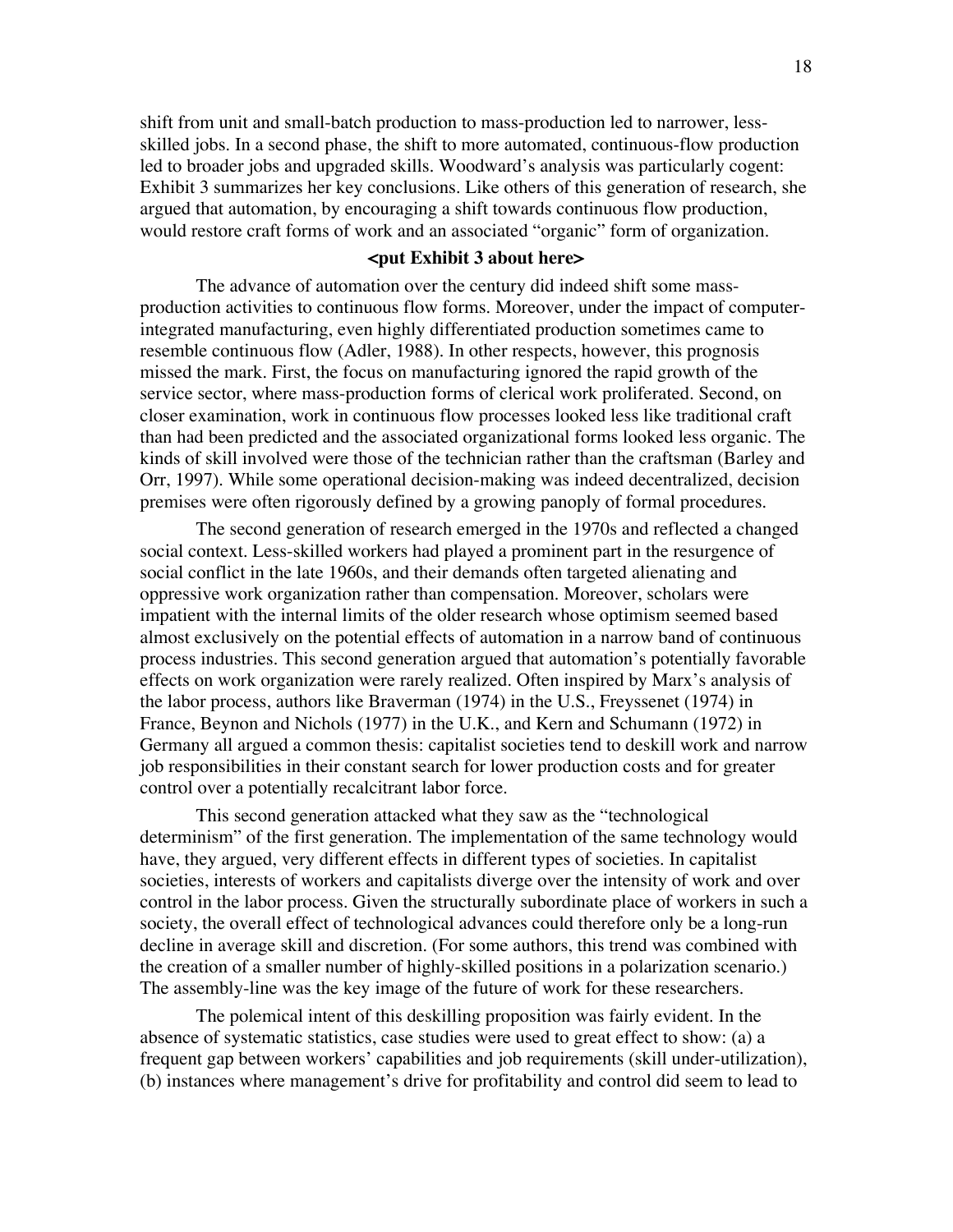deskilling, and (c) other instances in which managerial ideologies and political concerns led to deskilling at the expense of efficiency.<sup>19</sup>

There was, howver, a glaring discrepancy between the second generation's predictions and the reality as evidenced in the long-run trends in occupational distributions and in the broader sets of case-studies such as the IRC's. A third generation of research thus emerged, marked by a move away from the analysis of broader trends and "big generalizations." Some authors attempted to renew research of a first-generation kind, with arguments about the emergence of "flexible specialization" or "postindustrialism"; but now, in tune with a growth of skepticism among currently influential thinkers concerning anything resembling historical "laws of development," the focus was often on the political contingencies governing evolutionary trajectories. The focus shifted to the local dynamics of change, and for this "contextualist" generation, which attained dominance in the late 1970s and early 1980s, there was no valid generalization possible concerning long-run trends in work organization.

This skepticism generated valuable research into the "social construction" of skill labels — the idea that the distinction between skilled and unskilled is often more political and ideological than economic and technical. The research also explored the host of local factors that shape work organization such as the balance of political power, union organization, and local labor and product market conditions. The group around the French journal *Sociologie du Travail* can, in this respect, be compared to the research of Edwards (1979) in the U.S. and Gallie (1978) in Britain (see also the collection edited by Knights and Willmott, 1986) in their common focus on the impact of relative bargaining power and specific market conditions on automation, staffing, and labeling. This generation saw work organization as if through a kaleidoscope — constantly shifting configurations, forming no overall tendency.

Most recently, a fourth generation has shifted attention away from work organization as an object of study. The shift can be traced in the decline of two fields of research, industrial sociology and industrial relations. Work organization was a central term in the field known as "industrial sociology." With the turn to subjectivity and language in sociology, studies of work increasingly focused on issues of identity and Foucault-inspired research on managerial discourse. More fundamentally, the field of industrial sociology has declined in centrality within sociology, and in tandem with this decline, we have seen the rise of organizational research in business schools.

Work organization was also a central issue in the field of "industrial relations," but it, too, has been in decline. As Kaufman (1993) showed, industrial relations lost its legitimacy when interdisciplinary studies fell out of favor in universities. The main centers of continued research (Sloan, Wharton, Cornell, Berkeley, etc.) seem to function increasingly at the margins of the established and ascendant disciplines. Industrial relations maintains a niche in economics (expanding modestly with the rise of personnel and organizational economics) but it too has largely migrated into business schools.

<sup>&</sup>lt;sup>19</sup> STS and EI proponents started with the same empirical premises — that deskilling was common and that it led to performance benefits far less frequently than its popularity would suggest. Whereas labor process theorists assumed that the frequency of deskilling called for a structural explanation, the proponents of STS and EI assumed that management could be awakened to the superiority of more humane forms of organization (see Helfgott, 1992).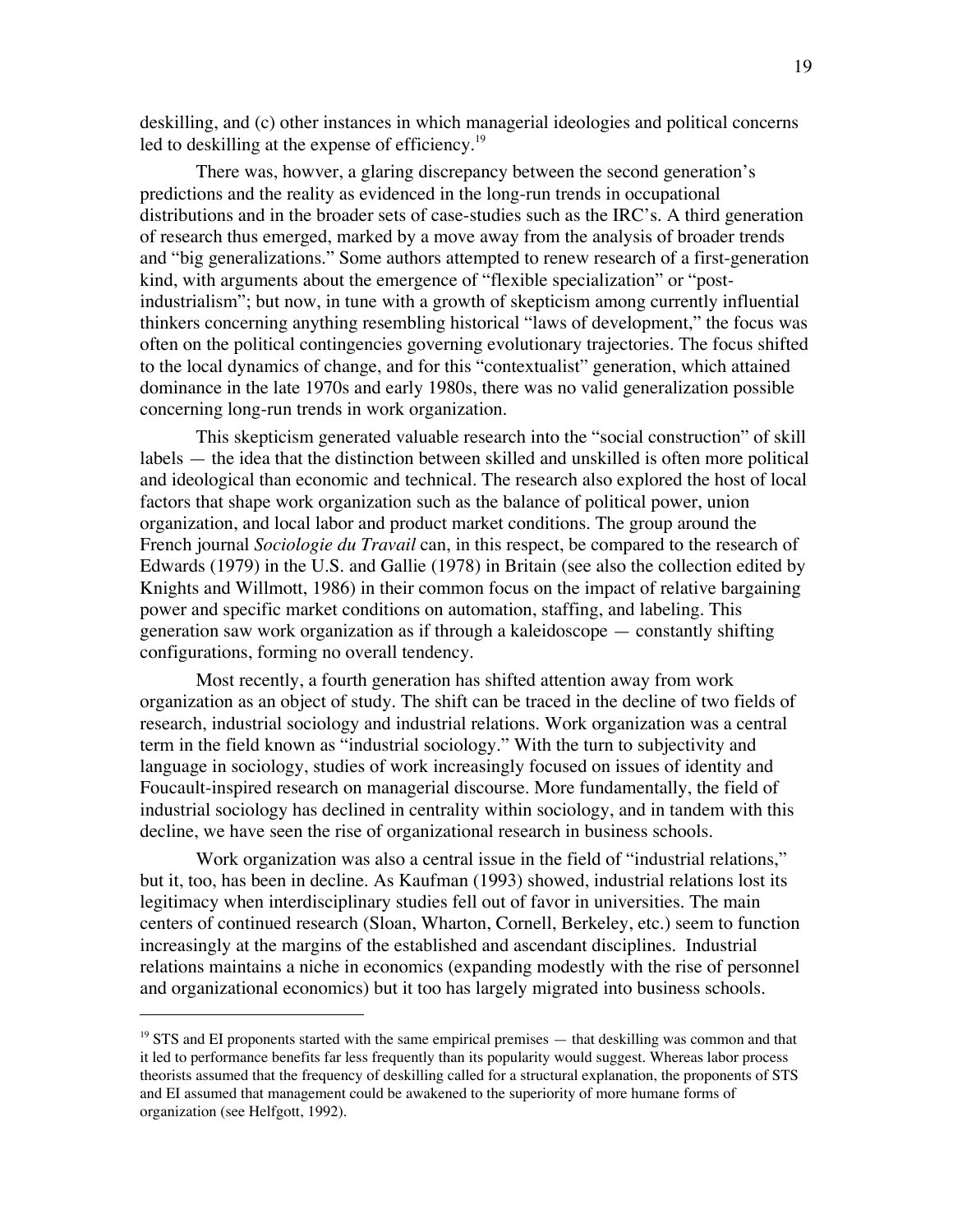Translated into a business school setting, the "work" part of work organization has disappeared to the benefit of a focus on the issues of more direct salience to managers — the "organization" part (Barley, 1996). Industrial relations has mutated into human resource management. What remains has bifurcated:

\* On the "macro" side, work organization is addressed by studies of "organization design" as part of the field known as "organization theory." Increasingly, however, the focus of organization-theory research has shifted from the plant or establishment — the level of analysis favored by Woodward's generation — to the top-level structure of the corporation, to broader industry-level processes of institutional structuring, and to ecological processes driving the fortunes of whole populations of organizations.

\* On the "micro" side, work organization is addressed by studies of "job design" as part of the field known as "organizational behavior." These studies focus on the individual or the work team. They aim at a social-psychological understanding of work experience, and in particular those subjective features of work that lead to high versus low levels of commitment, alienation, satisfaction, and so forth. Over the decades this research given impetus and theoretical shape to the human-relations and EI movements. However, this research has thus tended to leave aside, as too "macro" and sociological, efforts to characterize broad trends in work organization.

The cumulative result of this evolution in scholarly approaches is a remarkable degree of both disinterest and confusion relative to the question of the long-term trends in work organization. The disinterest can perhaps be explained by the progressive weakening of unions. As long as unions gave voice to protests over changing forms of work organization, scholarly work on the issue had a strong *raison d'être*. Today, as compared to 50 or even 100 years ago, such interest is much weaker — as witnessed by the decline in the frequency of Congressional hearings and of studies funded by public agencies. The confusion, by contrast, must be explained in more properly theoretical terms — the subject of the following sections.

## **A theoretical framework**

 $\overline{a}$ 

The confusion over trends in work organization is, I believe, due in large part to reliance on competing but equally truncated views of the nature of the forces that shape work organization:

\* Some observers see work organization as an essentially *technical* system: from this point of view work organization is shaped primarily by technology, instrumental rationality, and efficiency considerations, even if it has in turn important social and psychological consequences.

\* Other observers interpret work organization as a *social* system: as part of the structure of ownership and control within the firm, work organization is both the site and the object of often-conflicting interests between workers and managers.<sup>20</sup>

 $20$  A Weberian variant of this second view argues that technical rationality is an important force, but is itself a socio-cultural phenomenon. To this essentially idealist view, this chapter counter-poses the first, more materialist view. A related, "social constructionist" variant of the second view grants that work organization as shaped by technology, but argues that technology itself is shaped by the broader social structure. It is easy to show some social influence in specific equipment design choices, but it is an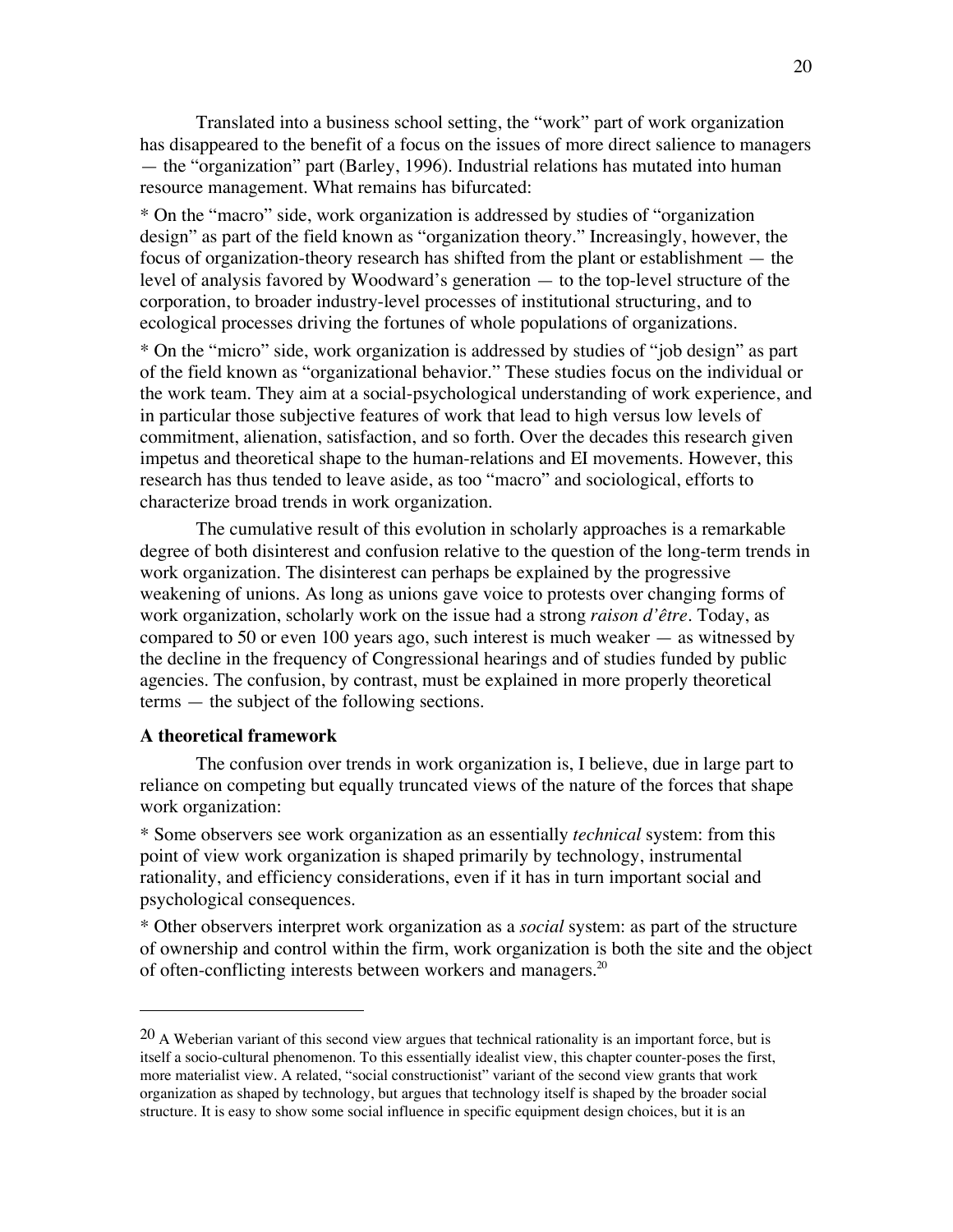Reading the research described in the earlier section, it is difficult to avoid the conclusion that there is merit to both these views; and from this observation, I draw a simple conclusion: work organization is located at the intersection of these two clusters of forces. The evolution of work organization reflects *both* technical exigencies and opportunities for improved efficiency *and* the social imperatives associated with the prevailing patterns of ownership and control (property rights and the associated decisionmaking rights). Taking this as my starting point, the following sections argue that technical and social forces impart distinct and often contradictory tendencies to the evolution of work organization. The trends we actually observe reflect the relative strength and interacting effects of these tendencies.

In order to describe these trends with any precision, we first need to define more specifically what we mean by work organization. As I will use the term, work organization has two main components: the skills required of workers in their jobs, and the relations that coordinate activity in these jobs: $^{21}$ 

\* *Skills* : Work organization is, first, a matter of how tasks are organized into jobs. From the workers' point of view, this aggregation defines the skills they need in their relationship to the objects of their work and to the tools they use. Skills vary in many concrete ways: we can distinguish manual from cognitive skills, technical from social skills, task skills from learning skills, etc. Abstracting from these concrete differences, skill can be reduced to, and measured by, required education and training time.<sup>22</sup>

\* *Work relations*: Work organization is, second, the fabric of relations that link different jobs and workers. This too is a multifaceted notion. Broadly we can distinguish three key dimensions of work relations: relations that workers have with others in their immediate work unit, the horizontal coordination of this unit with other work units, and the vertical authority relations by which these units' activities are coordinated and controlled. Abstracting from these concrete differences, work relations are often reduced to, and measured by, autonomy. I will argue below, however, that autonomy is merely the converse of interdependence, and that the latter concept gives us a better vantage point from which to assess changes in work relations.

 $\overline{a}$ 

<sup>22</sup> Skills also differ in symbolic ways. Most notably, skills are often gendered: the education and training time required for work designated as "womens'" is often grossly undervalued.

altogether more difficult task to show that social factors determine the broad, overall trajectory of technological change. For reasons such as those advanced by Hutchy (2001), I find this latter idea quite implausible, so I will leave it aside in the analysis that follows.

<sup>&</sup>lt;sup>21</sup> Available conceptualization of work organization are strikingly a-theoretical. Organization theory does not offer a concept of work organizaton per se, but focuses on the dimensions of organization structure that have emerged as important in the history of that field. Mintzberg (1979) for example, distinguishes positions (formalization, specialization, training), superstructure (departmentalization), lateral relations (planning and control, liaison devices), and decision-making (vertical and horizontal de/centralization). Frenkel and associates (1999) adopt a more "topological" view, and distinguish employment relations (recruiting, training, careers, rewards), control (process and output controls, participation), co-worker relations (task interdependence, learning interdependence, informal relations, forms of teamwork), work complexity, (theoretical knowledge, creativity, social and analytic skills), and customer relations (duration, affectivity, differentiation, standardization). There is a considerable degree of overlap in the substantive areas covered in these different conceptualizations, as with those found elsewhere in the literature. The one striking discrepancy is organization theory's ignorance of compensation systems.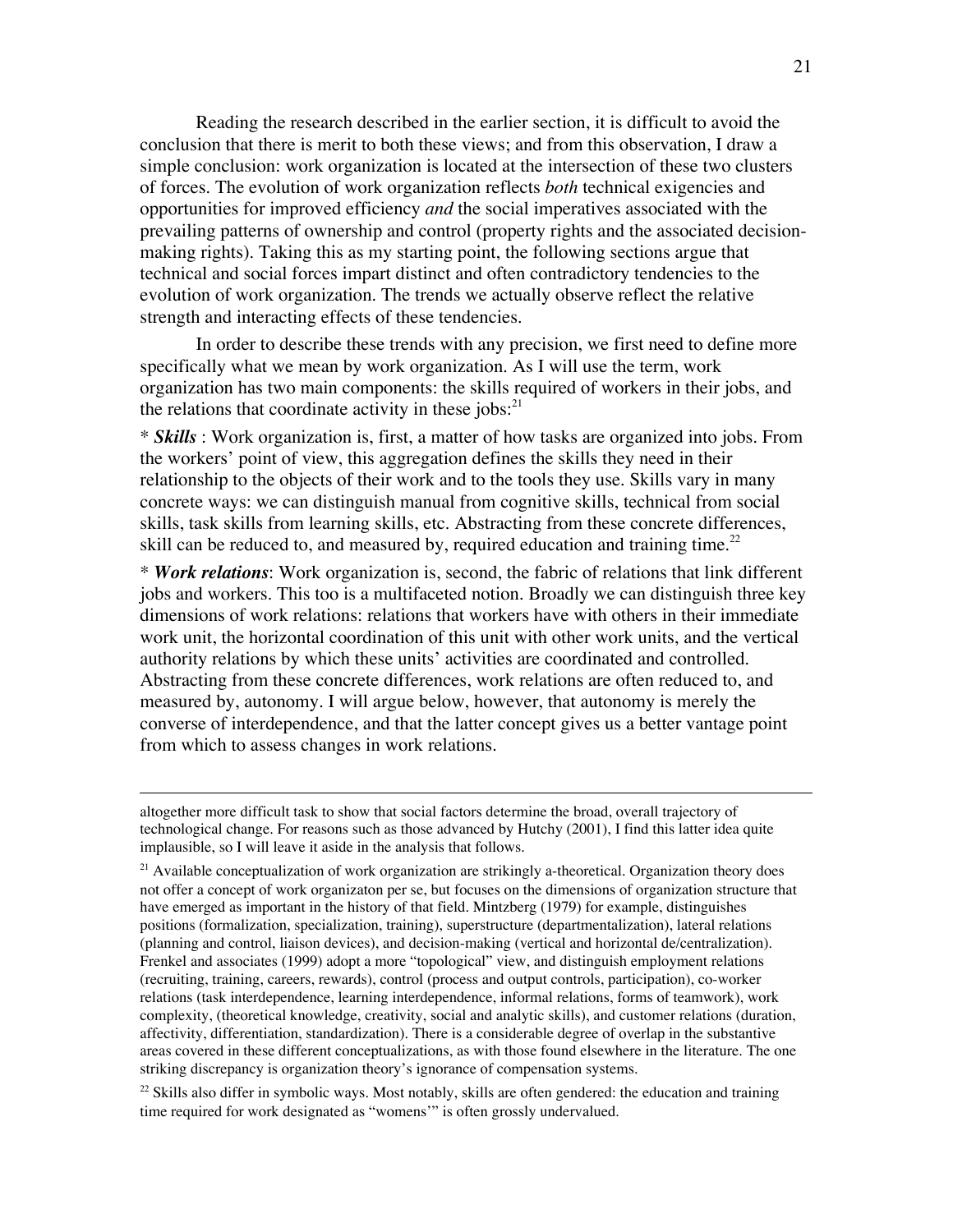#### **The impact of technical forces**

Let us take first the technical forces acting on work organization and identify some of the tendencies that can be attributed to them. (We will return in the next section to the impact of the social forces.) Mobilizing science and technology in the service of greater instrumental rationality and improved efficiency, modern industry progressively transformed both the skills and the relations components of work organization. Even though the rate of change varied greatly across firms and industries, I think we can advance some fairly robust generalizations concerning the overall direction of these transformations during the  $20<sup>th</sup>$  century.

In a nutshell, these technical forces pushed in the direction of a progressive upgrading of skill requirements and a progressive loss of autonomy through a broadening and tightening of the web of interdependencies in work relations. This generalization does not apply to all cases: some forms of technical change created low-skill and isolated machine-tending or ancillary jobs; but these appear to have been exceptions to the broader pattern.

## The impact of technical forces on skill requirements

The main effect of technical forces on skill requirements was a gradual shift upwards in the level of education and training required in most jobs.First, technological change over the last century led to a shift of jobs out of out manual occupations and into occupations that on average had higher skill requirements, most notably technical, professional, and managerial occupations. Second, skill requirements increased for most individual occupations, both manual and non-manual. The breadth of jobs typically narrowed — i.e. specialization increased — but the associated deskilling effect was in most cases outweighed by greater depth of knowledge. Such seems to be the most plausible interpretation of the general increase in educational and training requirements found in most occupations. Notwithstanding the recent disturbing trend towards a polarization of incomes and wealth, the skill requirements of jobs themselves have not been polarizing, but have been gradually increasing across the board. There are some exceptions to this generalization, and there remain lots of very-low-skill jobs in the U.S., but these are proportionately fewer today than 50 or 100 years ago.  $^{23}$ 

<sup>&</sup>lt;sup>23</sup> Goldin and Katz (1998) review the extensive literature finding complementarity of skilled labor and <sup>23</sup> capital. They argue that this complementarity is due to two factors. First, it reflects the increase in the ratio of tool makers (equipment design, manufacture, and maintenance tasks) to tool users: they assume that the former tasks are on average more-skilled than the latter. This raises two problems. First, it is not clear that employment in the two broad families of tasks have evolved in the direction asserted, at least when viewed over the whole economy and clerical and sales occupations are included among tool users. Second, it remains to be shown that skills in the former are in fact generally higher than in the latter. The second reason they give for complementarity is that electrical power replaced many of the least-skilled, laborer jobs: the generalization seems plausible, but one wonder why this should be the case. Why technical change has been on average complementary to, rather than a substitute for, skilled labor remains therefore an unresolved puzzle. (For another interesting, but more limited and equally unsatisfying, discussion, see Autor et al. 2001.) By contrast, it is perhaps easier to see why technical change should tend to broaden interdependencies rather than strengthen autarky. At its core, technical change consists of a progressive extension of rational mastery, and such instrumental rationalization undermines parochial identities, imposing a universal standard of reason where tradition and affect previously dominated people's relations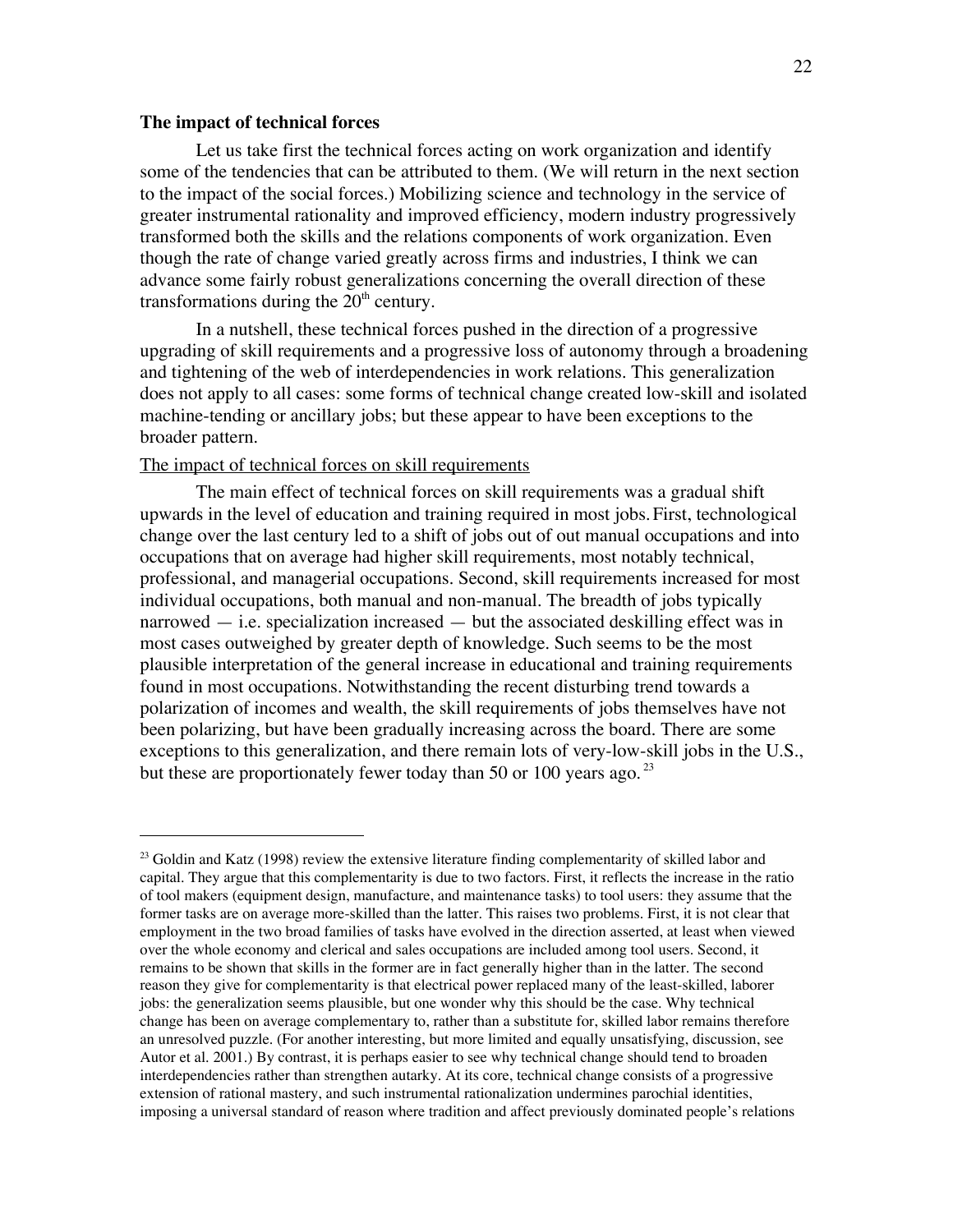Viewed more concretely, skills requirements evolved from manual to cognitive and social, reinforcing the need for higher levels of education. Automation contributed to the "abstraction" of work (Adler, 1986; Zuboff, 1988). The task of "direct" labor — in manufacturing but also in activities such as drafting — shifted from direct contact with the raw material to indirect contact via complex technical systems. The associated skills changed from manual and tactile to the intellectual mastery of symbolic representations and of mental models of the production process. With this shift, experience-based training became relatively less important and formal education relatively more so. The growth of indirect tasks within manufacturing and service industries (staff roles in engineering, accounting, etc.) and of high-end "symbolic analyst" services (law, consulting, etc.) reflected this abstraction of work, and contributed to the corresponding rise in education requirements.

Social skills also grew in importance. First, as we will discuss further below, teamwork became more common in both manufacturing and service sectors. Second, the growth of service industries meant that a growing number of employees found themselves in direct contact with customers. Education — if not the content, then the associated personal and interpersonal disciplines — helped large masses of workers acquire the interaction skills needed in such settings.

## The impact of technical change on work relations

 $\overline{a}$ 

The main effect of technical change on work relations was to further encourage a longer-term shift away from autonomy and towards greater interdependence. As indicated above, I believe that a focus on autonomy, while informative, has the drawback of being backward-looking. It allows us to discern what was being lost, but it does not give us a conceptual vantage point from which to identify the evolving forms of interdependence that replaced the lost autonomy. $^{24}$ 

As noted earlier, if we go back 150 or 200 years, a large proportion of workers were independent producers, either on small farms or in small, artisanal shops. By 1900, most people were no longer economically independent; nevertheless, in their day-to-day work, they often made their own decisions about what to do, when, and how. Over the subsequent decades, the scientific management revolution and its systems rationalization extensions swept through most of U.S. industry. As a result, workers no longer controlled their own work, and control was increasingly lodged in a network of specialists and managers and embodied in technology and procedures. (Thus the rising administrative/production ratios noted earlier.)

to the material and social world. The social forces discussed in the following section also clearly contribute to the broadening of interdependence: the market undermines particularisms and autarky.

<sup>&</sup>lt;sup>24</sup> In micro "organizational behavior" research, autonomy is often presented as a critical motivating characteristic of jobs — even though the evidence is just as strong that formalization of work procedures reduces stress and increases commitment (see for ex., Rizzo, House and Lirtzman, 1970; Jackson and Schuler, 1985; Organ and Greene, 1981; Podsakoff, Williams and Todor, 1986). Specialization and the resulting interdependence are assumed to be likely to undermine commitment because they reduce the "identity" of the worker's task. If interdependence is addressed in this research, it is usually only within the work team, and the focus is once again on autonomy — now, the autonomy of the self-directed work team. Macro "organization theory" offers a richer range of concepts for characterizing interdependence and the associated coordination mechanisms — see below.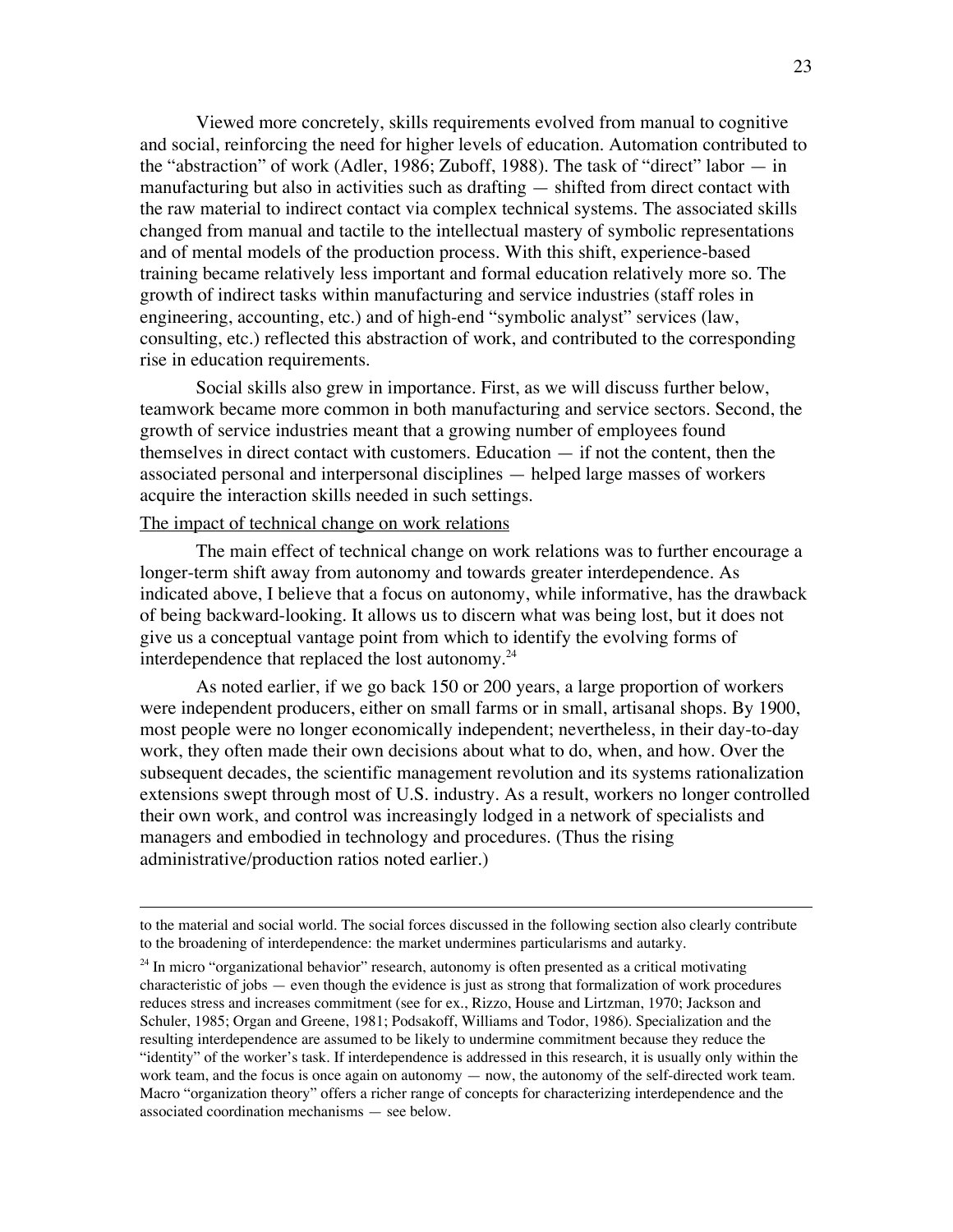In this process, the autonomy of the worker to choose their own tools and procedures was progressively eroded. For most of our species' existence, tools were sufficiently rudimentary that they could be created by the individual worker or work group for their own use. Over the past century or so, by contrast, tools have increasingly taken the form of complex systems, and an extensive social division of labor has made tool development the object of distinct industries. Moreover, under a more extensive division of labor within the individual firm, formalized procedures — also developed by specialist experts, often located outside the focal firm<sup>25</sup>  $-$  typically tell the worker how to use these tools.

Interdependence thus overtook autonomy in all three dimensions: the individual work unit, the horizontal relations between work units, and the vertical relations within and across work units. Let us review these in turn.

Within the individual work unit, the evolution of interdependence appears to have been more complex. In a first phase, the individual replaced the group as the basic unit of work organization. Scientific management sought to eliminate "work gangs" so as to give management more control over the individual's work. The effort appears to have been successful. Time-and-motion analysis and other forms of job analysis proliferated in both manufacturing and service-sector work during most of the first half of the century (Baron, Dobbin, and Jennings, 1986). In a second phase, the human relations movement taught managers to be attentive to the individual employee and to their social relations at and outside work. On these foundations, the later phase of socio-technical systems theory helped popularize teams (Pasmore, Francis, and Haideman, 1982). These teams were rather different in their responsibilities than traditional teams or pre-scientificmanagement gangs. They were more likely to choose their own leaders, participate in setting work goals, do their own quality control, meet to solve problems, do routine maintenance, assign daily tasks, and schedule time away from work (Appelbaum and Berg, 2000: 126).

While social forces clearly play a role in this evolution (I return to them below) and management fads too (traditional arrangements are sometimes simply relabeled), technical forces appear also to have contributed to this shift from the individual to the work team. In places like banks, insurance companies, manufacturing plants, and chemical refineries, automation eliminated many stand-alone manual tasks, leaving workers with the new role of overseeing large-scale automated systems, and in many cases, this system-controller role could more effectively be played as a team. Moreover, in many industries, an increasingly demanding competitive environment forced an acceleration in the rate of change in task content, and it often became technically more efficient to give groups of workers primary responsibility for working out how they would adjust to these changes, rather than forcing them to wait for a staff specialist to reorganize their tasks for them. This enrichment of workers' tasks is the kernel of truth to

<sup>&</sup>lt;sup>25</sup> These procedures may originate within the firm; but they can also be purchased, as when firms buy copyrighted forms and procedure manuals. They may also enter the firm as recommended administrative procedures that accompany the purchase of equipment. In more highly "institutionalized" settings (in the sense of Scott, 1995), they may enter the firm in the form of professional norms and regulatory requirements.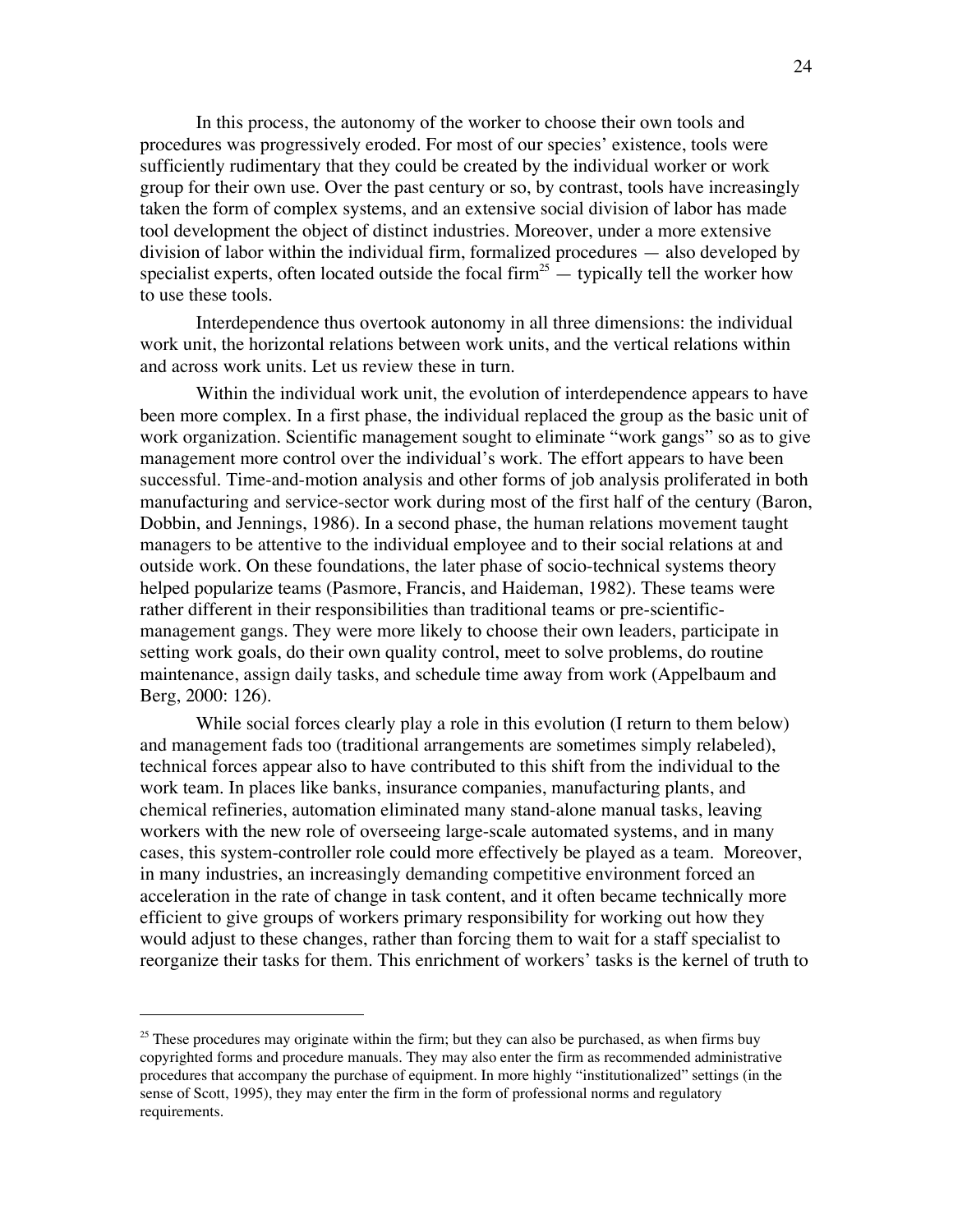the proposition advanced by Woodward and echoed by Helfgott (1988: Ch. 10) that automation leads to a shift from mechanistic to organic structures within firms.

The second dimension of work relations is the "horizontal" relationship between specialized units. The trend over the last century was towards ever-greater interdependence in these relationships, as each unit became increasingly specialized and therefore dependent on a larger number of other units. Here too technical factors were important drivers. As knowledge accumulated, its progress naturally created new specializations, and the effective use of this new knowledge required new coordination efforts. Reflecting the broader contextual changes over the  $20<sup>th</sup>$  century discussed above, this process was played out in four successively broader spheres: within firms, between firms, between industry and the public sector, and between countries. Let us briefly review them in turn.

(a) Within firms, there was a growing number of specialized skills needed to cope with an increasingly complex world. New job titles proliferated, and new functional departments were created. Sometimes the best way to ensure teamwork between these specialized skills was to group them in the one work unit. Often, it was more sensible to organize them into specialized units and establish appropriate coordination mechanisms between the units. In either case, interdependence was both broadened and tightened.<sup>26</sup>

More generally, firms introduced a whole panoply of organizational mechanisms aimed at assuring closer coordination. As discussed in standard organization theory texts (e.g. Daft, 1989; Mintzberg, 1979), these mechanisms included hierarchy, standards, plans and schedules, and mutual adjustment.<sup>27</sup> In their more elaborate form  $-$  which emerged in the systems rationalization phase — they included overlay, matrix reporting hierarchies, in which individuals and units report simultaneously to more than one manager. This enables coordination in more than a single dimension, such as function, product, and geography. Firms also introduced sophisticated planning and control tools for a host of different types of temporary organization forms: project teams, task forces,

 $\overline{a}$ 

<sup>&</sup>lt;sup>26</sup> One example comes from the auto industry's experience of automation (Meyer 1999). Like the nineteenth century craftsman, the skilled worker in the typical auto engine plant of the 1950s was "far removed from direct production and had considerable autonomy in and control over their work routines." In more highly automated engine plants by contrast, where continuity of operations was crucial, the skilled maintenance worker became "tightly bound to the assembly line." Further support for the general proposition comes from steel finishing lines in the 1990s. Gant, Ichniowski and Shaw (1999, 2000) find that in the higher-performing lines, workers' communication networks were considerably denser both within the production worker team and among these workers and managers, staff, and support people. Support also comes from Appelbaum and Berg's (2000, p. 130) analysis that finds that about a third of their sample of workers in steel, apparel, and medical electronics communicated at least weekly with technical experts outside their workgroup. The ratio was higher in technologically more-complex medical electronics than in steel or apparel; and it was higher in settings with self-directed and off-line teams than in settings with more traditional work organization.

<sup>27</sup> Thompson (1967) discusses *types* of interdependence (pooled, sequential, reciprocal) and the corresponding mechanisms of coordination (respectively standards, plans, mutual adjustment); but he pays little attention to the *degree* of interdependence (to the fact that operations may not be coordinated well or coordinated at all) or to the *scope* of interdependence (the scale of operations and the number of people being coordinated).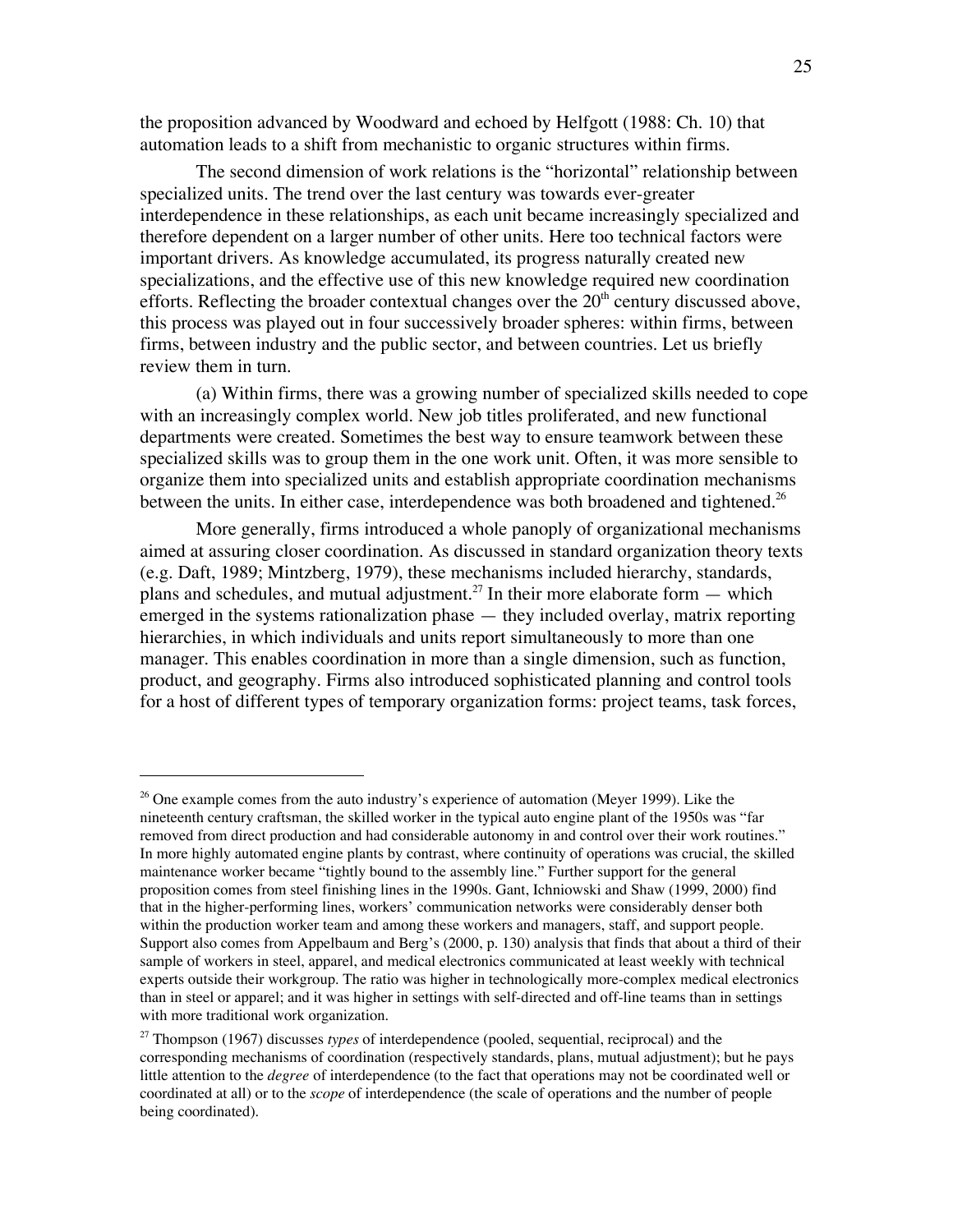etc. The history of work organization in the  $20<sup>th</sup>$  century was in considerable measure a history of increasingly sophisticated coordination and control mechanisms. $^{28}$ 

 (b) Between firms: Firms became increasingly dependent on suppliers for specialized inputs of machinery, components, and services. The recent trend towards outsourcing is only partly fad. For another part, it is the continuation of a long-term trend towards the increasing specialization of industries. Indeed, most of the growth of the service sector over the century was due to firms outsourcing tasks to more knowledgeable and efficient specialist service firms. To ensure cost-effective coordination with such specialized supplier firms, a broad range of mechanisms developed, from product standards to partnership-style relationships. Workers increasingly found themselves interacting directly with suppliers and customers.

(c) Between industry and the public sector*:* Firms were increasingly dependent on non-corporate suppliers for access to scientific and technological information. One manifestation was the growing interconnection of high-technology industry and university researchers. Another was the growing frequency with which workers enrolled in community college courses to learn the latest production techniques and technologies.

(d) Between regions: Over the longer period, the U.S. in particular and the world economy in general also saw growing interdependence across regional and national boundaries.<sup>29</sup> Inter-regional trade and investment links grew more numerous. Not surprisingly, trade issues and adjudicating bodies naturally appeared ever-more frequently on the front pages of our newspapers. And workers were increasingly likely to find themselves talking to a visitor from an overseas sister plant, supplier, or customer.<sup>30</sup>

 $\overline{a}$ 

<sup>29</sup> Within the U.S., growing interdependence is evidenced in the growth of interregional labor mobility and the convergence of wage rates across regions. The U.S.'s growing integration into the global economy is evidenced by the growth of exports as a percent of GDP: from 2.5% in 1870, to 3.7% in 1913, to 8.2% in 1992 (Maddison, 1995: 38). At a more global level, Lindert and and Williamson (2001) mobilize a broad range of data to argue that the degree of integration of the global economy first grew between 1820 and 1914; then regressed between 1914 and 1950; then grew again between 1950 and 2000. The overall result, they argue, was that commodity price gaps between continents fell some 92%, and capital markets progressed 60% of the way from complete segmentation to global integration.

<sup>30</sup> A word on the impact of this globalization on work organization. The argument of this chapter is framed in terms of the U.S.; one might counter, however, that the progressive features that I identify in the evolution of work organization within the U.S. may have come at the expense of a degradation of conditions in other countries, in particular less-developed trading partners. Or alternatively, one might argue that past improvements within the U.S. are being reversed by current globalization trends. I doubt that either argument bears scrutiny. In general it has been the less-skilled jobs that have gone overseas. This has had terrible effects on the unemployment and wage levels of those less-skilled U.S. workers thrown into competition with workers in low-wage regions. But not all the effects are negative. First, the jobs created overseas are usually more highly-skilled and better-paid than the alternatives available for workers

<sup>&</sup>lt;sup>28</sup> Looking at this evolution through the lens of autonomy, some authors privilege the role of "mutual adjustment" since this seems to restore autonomy to operating units relative to hierarchical superiors. This, however, is inconsistent with the argument of J. D. Thompson (1967). According to Thompson, the main coordination mechanisms form a "Guttman" scale: pooled interdependence relies on standards, where sequentially interdependent operations use plans *and* standards; and reciprocally interdependent operations use mutual adjustment *and* plans *and* standards. Self-managed teams therefore typically find themselves deeply enmeshed in highly bureaucratic structures (hierarchy, standards, plans) that ensure coordination *across* teams. The kernel of truth to the autonomy thesis is that mutual adjustment requires of individuals and groups, even thus enmeshed, a higher degree of subjective engagement in the coordination task.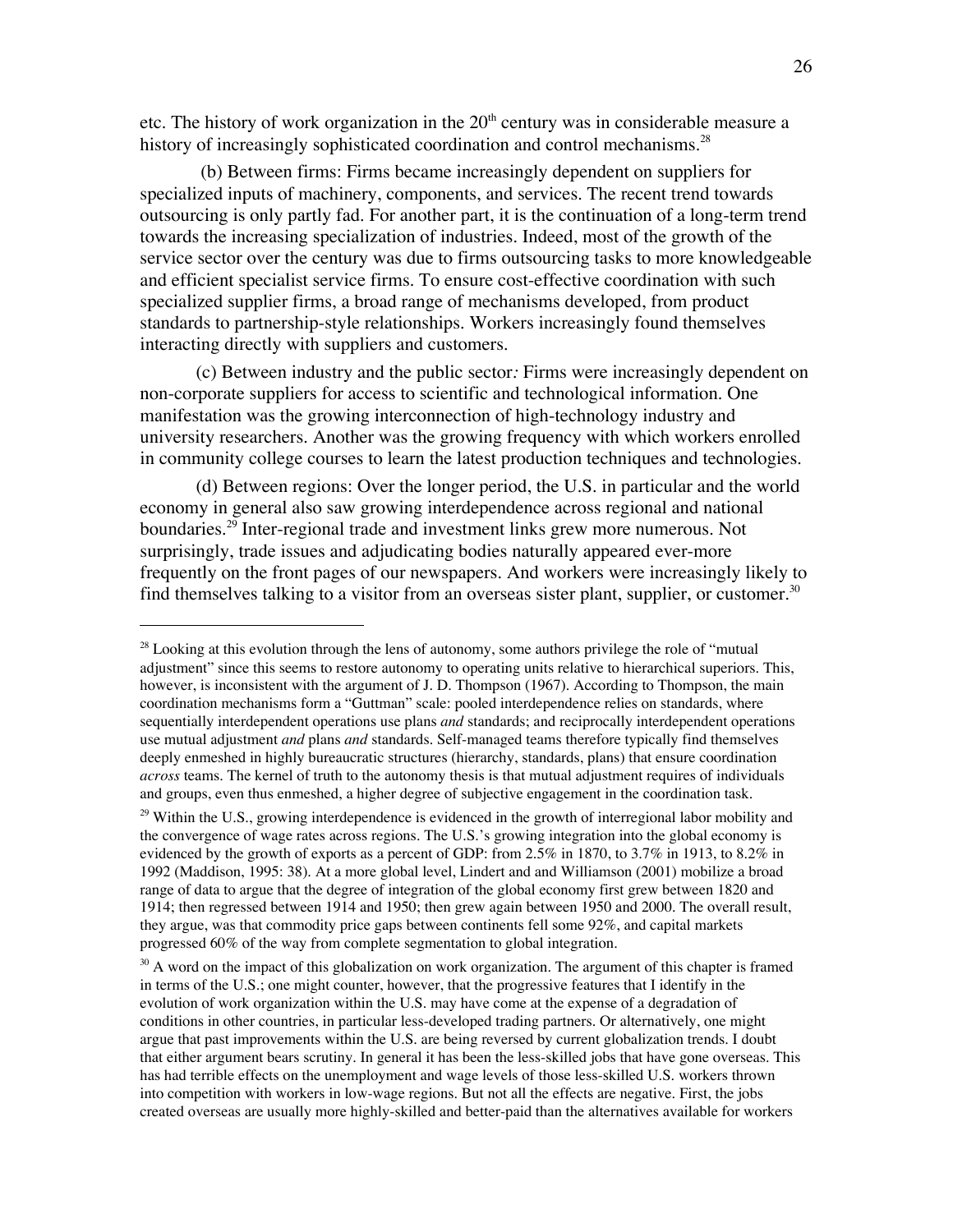The third dimension of work relations is the vertical structure of authority. Clearly, this structure is strongly influenced by the second set of forces — the social structure — which we will examine in the following section. But this authority structure also has a properly technical aspect. The function of management in the capitalist firm is not only (exploitative) command but also (productive) coordination. Under the impact of technical forces, this dimension of work relations also witnessed progressive differentiation and growing integration.

Three forces encouraging vertical differentiation are worth highlighting:

\* As the knowledge embedded in specialized economic units accumulated, hierarchies of expertise formed. Thus, even where the role of exploitative command was minimal, complex vertical relations emerged. In consulting, accounting, and law firms, for example, junior associates report to, and rely on guidance from, senior associates, who in turn have a similar relationship to junior partners, who in turn have a similar relationship to senior partners. Similar hierarchies characterize other knowledge-intensive operations, such as scientific research and engineering.

\* Not only technical expertise, but also properly managerial expertise grew in importance as the complexity of business management techniques grew. Professional training for managers grew in importance. To be sure, this training was partly for credentialling and screening, but it was also for the technical skills needed of both individual contributors and managers in finance, accounting, marketing, operations, and the other business functions.

\* Moreover, to the extent that the firm incorporated a growing number of specialized units within itself, it needed more middle managers to coordinate between the units.

Against these the forces, some observers argue that the accelerating rate of change and the growing complexity uncertainty of the business environment have recently encouraged the decentralization of decision-making within firms and a concomitant delayering of the organization chart. Compelling evidence of any widespread trend to delayering is, however, lacking. Moreover, just as with autonomy in horizontal coordination, the hypothesis of delayering in vertical structure is probably ill-conceived. Operating units way well require greater decision-making power to deal with their increasingly complex and uncertain tasks; but this increase in decision-making seems to have taken place within a broader organizational context within which higher levels of the organization set many of the key parameters (in March and Simon's (1958) terms: decision premises). In a non-zero-sum view of power (as articulated by Tannenbaum and Kahn, 1957, for example), we would say that both lower and higher levels saw their effective power increase.

The more plausible generalization is therefore that the growing differentiation of the vertical authority structure required in turn increasingly intensive forms of vertical coordination and integration, both within and across the corporation's business units:

 $\overline{a}$ 

in those countries. Second, while many U.S. workers have thus lost their jobs and suffered wage cuts, the recent acceleration of globalization appears to have continued to drive in the direction of overall skill upgrading in the U.S., and if the "adjustment costs" are distressingly high for so many workers, it is because our polity has not facilitated this adjustment by socializing its costs.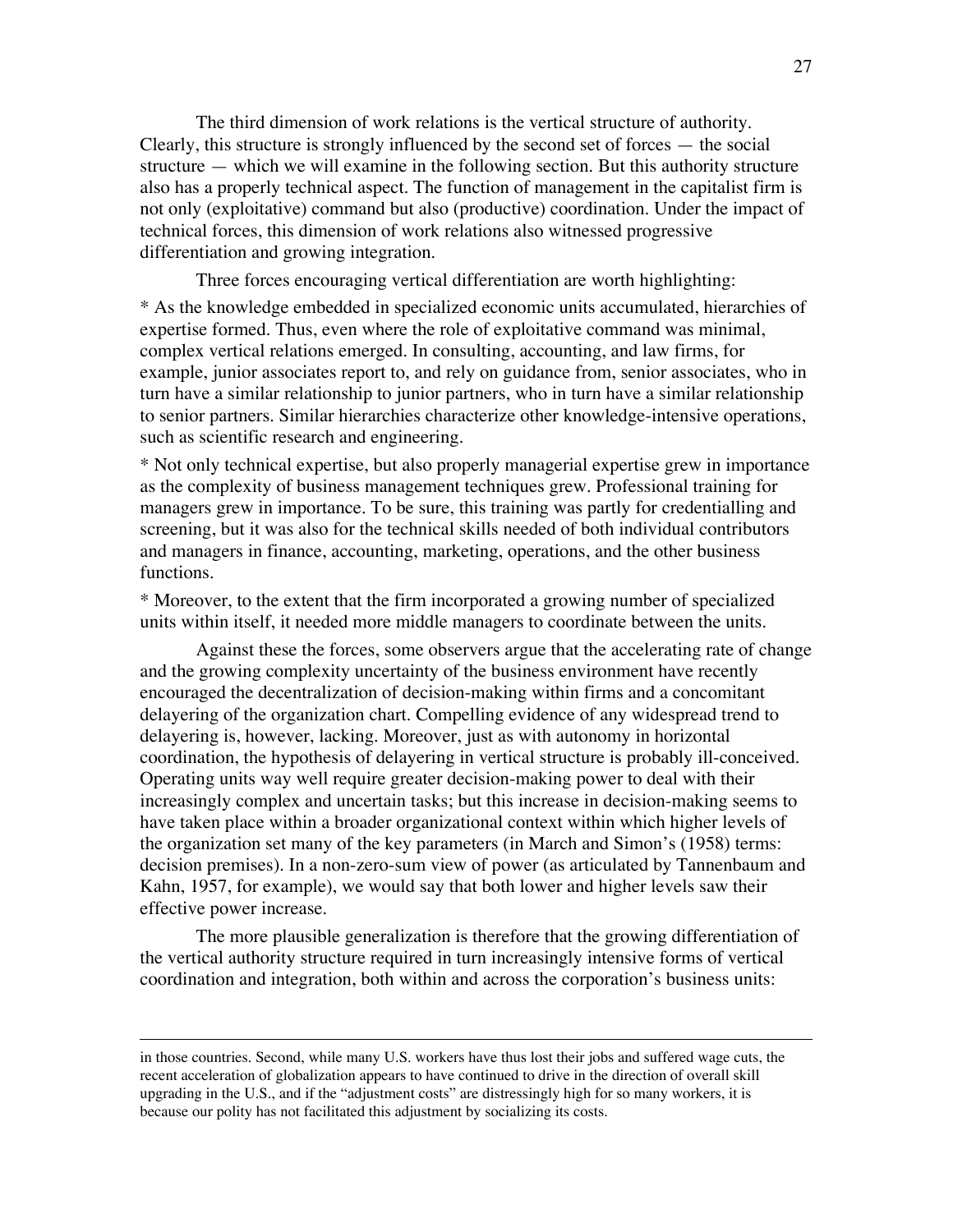\* Within work teams, employee involvement was increasingly valued as a means by which to ensure operations flexibility and quality and performance improvement. This involvement in turn required extensive supervisory support — smaller, not larger, spans of control (Gittell, forthcoming).

\* Within individual businesses, Appelbaum and Berg (2000, p. 130) find that even in socalled "self-directed" team settings, over 85% of workers communicate daily or weekly with mangers in their unit and 43% with managers outside their unit. Moreover, such communication is more, rather than less, frequent in self-directed team settings compared to traditional work settings. It is no less frequent in highly-automated steel than lessautomated apparel.

\* Across units within the larger corporation, planning and control systems grew in sophistication. The administrative burden they represented led larger firms to decentralize wherever possible, most notably in the form of the multidivisional corporation. In general, however, these divisions shared important interdependencies, and their relations could therefore not be simply reduced to market-style interfaces. On the contrary, the planning and control systems of multidivisional firms grew increasingly sophisticated in their recognition of these horizontal linkages, in the forms of matrix management, "core competencies," and "horizontal strategies."

\* In general, lower levels of the organization appear to have been drawn into more active roles in the planning cycle — in contrast with the earlier mix of more autocratic forms of planning and lack of planning.<sup>31</sup> This trend seems to have characterized both relations between work teams and their supervisors within individual organizational units, and relations between the higher levels of the management hierarchy. Corporations learned to exploit the autonomous strategic learning of business units (Burgelman, 1983). Even in the top-down form of strategy process, lower levels of management appear to have played an increasingly active role.

In sum, the vertical dimension of work organization saw three simultaneous changes: (a) increased centralization of power — insofar as fewer decisions were taken in complete autonomy by lower levels of the authority hierarchy; (b) increased participation — insofar as lower levels came to have more influence on decisions; and (c) reduced centralization of operational decision-making — insofar as formalized decision-rules allowed higher levels to delegate operational decisions to lower levels without loss of control.

## **The impact of social forces**

 $\overline{a}$ 

So far, I have argued that technical forces shaping the evolution of work organization pushed in the direction of skill upgrading and broader interdependence in work relations. But what about the other set of forces shaping work organization — the social forces? These social forces can, of course, be analyzed under many different lenses. For the purposes of the present paper, however, I will concentrate on the generally "capitalist" character of the structure of ownership and control in the U.S. economy. If our task is to understand the main lines of evolution over a whole century of change in

 $31$  I know of no data that would allow us to test this conjecture. Freeland's (//) study is probative, but it is difficult to asses the generalizability of GM's early history*.*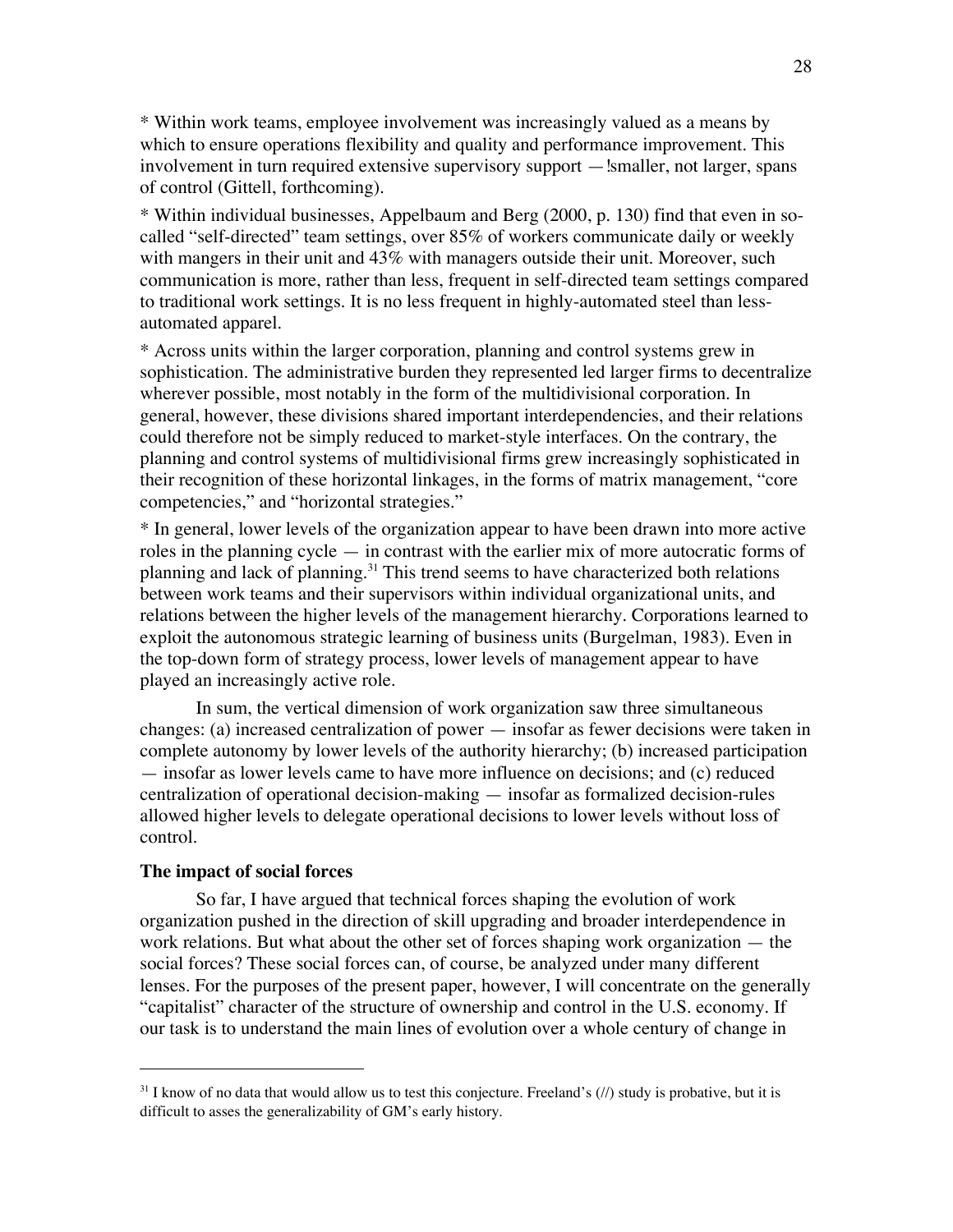work organization, this structure is arguably the most pertinent. It is "deeper"  $-$  in the sense of deep versus surface structure in structural linguistics, and of Bhaskar's (1978) realist theory of science — than other dimensions of social structure, and is therefore likely to be relatively more important in shaping broad trends. The basic social structure of our modern, capitalist society can be summarized under two broad headings: competition between firms, and a wage-based employment relationship within firms.<sup>32</sup> What do we know about the nature and impact of the trends engendered by these structures?

First, as a result of these two basic features, capitalist firms are far more aggressive than enterprises in pre-capitalist societies in the rational, efficiency-oriented, development and use of science and technology. All the tendencies attributed to technical forces in the discussion above were reinforced (a) by the pressure created by competition and (b) by the opportunities created by the centralization of power within the firm, and (c) by the progressive displacement of custom by instrumental rationality in the service of maximum return on investment.

Second, under the pressure of market competition between firms and the structure of managerial authority within firms, each of the trends in work organization we have noted so far — trends that were largely benign — was partially undermined and significantly distorted. The reason is not hard to see. The wage relationship reflects a society divided into employees and owners. Managers owe ultimate allegiance to the firm's owners. Under the pressure of competition, and independently of their personal attitudes and values, managers are therefore sometimes forced to impose owners' interests against workers'. The vagaries of product, factor, and financial markets sometimes encourage or force firms to lay off employees, and the brutal, unforgiving nature of competition forces firms to cut costs wherever possible. In this process, stakeholders other than owners — most notably, subordinate employees — are often short-changed.

Views differ on the extent of divergence of workers' and owners' interests. The labor process theorists' neo-marxist assumption is that workers' interests are essentially and universally divergent from managers'. By contrast, the "unitarist" (Guest, 1989) and "pragmatic reformist" view (Kaufman, this volume) holds that "there can be some degree of mutuality of interest between workers and employers, as both benefit from work restructuring. Management can gain increased efficiency by allowing workers more satisfying jobs and greater autonomy" (Helfgott, 1992:18). Of the two views, the latter seems empirically far more plausible. However, there remains an important kernel of truth in the neo-marxist view: it is surely a hallmark of the capitalist form of social organization that this mutuality of interests is realized only intermittently, rather than being a regularity that is systematically reproduced.<sup>33</sup>

 $\overline{a}$ 

 $32$  To these two features, we could plausibly add the critical role of the state (law, regulations) in setting the parameters of competition and of other forms of interaction. If our focus were on the distinctive character of work organization in the U.S. versus other countries, or on evolution over a shorter time frame, then we would expect to see the state as well as other forces such as politics and ideology — forces closer to the visible surface of social reality — to play a more central role in our explanation.

 $33$  Firms have some interest in their reputation as good employers, since it attracts higher-quality employees. But reputation is unreliable as a device for holding management to this "high road" — not only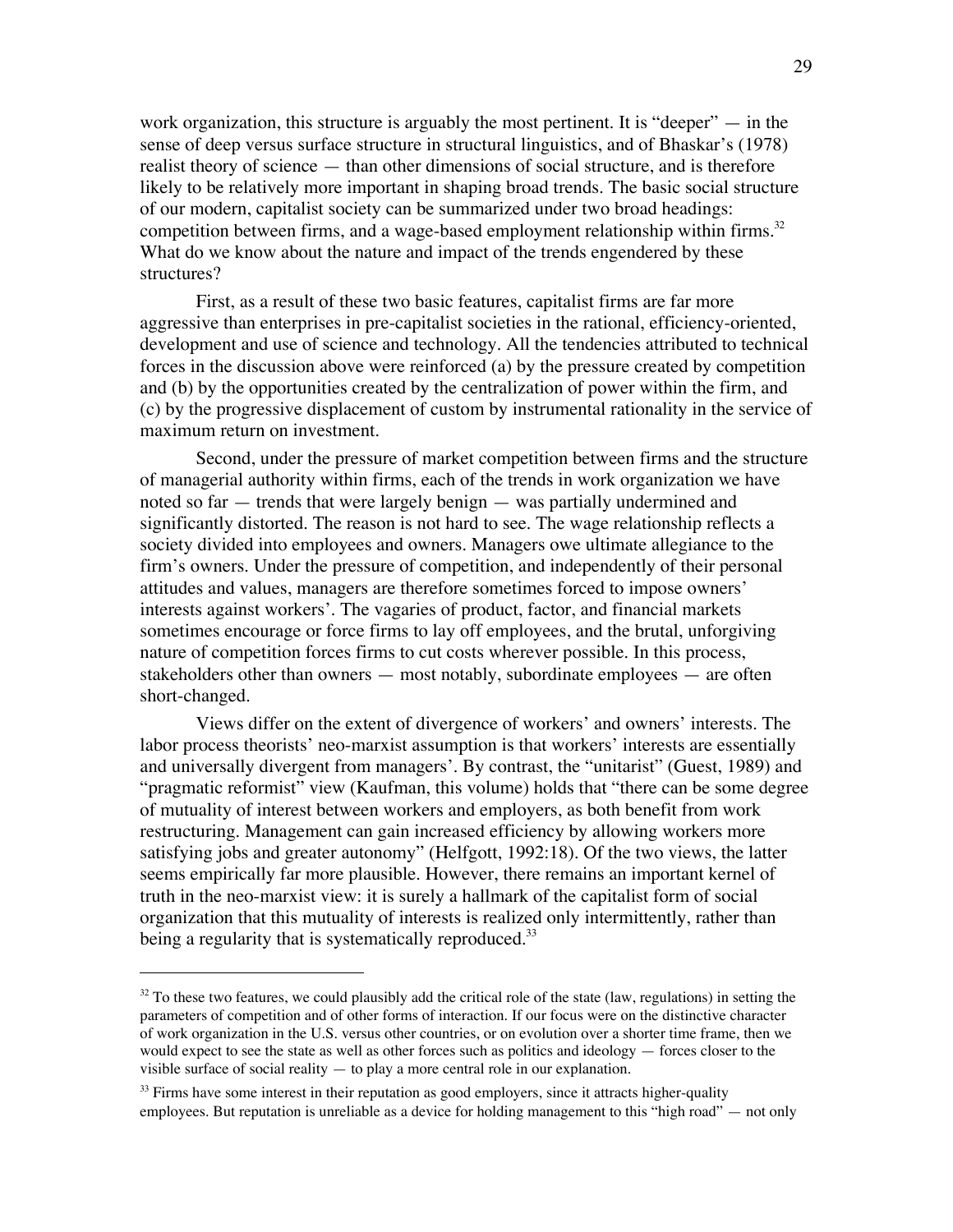Take skill upgrading: Even though their long-run competitive success requires skill upgrading, firms are often loath to invest in the required training since workers could take the resulting "human capital" out the door to a better-paying job down the street.<sup>34</sup> Moreover, skilled workers typically have more power than unskilled workers, and therefore managers' control over the shop- or office-floor is easier to assure when jobs require less skill and employees are more easily replaced. Managers were thus often tempted to "dummy down" equipment and job responsibilities, and to deskill work. More advanced tools afford the opportunity to leverage others' expertise in the performance of one's work; but since these tools are deployed as the property of the firm's owners, their design, selection and implementation often served owners' interests at the expense of workers'. Since the employment contract is "incomplete" — leaving managers the task of assuring that the capacity to work is effectively translated into work effort — tools are often used to coerce more effort from recalcitrant workers, rather than to enable committed workers better to master their tasks — even though the latter approach is often more technically productive. Some of the cases documented by the labor process researchers are convincing in this regard.

Similarly with work relations: interdependence does not always take a collaborative form. The asymmetry of power between employees and owners and the competitive relations between firms mean that interdependence often takes the form of asymmetrical and oppressive dependence. We can see this tension in all three dimensions of work relations: again, let us review them in turn.

First, managers under short-term cost-reduction pressure often manipulate teamwork to create peer pressure. Peer pressure can temporarily improve productivity, even though debilitating in the longer term. Under pressure for short-term results, managers often find the temptation of such manipulation irresistible. When workers accept team responsibility for work outcomes, they have to negotiate among themselves a new balance of individual autonomy and team authority. The search for that delicate balance can easily be derailed, and the authority of the team has frequently turned into a nasty war of worker against worker (see, for ex., Barker, 1999).

Second, under the pressure of competition, horizontal specialization can degenerate into adversarial rivalry. Supplier firms' interests do not always align with customers', and when push comes to shove, potentially fruitful partnerships often fragment under the pressure of competitive rivalry. Horizontal relationships within the firm are also vulnerable to the pressures of competition — in particular, competition among managers for promotion opportunities. In some circumstances, horizontal interdependence appears to workers as mutually beneficial teamwork; but in other circumstances, it turned into a weapon against workers — who, like managers, must compete against each other in the external and internal labor markets. Outsourcing and globalization are often used as a threat, to "divide and conquer" (Bronfenbrenner, 2000).

 $\overline{a}$ 

because reputation markets are not well-formed, but more fundamentally because profitability (especially over the time-horizon relevant to decision-makers) can be assured in many different ways, not all of which require worker commitment.

<sup>&</sup>lt;sup>34</sup> Theoretically, this assertion only applies to general as distinct from firm-specific training. But when training aims to prepare workers to use new technologies, it is likely to have a strong general component.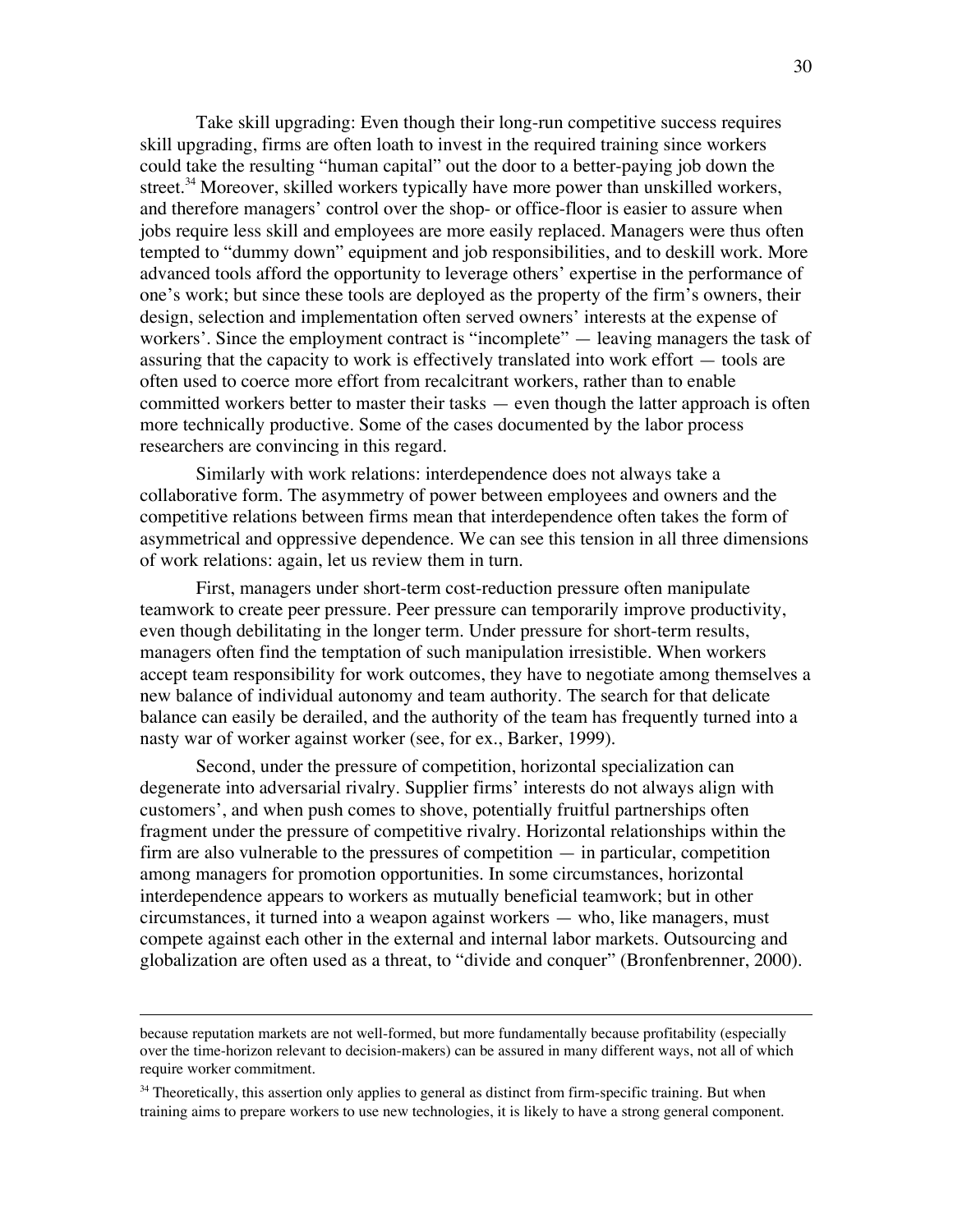Third, and most obviously, the function of the vertical hierarchy in a capitalist firm is double: a productive function of coordinating activities and providing specialized expertise, and an exploitative function of squeezing more effort from employees. A form of society such as ours — in which workers' and other stakeholders' interests are structurally subordinate to those of owners' — constantly reproduces conditions conducive to a slide from collaborative hierarchy toward the exploitative, autocratic, "command and control" form of hierarchy.

The net effect of these various social forces is that work organization and HR/IR policies attempt to bridge objectives that are sometimes incompatible. To take a simple example, the firm may need a high level of worker commitment to quality and innovation, but may find itself in a situation where a sizable proportion of the labor force must be laid-off and where senior management acts autocratically in proceeding with these lay-offs. This potential incompatibility is at once trivial and fundamental. It is trivial, because most decision-making involves trade-offs. But it is fundamental too, since the nature of the trade-offs in question here makes any compromise inherently unstable (Hyman, 1987). The firm is simultaneously a purposive community and a structure of domination and exploitation. Managers' values may incline them to privilege one facet or the other, but the reality of capitalist competition imposes a double-bind from which no management, no matter how enlightened, can escape.

## **Work and workers at the intersection of technical and social forces**

 $\overline{a}$ 

In a nutshell then, work organization has been buffeted between the longer-term technical-productive advantages of upgrading and collaboration and the shorter-term socio-economic advantages of deskilling and autocratic domination. What do we know about the resulting trends? These trends, I submit, reflect a basic asymmetry: the technical forces progress in a cumulative manner, but the social forces reproduce a relatively stable basic social structure.<sup>35</sup> The result appears to have been that (a) the technically-driven tendencies to upgrading skills and broadening interdependence prevailed in the aggregate and over the longer term of the  $20<sup>th</sup>$  century, but (b) the social forces left their mark on this evolution, simultaneously accelerating and retarding it, making its progress sometimes too slow and other times too rapid, and leaving numerous small and several huge pockets of backwardness.<sup>36</sup>

<sup>&</sup>lt;sup>35</sup> I would add two notes concerning this formulation. First, two views have recently come into greater prominence arguing against the idea of cumulative character of technological change: path-dependence theory and the "social constructionist" view of technology. On the strong version of either of these, technology cannot be said to "progress" at all. In my view, it is only the least plausible components of these propositions that contradict the broad generalization of cumulative progress. Second, concerning the reproduction of a stable social structure: A more precise formulation would indicate (a) that the social forces tend to reproduce capitalist relations of production on an ever-expanding scale, and (b) that this reproduction does not exclude some degree of accommodation with subaltern forces when the dominant classes' control is threatened. Keynes was an articulate spokesman for such an accommodation in macroeconomics; the IRC represents accommodation in microeconomics.

<sup>&</sup>lt;sup>36</sup> Too slow, as when new technologies could alleviate unsafe or burdensome working conditions but implementation is unprofitable. And too fast, as when technology changes more rapidly than society can absorb the displaced workers. Note that consistent with the previous footnote, this formulation allows social forces to change the rate but not the basic direction of technological change.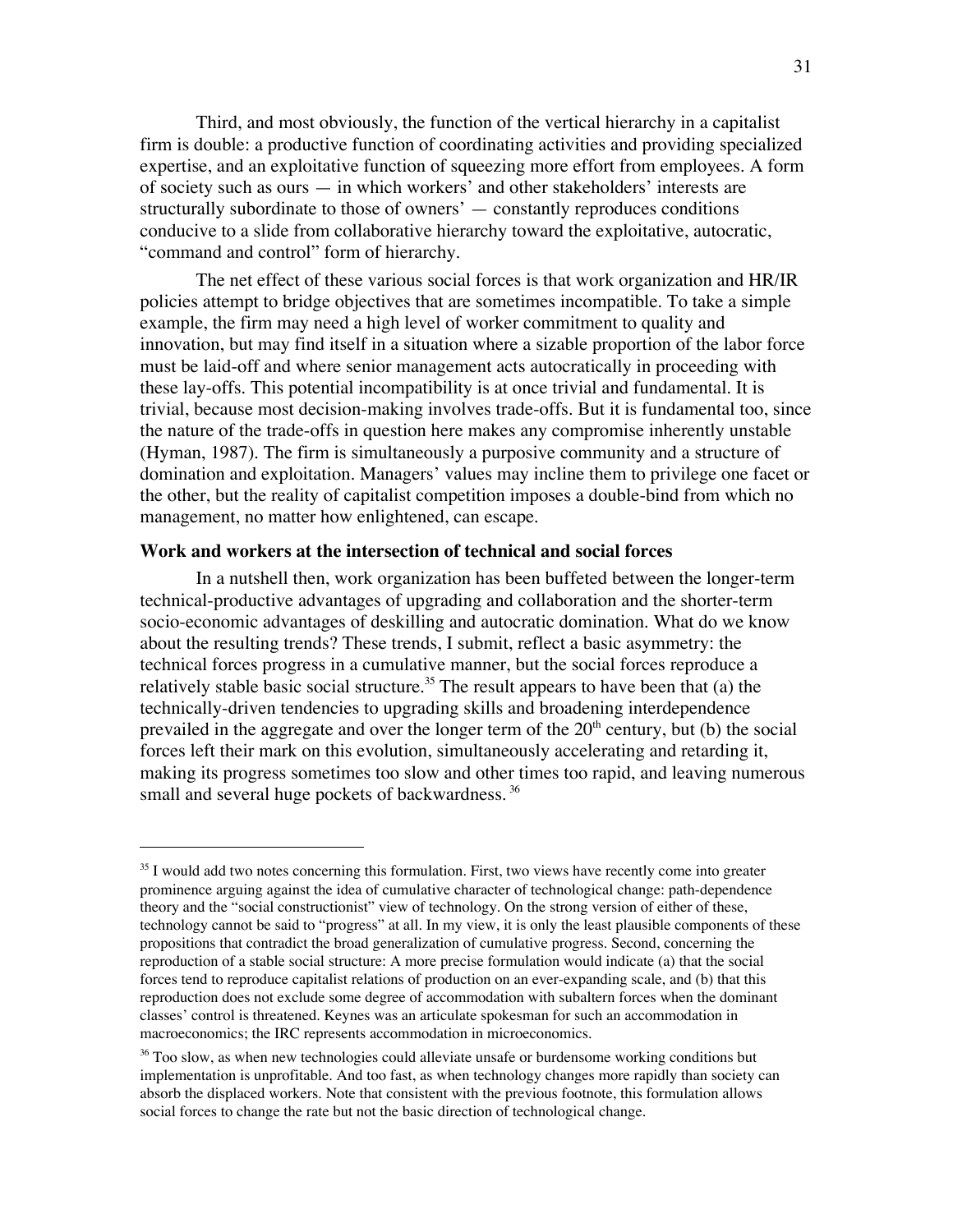Moreover, even the progressive aspects of this evolution were not without their downsides for workers. Upgrading skills and broadening interdependence tend to undermine established communities of solidarity, constantly putting workers and unions on the defensive, and this in several ways. Upgrading often replaces old union craft workers with young nonunion technicians. Teamwork often replaces clearly delineated supervisory accountability with diffuse team accountability. New patterns of horizontal specialization undermine old bargaining units. New collaborative hierarchies ask unions to become partners, even though the need for tough-minded adversarial bargaining has hardly diminished.

These multifarious changes in work organization did not only affect the external conditions under which workers work: they also affected workers' values and their social identity. As E. P. Thompson argued relative to an earlier phase of (British) industrial history, the new conditions of industry required "new disciplines, new incentives, and a new human nature upon which these incentives could bite effectively" (1967: 57). What effects have the  $20<sup>th</sup>$  century's changes in work organization wrought on workers' "human nature"? In the absence of compelling evidence, I offer four conjectures.

First, upgrading and interdependence progressively raised workers' level of intellectual sophistication and broadened their worldview. Education levels rose and communication and travel costs fell. People experienced an increasingly global web of interdependence in their work:

\* As noted in the first IRC report: "It is evident from study observations that work group horizons are now broader in many instances, because any one segment of work is no longer limited to a group of men doing similar jobs. The 'group' today is an assembly of men working relatedly on a complex of jobs in a department or on a shift, and new and different types of individual interaction occur" (Beaumont and Helfgott, 1964: 232-233).

\* Moreover, this "group" was not restricted to the peers within the firm: in their work practice, workers experienced a growing interdependence across firms. In the words of one worker I interviewed at NUMMI:

> "In 23 years working for GM, I never met with a supplier. I never even knew their names except for the names on the boxes. Now, we're working with suppliers to improve our products. Workers sit down with our engineers and managers and the supplier's people and we analyze defects and develop improvement proposals. We even do that with the equipment vendors. Stuff like that gives us a better perspective on how our jobs relate to the whole process."

\* And more: the "group of men" referred to by Helfgott often evolved into a group in which men and women collaborated. At century's end, gender segregation was still pervasive at the level of individual, narrowly-defined occupations (Bielby and Baron, 1986; but the growth of women's labor force participation rates over the century nevertheless drew increasing proportions of men and women into mixed-gender, interdependent work relations.

These various changes sometimes undermined old sources of worker identity and solidarity; but they also created broader solidarities, and thus greater potential for enlightened action on a broader scale.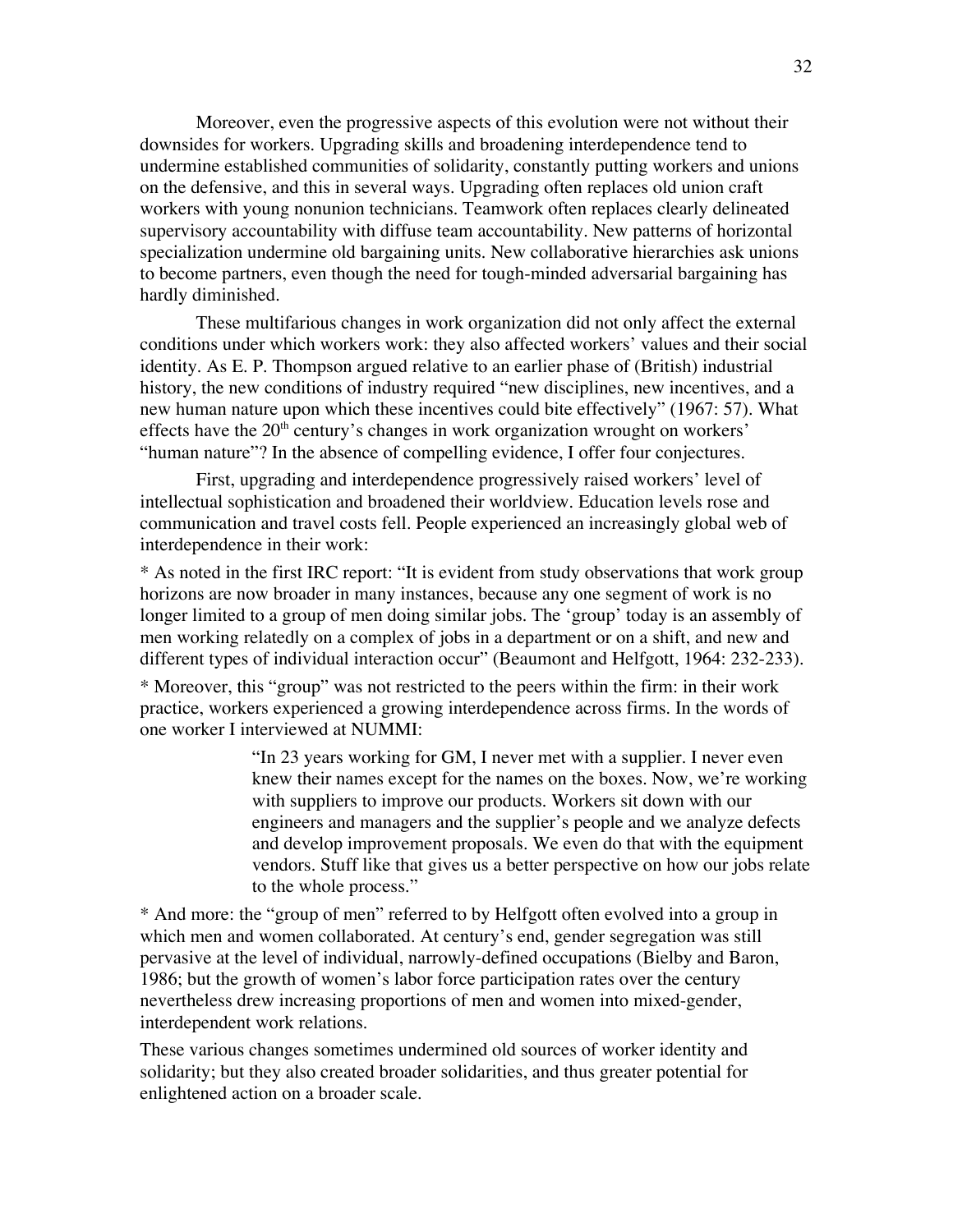Second, changes in work organization reshaped workers' subjective identity. Lewchuk (1993) describes the changes wrought in the early days of the auto industry to one of the most sophisticated of these identities, that of the  $19<sup>th</sup>$  century artisan. Norms of masculinity among these artisans emphasized the value of independence in the work process. As Montgomery (1979: 13-14) put it, the "manly" worker "refused to cower before the foreman's glare — in fact, often would not work at all when a boss was watching." Once Ford had put in place an extensive division of labor and the assembly line, management worked assiduously to inculcate new norms. These norms emphasized values such as hard work under monotonous conditions, contributing to the creation of useful products, a fraternal community of Ford employees, and providing materially and spiritually for one's family. These values were actively propagated by Ford's infamous Sociology Department. Lewchuck marshalls evidence, albeit fragmentary and anecdotal, that the combination of work experience and management indoctrination did indeed lead to the progressive, if partial and refracted, internalization of these values by workers, and to corresponding change in working men's identity. I would add that the new norms were perhaps all the more significant — and simultaneously more difficult to propagate because they emphasized values of interdependence and other-directedness rather than autonomy and self-regard  $-$  and thus were marked as feminine rather than masculine.<sup>37</sup> Under the impact of these various forces  $-$  plus, surely, the effect of the feminist movement itself — traditional values evolved and new identities emerged. One NUMMI worker described his personal evolution in these terms:

> "I wish you could talk to the guys' wives about the changes they've seen [in workers' behavior between the GM-Fremont days and NUMMI]. I was a typical macho horse's ass when I worked at GM-Fremont. My typical line coming home was: 'Work sucks, so get my dinner and get out of my way until I cool off.' Now I'm much more of a partner around the house. I help wash the dishes and take the clothes hamper out to the washer because I'm so used to working cooperatively with my team at the plant. I bring a spirit of cooperation home with me rather than dump my work frustrations all over my family."

Third, upgrading and interdependence made workers increasingly intolerant of autocratic management in firms. As Roy Helfgott put it: "I do not want to posit a strict doctrine of technological determinism, for other factors are at play in advancing new approaches to work organization...[But the] new technology, which requires greater cooperation among all members of the workforce, helps undermine authoritarianism" (Helfgott 1988: 78). Protests against autocratic management are hardly new; they were numerous even among the immigrant workforce of the early  $20<sup>th</sup>$  century. Indeed, the IRC owes its existence in large measure to such protests by the largely immigrant workers of the minefields of Colorado.<sup>38</sup> Such struggles were not, however, the norm: outside the

 $\overline{a}$ 

<sup>&</sup>lt;sup>37</sup> As Fine (1993) writes: "All the hallmarks of masculinity at the workplace were eradicated by automation, machines, time clocks, as well as new management practices."

<sup>&</sup>lt;sup>38</sup> "Coal mining imposed a degree of vassalage so inconsistent with the American ideal of freedom that resort to arms practically was inevitable....Discipline was maintained by intimidation, and, if need be, by physical assault" (Gitelman, 1988: 3). The IRC was formed by John D. Rockefeller, Jr. largely in reaction to the massacre at Ludlow in 1914 by government and company-paid militiamen of some 24 men, women,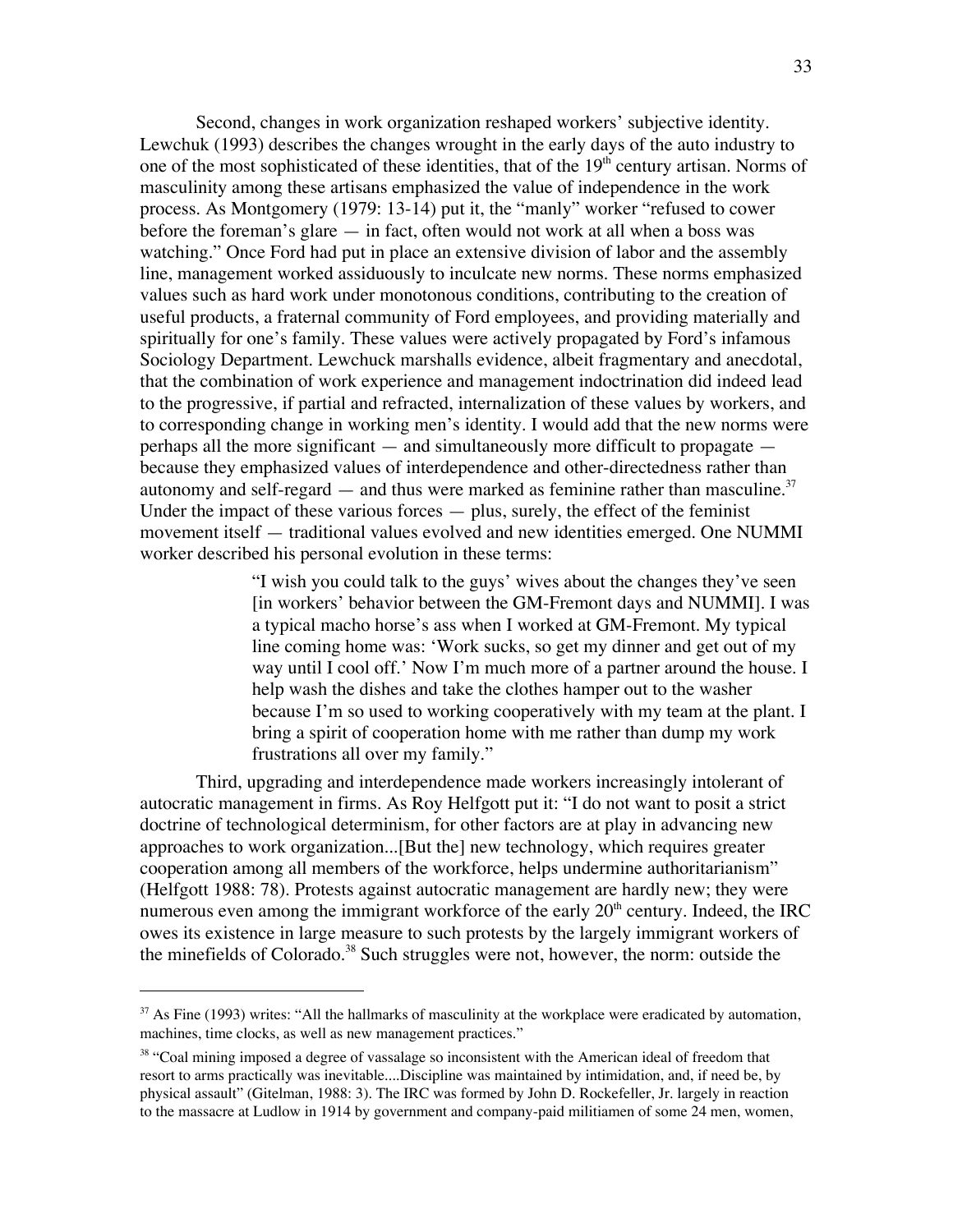artisan category, fatalistic acquiescence was probably more typical. Consider this story from Ford in about 1915, as recalled by a Ford office worker (cited by Meyer, 1981: 172) for what it tells us about this acquiescence:

> "Despite a safety device, a foreign worker cut off his finger at his machine. Plant superintendent P. E. Martin and his assistant Sorenson wanted the worker to show them how it happened so the device could be corrected. The workman showed them and cut off another finger. 'He understood,' Brown related, 'they actually wanted him to demonstrate how he cut the tip of his finger off."

Such heart-rending pre-modern subservience is unthinkable in today's auto plants (see for ex., Hamper, 1992). Workers became less tolerant of autocratic management, and notwithstanding the recent decades' decline in union power, the twentieth century witnessed a corresponding democratization of workplace relations.

And finally, workers grew increasingly intolerant of the economic insecurity that is characteristic of the worker's status in a capitalist economy. As one of the founders of the IRC, Clarence Hicks, wrote:

> "Present-day managements have come to the realization that the security of the employee is a matter of mutual and not solely individual concern. The repercussions of insecurity in human psychology are manifold. In a day when the co-ordination of human effort in industry has reached an extremely elaborate state, the fear of lost income and dependency has a costly effect on the efficiency of operations. Further, the type of employee most effective in the modern corporation is just that which values security most dearly. Human personality is not divided into watertight compartments. Foresight, reliability, and initiative in protecting one's family and dependents are the same foresight, reliability, and initiative that make one a valuable employee" (1941: 98).

The most recent decade saw a decline in employment stability (albeit a modest one and for men only: Schultze, 2000), and arguably, younger workers today are relatively less concerned with job security and more concerned with career opportunity. Foresight, reliability, and initiative are thus perhaps now being played out on a broader stage — but there is no evidence that workers have become more accepting of their economic vulnerability.<sup>39</sup>

## **CONCLUSION**

 $\overline{a}$ 

The puzzle with which this chapter began was how to incorporate into a single narrative several contradictory but partially valid views of the long-term evolution of work organization. The first part of the chapter laid out some of the pieces of the puzzle; the second part proposed a solution. I argued that, on the one hand, the technical

and children striking against despotic conditions in the mining camps run *inter alia* by Colorado Fuel and Iron Company, of which Rockefeller was the principal shareholder.

 $39$  A 1996 Peter Hart poll found that 83% agreed (59% strongly) that "average working families have less economic security today, because corporations have become too greedy and care more about profits that about being fair and loyal to their employees" (cited in Heckscher, 2000.)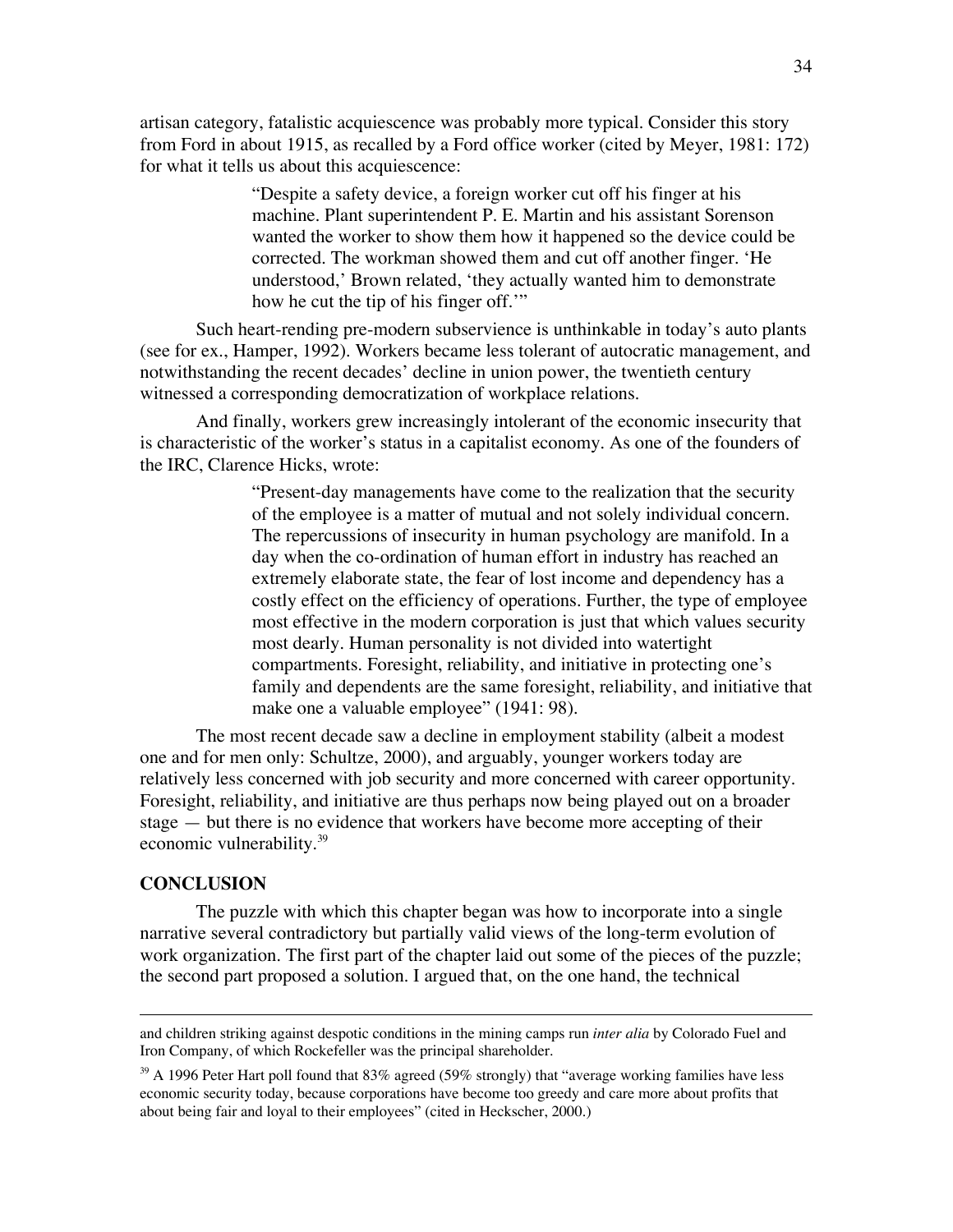exigencies pushing towards higher skills and broader interdependence made employee commitment an increasingly important condition for effective operations; and on the other hand, the capitalist social structure worked sometimes to reinforce, but sometimes to undermine, that very commitment. I also argued that there was a basic asymmetry between the technical and the social forces, and that this asymmetry explains the dominance of the technical forces in the longer-term trends.

This suggests that the sequence of work organization innovations (discussed in the first part) does not merely represent a pendulum swinging between formal- and substantive-rationality, between control and commitment. My narrative suggests that hidden beneath this cyclical process, there is an underlying trend towards what we might call collaborative interdependence. Evidence for this underlying trend can be found if we look more carefully at the sequence of innovations.

\* Note first, that in the sequence of normative approaches — from welfare work to human relations to employee commitment — there is a clear shift from the earlier reliance on paternalism, to relatively impersonal, bureaucratic norms of procedural justice, to an emphasis on empowerment and mutual commitment. The quality of commitment sought in each successive wave substantive-rationality innovation seems to have implied a shift from traditional "blind" trust to a more modern "reflective" form of trust (Adler, 2001). In its evolution, work organization sought progressively deeper forms of subjective implication of the individual worker.

\* Second, the sequence of normative innovations is also notable in engaging progressively more directly with work and work organization. Welfare work did not seek to modify the core of work organization; human relations addressed mainly supervision; EI brought concern for commitment into the heart of work organization.

\* Finally, the sequence of control innovations — from scientific management to systems rationalism to reengineering —!sems to have become increasingly hospitable to commitment oriented variants. Within two or three years of publishing a text popularizing a rather brutally coercive method of business process reengineering (Hammer and Champy, 1993), both James Champy and Michael Hammer published new volumes (Champy, 1995; Hammer, 1996) stressing the importance of the human factor and the need for job redesigns that afford employees greater autonomy. The undeniably autocratic character of much early reengineering rhetoric and its rapid "softening" compares favorably with more unilateral and enduring forms of domination expressed in post-War systems rationalism. It compares even more favorably with the even more unilateral and rigid rhetoric in turn-of-the-century scientific management: scientific management only softened its relations with organized labor after nearly two decades of confrontation (Nyland, 1998).

Synthesizing these observations, we might chart the evolution of innovations not as a pendulum swing, but rather as shown in Exhibit 4.

## **<put Exhibit 4 about here>**

Clearly there is a gap, often a huge one, between the rhetoric of work organization as expressed in management literature and the reality of work organization as experienced by workers. And just as clearly, there is a gap between the emergence of an organizational innovation and its diffusion through industry. However, this long-term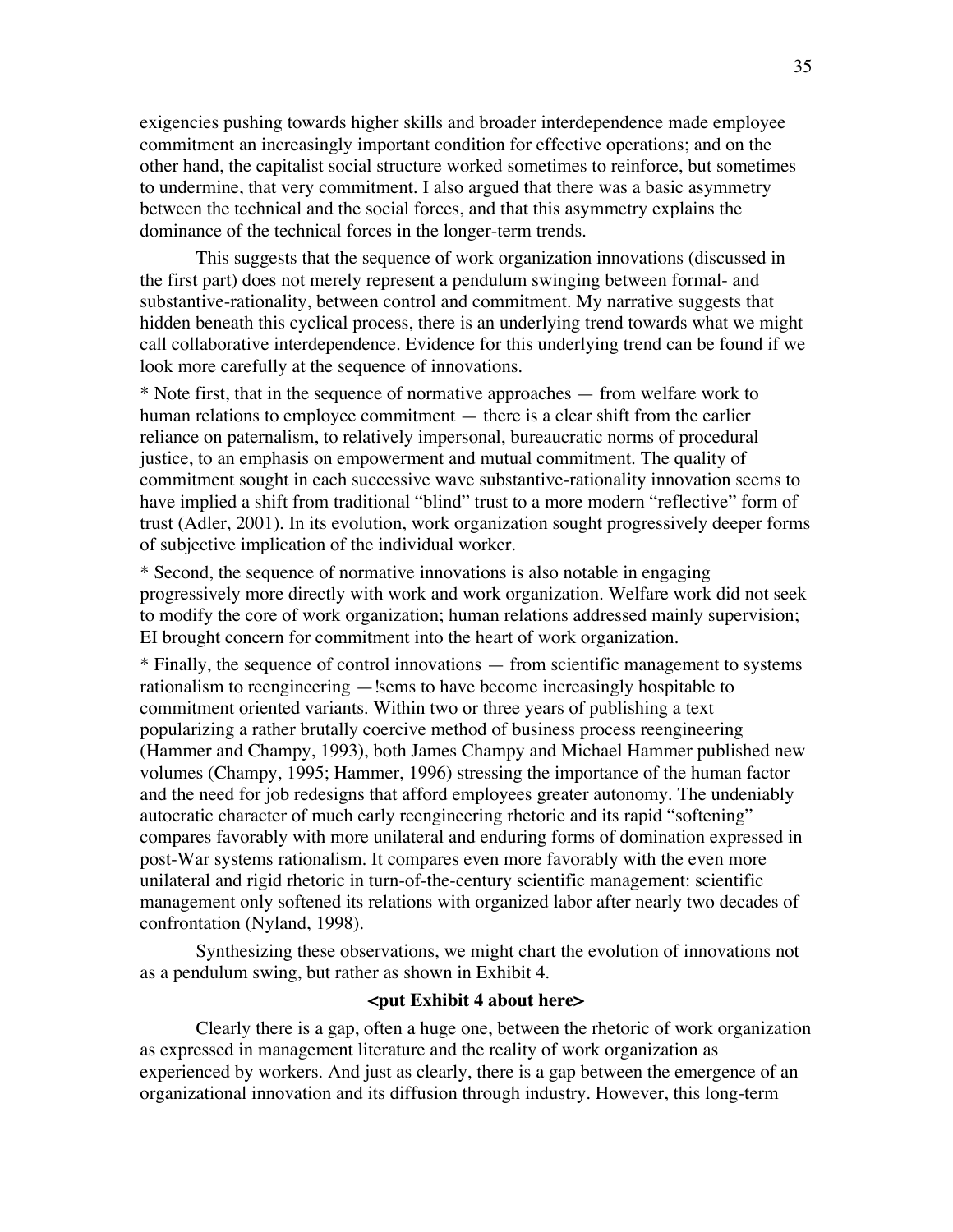evolution of rhetoric and the associated innovations both reflected and reinforced a real trend to greater reliance on consent and trust. It reflected the evolving expectations of an increasingly educated workforce and the evolving needs of increasingly interdependent forms of organization. And it reinforced that trend because the emphasis of commitment progressively legitimized the idea that management authority depends on employee consent.

The IRC has been an important contributor in all three rounds of commitment innovations — welfare work, human relations, and EI . The story I propose to tell about the long-term evolution of work organization leads me to conjecture that "unitarist" HRM approaches such as those promulgated by the IRC will continue to wax and wane in popularity, but will tend to become more rather than less popular over the long (that is: very long!) period. These approaches, however, appear to encounter a limit in their ability to acknowledge the divergence of interests that is constitutive of the capitalist employment relation — and the resulting limits of any commitment to commitment.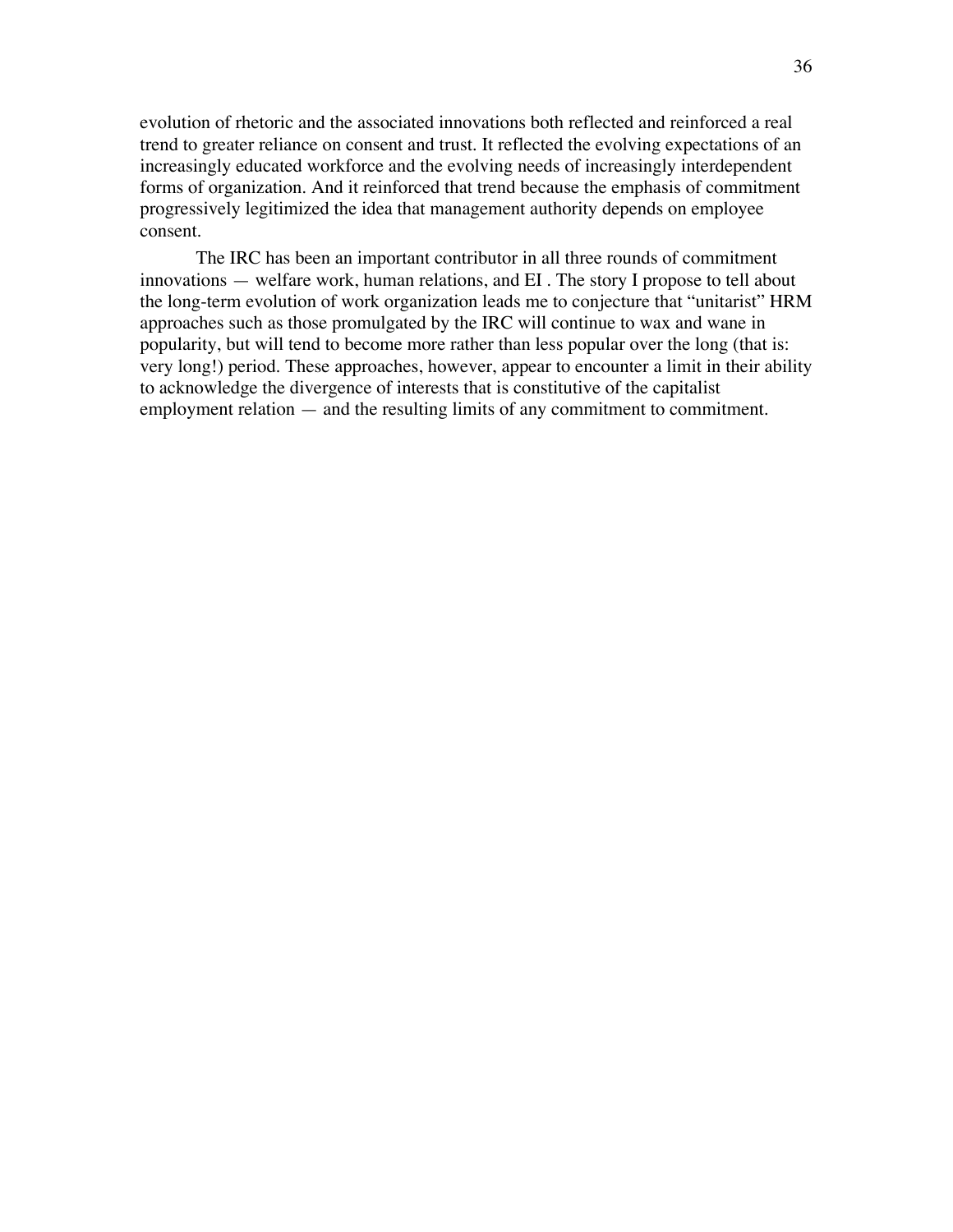## **REFERENCES**

- Abrahamson, Eric. The emergence and prevalence of employee management rhetorics: The effects of long waves, labor unions, and turnover, 1875 to 1992. Academy of Management Journal, June 1997; Vol. 40, Iss. 3: 491-533,
- Abromowitz, Moses and Paul A. David, "Technological change and the rise of intangible investments: The U.S. economy's growth part in the Twentieth century," in Organization for Economic Cooperation and Development, Employment and Growth in the Knowledge-Based Economy, Paris, 1996, pp. 35-60
- Addams, Jane, Democracy and social ethics, 1902, reprint ed.: Cambridge: Harvard University Press, 1964
- Adler, P. S. "New Technologies, New Skills." California Management Review. Fall, 1986: 9-28.
- Adler, P.S, "Market, Hierarchy, and Trust: The Knowledge Economy and the Future of Capitalism," Organization Science, March-April 2001: 214-234.
- Adler, P.S., "Managing Flexible Automation," California Management Review, Spring, 1988, pp. 34-56.
- Adler, P.S., "The Learning Bureaucracy: New United Motors Manufacturing, Inc." in Barry M. Staw and Larry L. Cummings (eds.) Research in Organizational Behavior, vol. 15, pp. 111-194, 1993, Greenwich, CT: JAI Press.
- Appelbaum, E. and P. Berg, "High-performance work systems: Giving workers a stake," in M. M. Blair and T. A. Kochan, eds,. The New Relationshsip: Human capital and the American Corporation, Washington DC: Brookings, 2000, pp. 102-137.
- Autor, D.H., F. Levy, and R.J. Murnane, "The skill content of recent technological change: An empirical exploration," NBER Working paper 8337, June 2001.
- Barker, James R., The discipline of teamwork, Thousand Oaks: Sage, 1999
- Barley, S. R. and J. E. Orr, eds., Between Craft and Scinece: Technical Work in U.S. Settings, Ithaca: ILR Press, 1997
- Barley, Stephen R., and Gideon Kunda (1992), "Design and devotion: Surges of rational and normative ideologies of control in managerial discourse," Administrative Science Quarterly, 37, 363-99.
- Barley, Stephen R., Technicians in the workplace: Ethnographic evidence for bringing work into organization studies, Administrative Science Quarterly, Ithaca; Sep 1996; Vol. 41, Iss. 3; pg. 404-
- Baron, J. N, F. R. Dobbin, and P. D. Jennings, "War and Peace: The evolution of modern personnel administration in U.S. Industry," American Journal of Sociology, 92, 2, Sept 1986: 350-383
- Beaumont, Richard A,. and Roy B. Helfgott , Management, Automation, and People, IRC Industrial Relations Monograph No. 24, 1964
- Beynon, H. and Nichols, J. Living with capitalism. London: Routledge-Kegan Paul, 1977.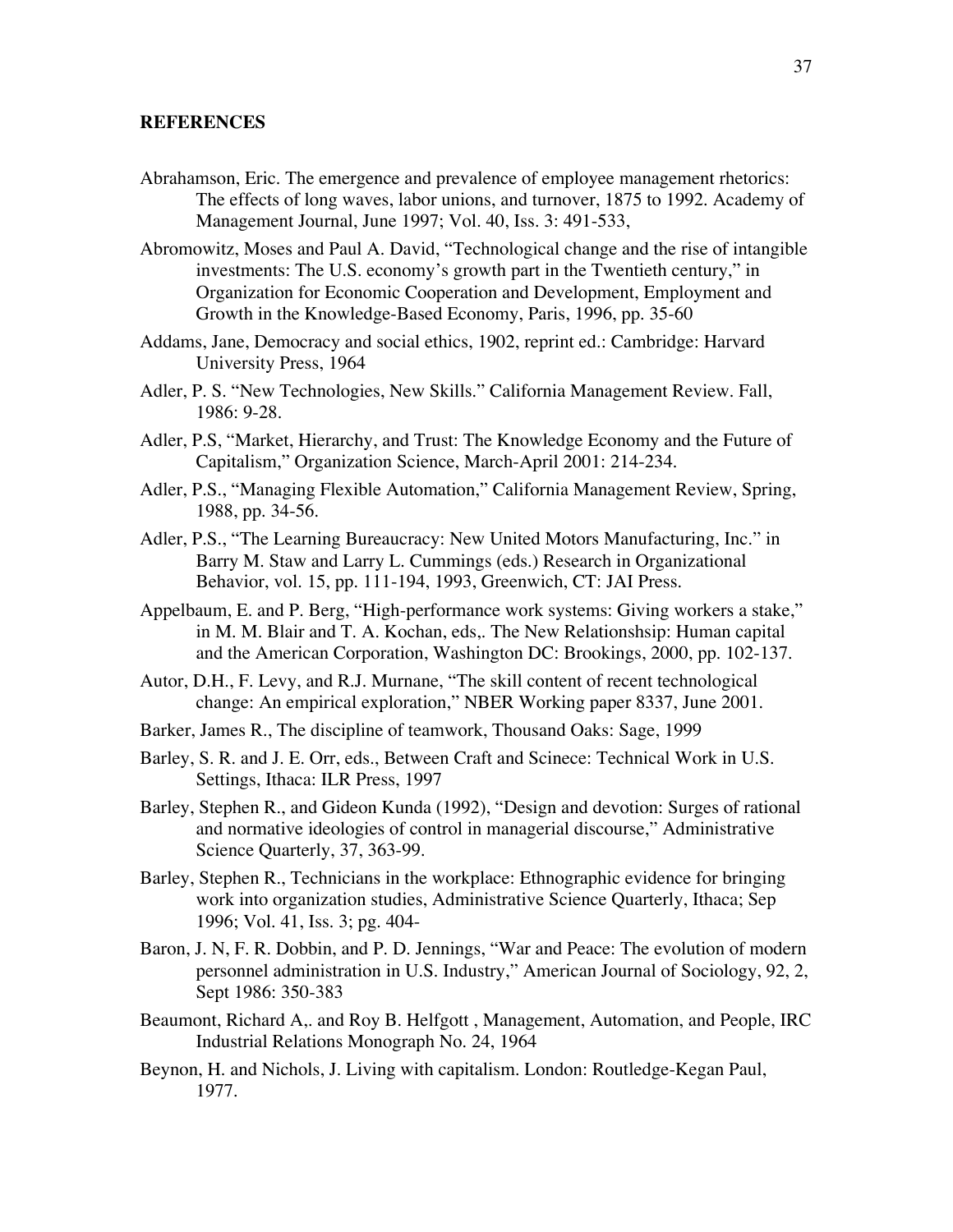Bhaskar, R., 1978, A Realist Theory of Science, 2<sup>nd</sup> ed. Brighton, 1978

- Bielby, W.T., and J. N. Baron, 1986, "Men and women and work: Sex segregation and statistical discrimination," American Journal of Sociology, 91: 759-99.
- Blackburn, P., Coombs, R., and Green, K., Technology, Economic Growth, and the Labour Process, New York: St. Martin's Press, 1985
- Blauner (1964) Alienation and Freedom: The Factory Worker and his Industry, Chicago: University of Chicago Press.
- Braverman, H., Labor and Monopoly Capital, New York: Monthly Review Books, 1974.
- Bronfenbrenner, K., Uneasy Terrain: The impact of capital mobility on workers, wages, and union organizing, Submitted to the U.S. Trade Deficit Review Commission, Sept 6, 2000.
- Burgelman, R. (1983) "A process model of internal corporate venturing in the diversified major firm," Administrative Science Quarterly, 28: 223-44.
- Cappelli, P., L. Bassi, H. Katz, D. Knoke, P. Osterman, M. Useem, (1997) Change at Work, New York: Oxford University Press.
- Champy, James (1995), *Reengineering Management*, New York: HarperBusiness.
- Chandler, A.D. Strategy and Structure, MIT Press, 1962
- Chandler, A.D. The Visible Hand, Harvard University Press, 1977
- Chinoy, E. Automobile Workers and the American Dream, Urbana: University of Illinois Press, 1992,  $2<sup>nd</sup>$  edition.
- Daft, R.L and N. Macintosh, "A new approach to design and use of management information," California Management Review, 21, 1978: 82-92
- Daft, R.L Organization Theory and Design, St. Paul: West, 3<sup>rd</sup> edition, 1989
- Daft, R.L. and A. Y. Lewin, "Where are the theories for the 'new' organizational forms?" Organization Science, 4, 4, Nov, 1993: i-vi.
- Dewey, J., Individualism Old and New, New York: Minton, Balch & Co., 1930
- Edwards, R.M. (1979) Contested Terrain, New York: Basic.,
- Edwards, R., M. Reich, and T. E. Weisskopf, eds. The Capitalist System: A Radical analysis of American society, Engelwood Cliffs, NJ: Prentice-Hall, 1986
- F.H. Roethlisberger and William J. Dickson, Management and the Worker (Cambridge, Mass.: Harvard UP 1939)
- Fine, Lisa, "'Our big factory family': Masculinity and paternalism at the Reo Motor Car Company of Lansing, Michigan" Labor History, 34, 1993, 274-91
- Freeland, R.F. (1996) "The Myth of the M-Form? Governance, Consent, and Organizational Change," American Journal of Sociology, 102, 2: 483-526.
- Freeman, R.B., and J. Rogers, What Workers Want, Ithaca: Cornell University Press, 1999.
- Frenkel, S.J., M. Korczynski, K.A. Shire, M. Tam, 1999, On the Front Line: Organizaton and Work in the Information Economy, Ithaca: ILR/Cornell University Press.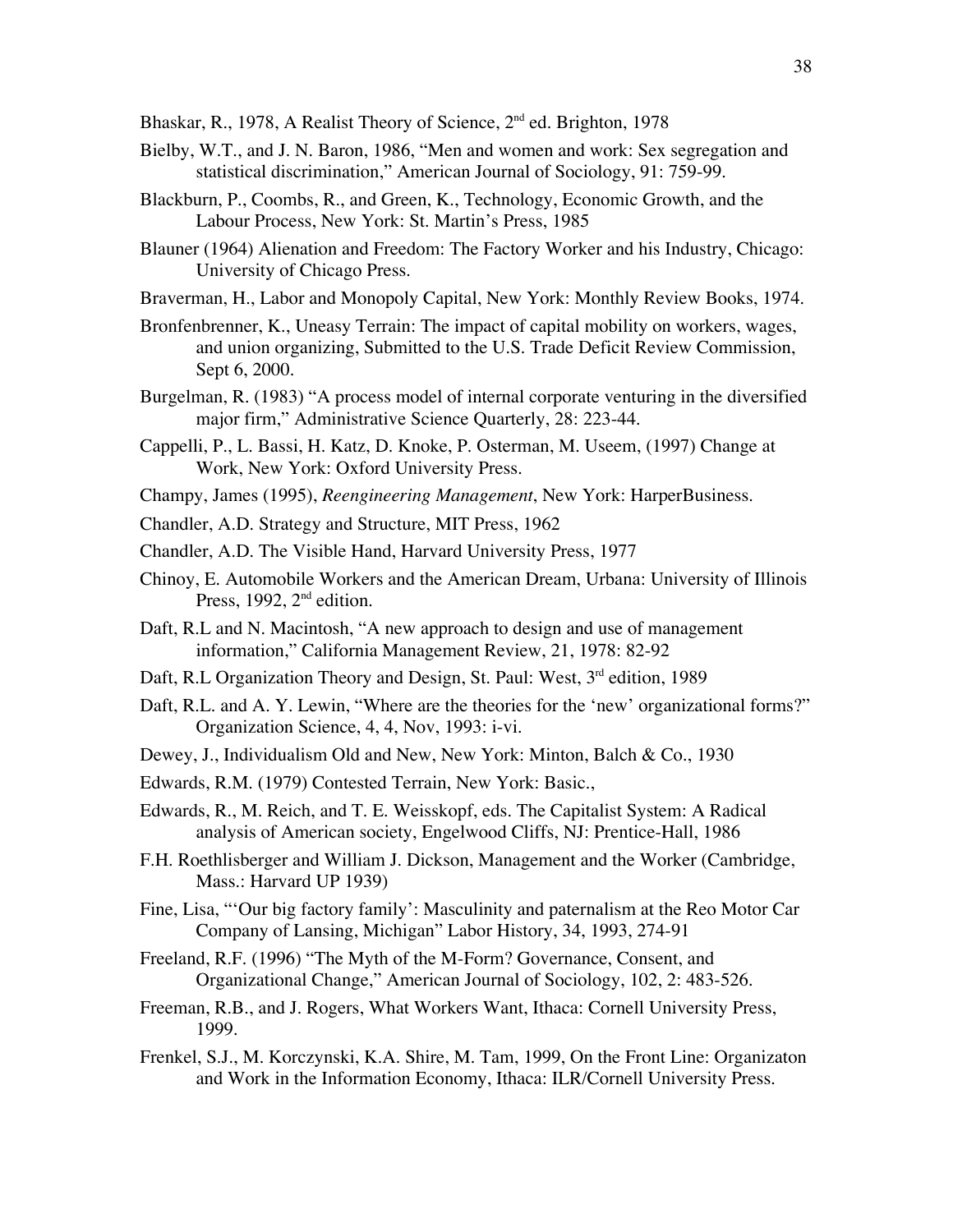- Freyssenet, M. Le processus de dequalification-surqualificatioin de la force de travail. Paris: Centre de sociologie Urbane, 1974.
- Gallie, D. In search of the new working class. Cambridge: Cambridge University Press, 1978.
- Gant, J., C. Ichniowski, and K. Shaw, "Getting the job done: Inside the production functiosn of high-involvement and traditional organizations," Jan , 1999.
- Gant, J., C. Ichniowski, and K. Shaw, "Social capital and organizational change in highinvolvement and traditional work organizations," Paper presented at the 2000 Organization Science Winter Conference. Available at http://faculty.fuqua.duke.edu/oswc/
- Gitelman, H. M., Legacy of the Ludlow Massacre, Philadelphia: University of Pennsylvania Press, 1988.
- Gittell, J. H. (forthcoming) "Supervising complex interdependent work," Organization Science.
- Goldberg, David J., "Richard A. Feiss, Mary Barnett Gilson, and Scientific Management at Joseph &Feiss, 1909-1925," in Daniel Nelson, ed., A Mental Revolution: Scientific Management since Taylor, Columbus: Ohio State University, 1992, pp. 40-57.
- Goldin, C. and L.F. Katz, "The decline of non-competing groups: Changes in the premium to education," National Bureau of Economic Research Working Paper 5202, Aug. 1995.
- Goldin, C. and L.F. Katz, "The origins of technology-skill complementarity," National Bureau of Economic Research Working Paper 5657, July 1996.
- Goldin, C. and L.F. Katz, "The origins of technology-skill complementarity," Quarterly Journal of Economics, 113, 3, August 1998, 693-732.
- Goldin, C. and L.F. Katz, "The returns to skill in the United States across the Twentieth century," National Bureau of Economic Research Working Paper 7126, May, 1999.
- Gordon, D. M. Fat and Mean, New York: Free Press, 1996
- Guest, D.E. (1989) "Human resource management: Its implications for industrial relations and trade unions," in J. Storey, ed., New Perspectives on Human Resource Management, London: Routledge, pp. 41-55.
- Guillen, M. 1994. Models of Management: Work, authority, and organization in a comparative perspective. Chicago: University of Chicago Press.
- Gulick, L, and L. Urwick, eds., 1937, Papers on the Science of Administration, New York: Institute of Public Administration.
- Hammer, Michael (1996), *Beyond Reengineering*, New York: HarperBusiness.
- Hammer, Michael, and James Champy (1993), *Reengineering the Corporation*, New York: Harper Business.
- Hamper, Ben, Rivethead. Warner: 1992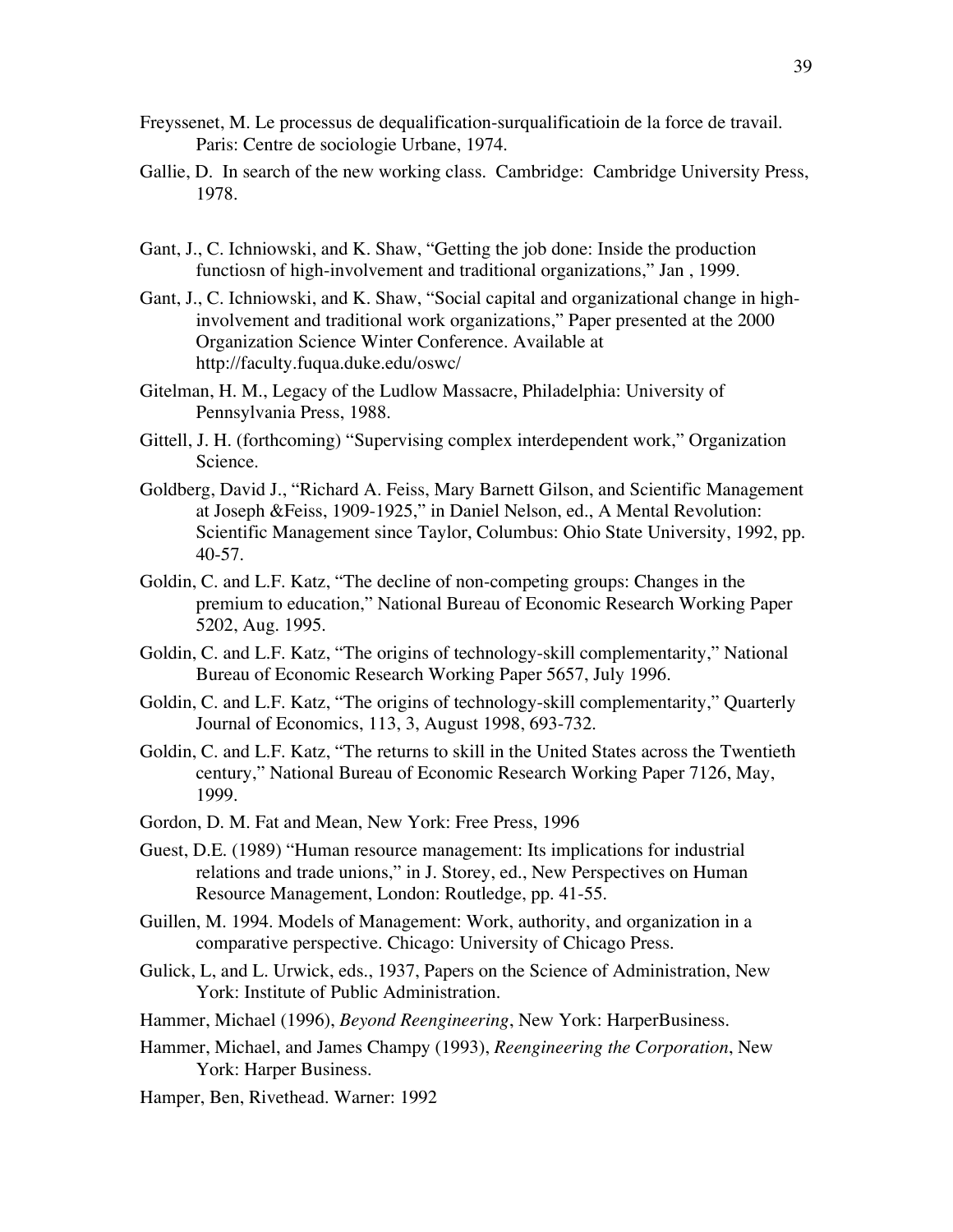Heckscher, C. White Collar Blues, New York: Basic, 1995

- Heckscher, C., 2000. "HR Strategy and nonstandard work: Dualism versus true mobility," In F. Carre, M. Ferber, L. Golden, S.A. Herzenberg, eds., Nonstandard Work: The Nature and Challenge of Changing Employment Relations, IRRA, pp. 267-290
- Helfgott, Roy B., "Easing the impact of technological change on employees: A conspectus of Unites States experience," International Labour Review, 91, 6, 1965: 3-20
- Helfgott, Roy B., "EDP and the office work force," Industrial and Labor Relations Review, 19, 4, 1966: 503-516
- Helfgott, Roy B., "Labor process theory vs. reform in the workplace," Critical Review, 6, 1, 1992: 11-27
- Helfgott, Roy B., Computerized Manufacturing and Human Resources, Lexington, MA: Lexington Books, 1988.
- Hicks, C. 1941. My Life in Industrial Relations, New York: Harper.
- Historical Statistics of the United States, 1975, U.S. Department of Commerce, Bureau of the Census, Washington DC: GPO.
- Hobsbawm, E.J. Labouring Men, New York: Basic Books, 1964
- Hutchby, I. (2001) "Technologies, texts and affordances," Sociology, 35, 2: 441-456.
- Hyman, R. (1987) "Strategy or structure? Capital, Labour and Control," Work, Employment and Society, 1, 1: 25-55
- Jackson, Susan E. and Randall S. Schuler, 1985, "A Meta-Analysis and Conceptual Critique of Research on Role Ambiguity and Role Conflict in Work Settings." Organizational Behavior and Human Decision Processes, 36: 17-78.
- Kaufman, B.E., "The quest for cooperation and unity of interest in industry," this volume.
- Kaufman, B. E. 1993. The Origins and Evolution of the Field of Industrial Relations. New York: ILR Press.
- Kaufman, B. E., 2001, "The employee participation/representation gap: An assessment and proposed solution," University of Pennsylvania Journal of Labor and Employment Law, 3, 3: 491-550.
- Kenney, M. and R. Florida. 1988. "Beyond Mass Production: The Social Organization of Production and Innovation in Japan." Politics and Society 16 (1):121-58.
- Kern, H. and Schumann, M. Industriearbeit und arbeiterbewusstsein. Frankfurt A. M.: Europaische Verlagsanstalt, 1972.
- Knights, D., and H. Willmott, eds., 1986, Managing the Labour Process, Aldershot: Gower.
- Lawler, E.E., III., 1979, "The new plant revolution," Organizational Dynamics, Winter, 2-12.
- Lawler, Edward E., III, Susan A. Mohrman, and Gerald E. Ledford Jr., 1995, Creating High Performance Organizations, San Francisco: Jossey-Bass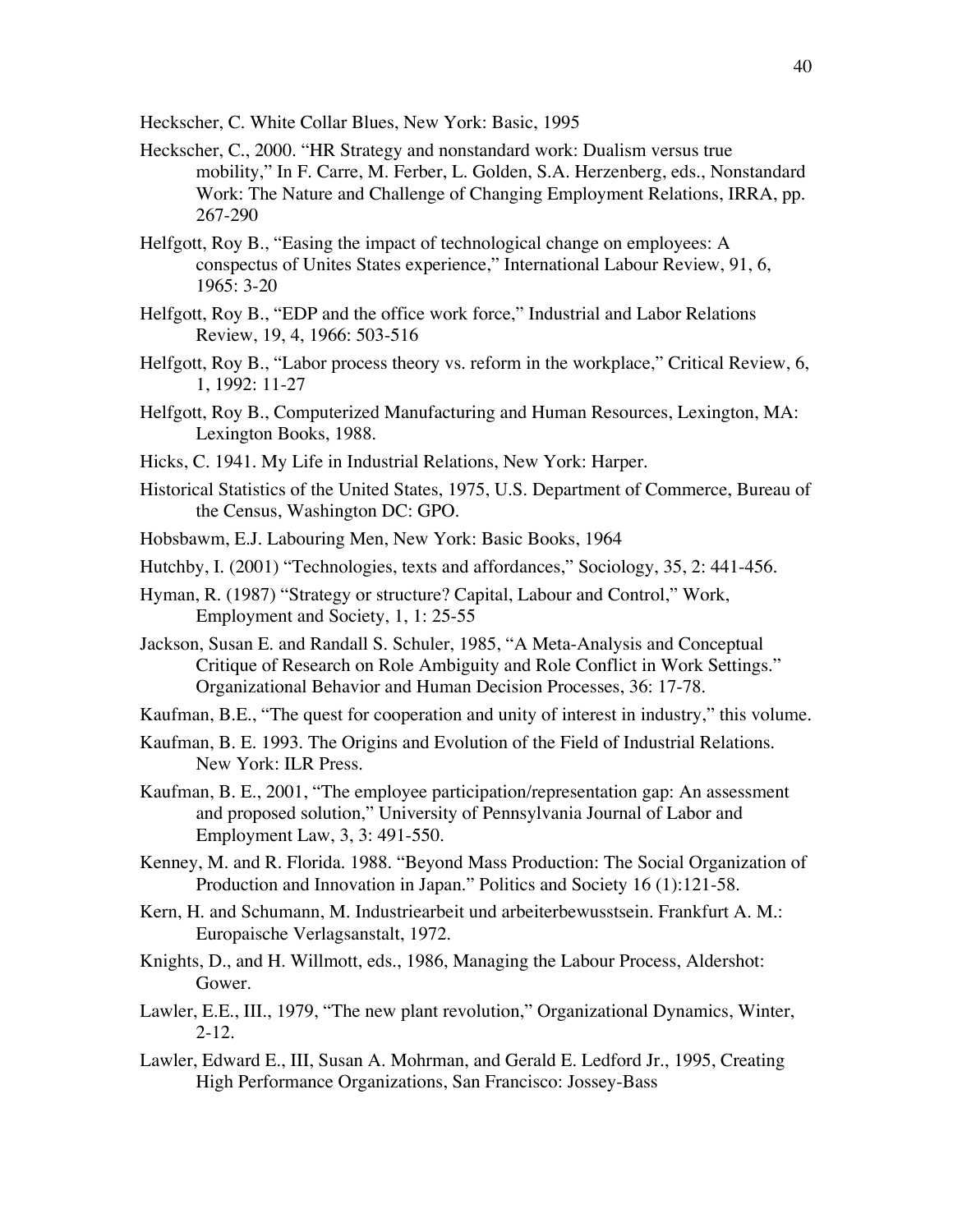- Lawler, E. E., III, S. A. Mohrman, and G. E. Ledford Jr. (1998), *Strategies for High Performance Organizations*, San Francisco: Jossey-Bass.
- Lewchuk, Wayne A., "Men and monotony: Fraternalism as a managerial strategy at the Ford Motor Company," Journal of Economic History, 53, 4 (Dec 1993): 824-856.
- Lindert, P.H., and J.G. Williamson, "Does globalization make the world more unequal?" National Bureau of Economic Research Working Paper 8228, April 2001.
- Littler, C. "Deskilling and the changing structure of control," in S. Wood, ed., The Degradation of Work" London: Hutchinson, 1982
- MacDuffie, John Paul, and Thomas A. Kochan. 1995. "Do U.S. Firms Invest Less in Human Resources? Training in the World Auto Industry." Industrial Relations, 34, 2: 147-168.
- Maddison, A., 1995, Monitoring the World Economy, Paris: OECD.
- Mallet, S. La Nouvelle Classe Ouvriere. Paris: 1963.
- March J. , and H. Simon, Organizations, New York: Wiley, 1958
- Melman, S., "The rise of administrative overhead in the manufacturing industries of the United States, 1899-1947," Oxford Economic Papers, 3, 1951: 62-112
- Meyer, S., III, 1981, The Five Dollar Day, Albany: State University of New York Press.
- Meyer , S, III, "'An Economic Frankenstein': Workers and automation in the Ford Brook Park Plant in the 1950s," unpublished: available at http://uwp.edu/~meyer/frank.htm
- Mintzberg, H. The Structuring of Organizations, Englewood Cliffs NJ: Prentice-Hall, 1979
- Nelson, Daniel, Managers and Workers, University of Wisconsin Press, 1975.
- Nyland, C. 1998. 'Taylorism and the Mutual Gains Strategy'. *Industrial Relations*, Vol.37, No.4, pp. 519-542.
- Organ, Dennis W., and Charles N. Green, 1981, "The Effects of Formalization on Professional Involvement: A Compensatory Process Approach." Administrative Science Quarterly, 26: 237-252.
- Osterman, Paul, 1994, "How common is workplace transformation and how can we explain who adopts it?" Industrial and Labor Relations Review, Jan.: 175-188.
- Osterman, Paul, Securing prosperity, Princeton: Princeton University Press, 1999
- Passmore, W., C. Francis, J. Haldeman, 1982, "Socio-technical systems: A North American reflection on empirical studies on the Seventies," Human Relations, 35, 12: 1179-1204.
- Peterson, J.S. American Automobile Workers, 1900-1933, Albany, State University of New York Press, 1987
- Pine, B.J. , II, 1993, Mass Customization: The New Frontier in Business Competition, Boston, MA: Harvard Business School Press.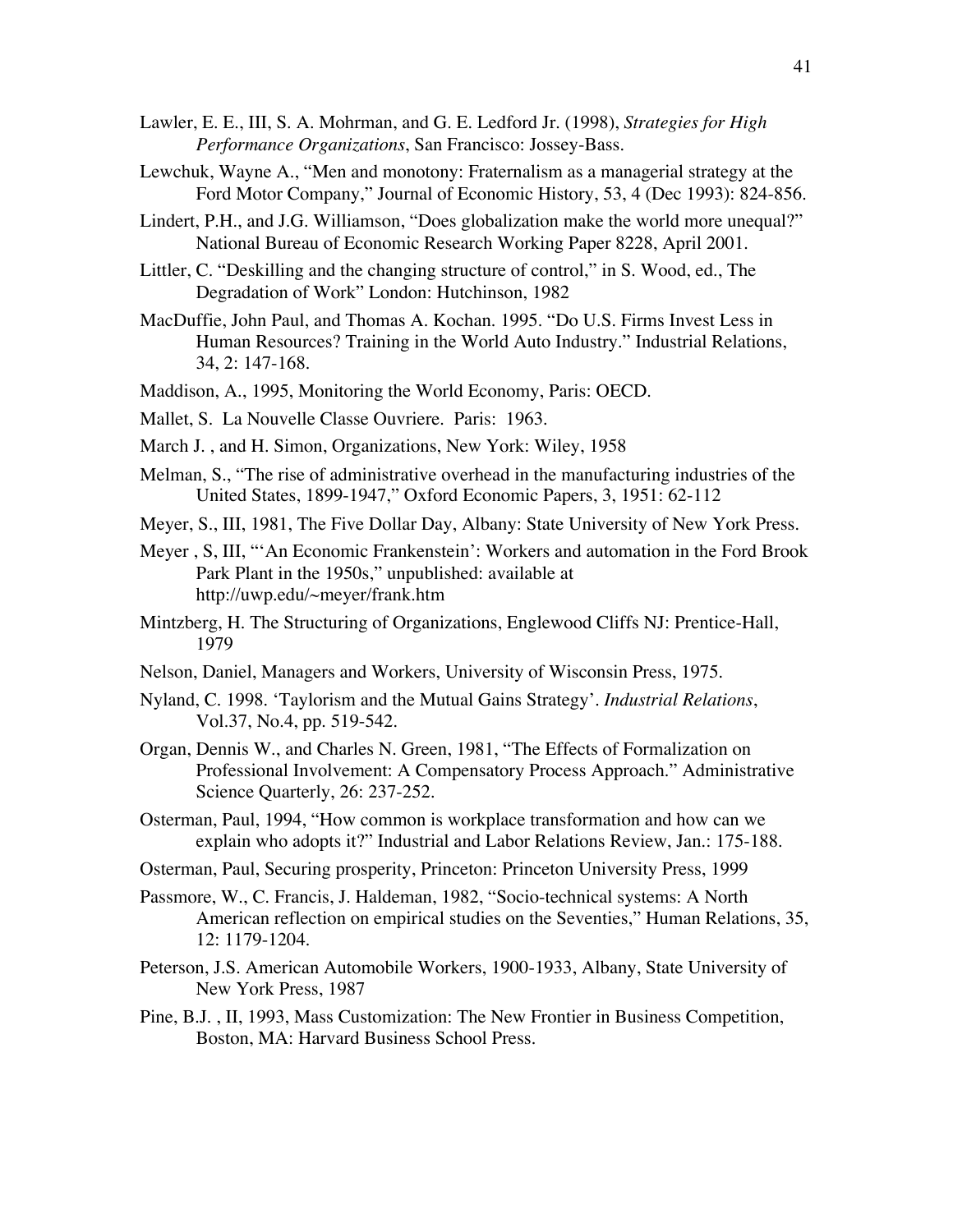- Podsakoff, Philip M., Larry J. Williams, and William T. Todor, 1986, "Effects of Organizational Formalization on Alienation of Professionals and Non-Professionals." Academy of Management Journal, 29, 4: 820-831.
- Pryor, Frederic L., "Will most of us be working for giant enterprises by 2028?" forthcoming in J. Ec. Behavior and Organization. (available at: http://papers.ssrn.com/sol3/papers.cfm?cfid=808862&cftoken=93887417&abstrac t\_id=255296)
- Quinn, R.P. and G. L. Staines (1979) The 1977 quality of employment survey : descriptive statistics, with comparison data from the 1969-70 and the 1972-73 surveys . Ann Arbor : Survey Research Center, Institute for Social Research, University of Michigan, 1979.
- Ramsay, H. 1977. "Cycles of Control: Worker participation in sociological and historical perspective," Sociology, 11: 481-505.
- Rizzo, John R., Robert J. House, and Sidney I. Lirtzman, 1970, "Role Conflict and Ambiguity in Complex Organizations." Administrative Science Quarterly, 15:150-163.
- Rogers, Daniel T., The Work Ethic in Industrial America 1850-1920, Chicago: University of Chicago Press, 1974
- Roethlisberger, F.H. , and W. J. Dickson, 1939. Management and the Worker, Cambridge, Mass.: Harvard University Press.
- Schultze, C.L., "Has job security eroded for American workers?" in M.M. Blair and T.A. Kochan, eds., The New Relationship, Washington DC: Brookings Institution Press, 2000, pp. 28-65
- Scott, W. Richard. Institutions and Organizations, Sage 1995
- Scranton, P. Endless Novelty, Princeton: Princeton University Press, 1997
- Tannenbaum, A., and R.L. Kahn, "Organizational Control Structure," Human Relations, 10, 1957, 127-140.
- Thompson, E.P., "Time, work discipline, and industrial capitalism," Past and Present, 38, 1967: 56-97
- Thompson, J. D. 1967. Organizations in Action, New York: McGraw Hill
- Touraine, A. L'Evolution du travail aux usines Renault. Paris: 1954.
- Tushman, M.L., and O'Reilly, C.A., III, 1997, Winning through Innovation, Boston: MA: Harvard Business School Press.
- Van Norst, J. and M. Van Norst, 1903, The Woman who Toils, New York: Page.
- Walker, C.R., and Guest, R., "Man on the Asssembly Line, Cambridge MA: Harvard University Press, 1952
- Woodward, J., Industrial organization: Theory and practice, London: Oxford University Press, 1965.
- Zuboff, S., In the Age of the Smart Machine. Oxford: Heinemann Professional, 1988.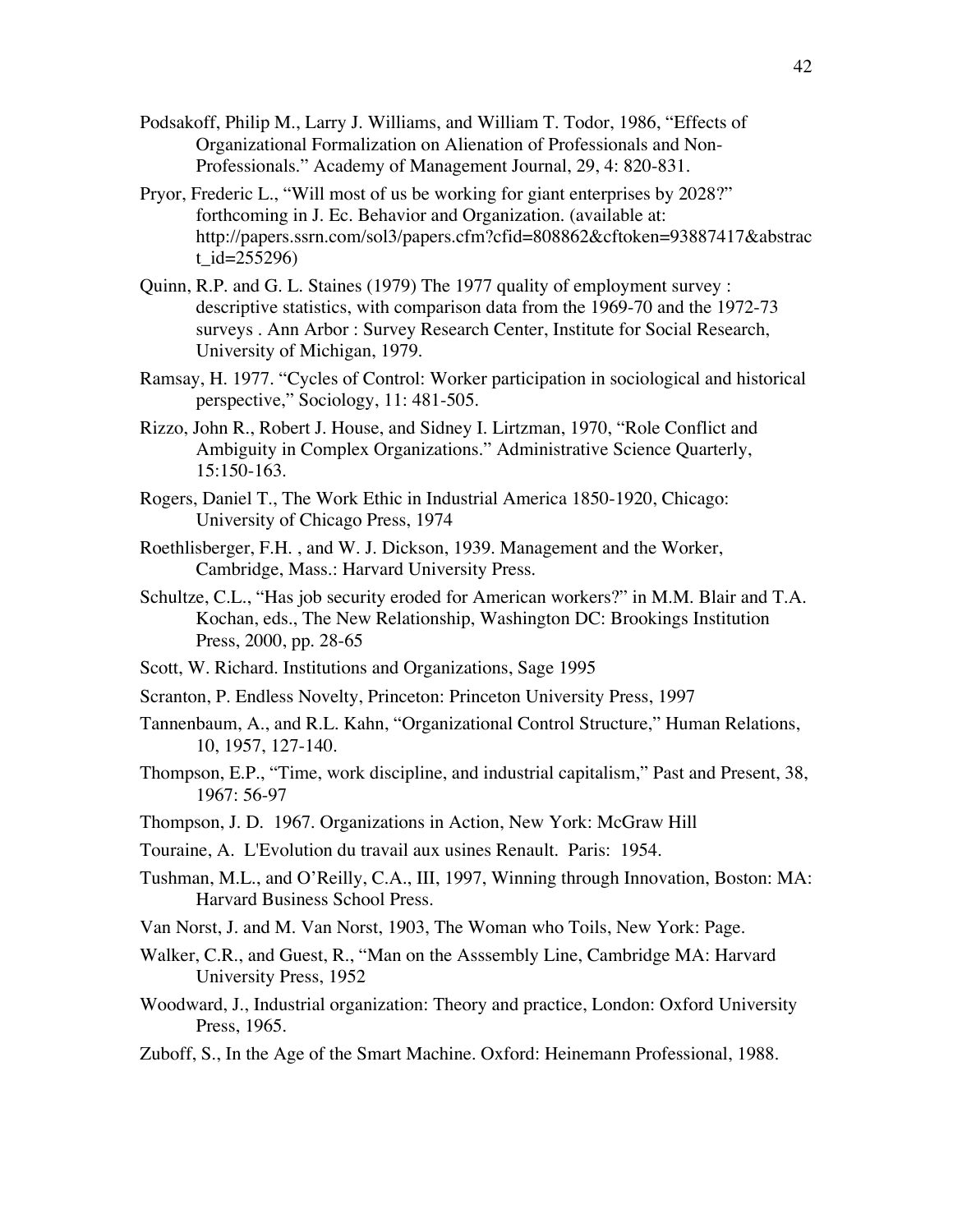| Year                    | 1900 | 1910 | 1920 | 1930 | 1940 | 1950 | 1960 | 1970 | 1980 | 1991 |
|-------------------------|------|------|------|------|------|------|------|------|------|------|
| Clerical                | 0.03 | 0.05 | 0.08 | 0.09 | 0.10 | 0.12 | 0.14 | 0.18 | 0.17 | 0.18 |
| Professional, technical | 0.04 | 0.05 | 0.05 | 0.07 | 0.07 | 0.09 | 0.11 | 0.14 | 0.15 | 0.17 |
| Service, excl. private  | 0.04 | 0.05 | 0.05 | 0.06 | 0.07 | 0.08 | 0.08 | 0.11 |      |      |
| household               |      |      |      |      |      |      |      |      |      |      |
| Private household       | 0.05 | 0.05 | 0.03 | 0.04 | 0.05 | 0.03 | 0.03 | 0.02 |      |      |
| workers                 |      |      |      |      |      |      |      |      |      |      |
| Service, including      | 0.09 | 0.10 | 0.08 | 0.10 | 0.12 | 0.11 | 0.11 | 0.13 | 0.13 | 0.13 |
| private household       |      |      |      |      |      |      |      |      |      |      |
| Salesworkers            | 0.05 | 0.05 | 0.05 | 0.06 | 0.07 | 0.07 | 0.07 | 0.07 | 0.11 | 0.12 |
| Operative and kindred   | 0.13 | 0.15 | 0.16 | 0.16 | 0.18 | 0.20 | 0.19 | 0.18 |      |      |
| Laborers, excl. farm    | 0.12 | 0.12 | 0.12 | 0.11 | 0.09 | 0.07 | 0.05 | 0.05 |      |      |
| and mine                |      |      |      |      |      |      |      |      |      |      |
| Operatives plus         | 0.25 | 0.27 | 0.28 | 0.27 | 0.27 | 0.27 | 0.24 | 0.23 | 0.18 | 0.15 |
| laborers, excl. farm    |      |      |      |      |      |      |      |      |      |      |
| and mine                |      |      |      |      |      |      |      |      |      |      |
| Managers,               | 0.06 | 0.07 | 0.07 | 0.07 | 0.07 | 0.09 | 0.08 | 0.08 | 0.10 | 0.13 |
| administrative,         |      |      |      |      |      |      |      |      |      |      |
| proprietors             |      |      |      |      |      |      |      |      |      |      |
| Craftsmen, foremen      | 0.11 | 0.12 | 0.13 | 0.13 | 0.12 | 0.14 | 0.14 | 0.14 | 0.12 | 0.11 |
| Farmers                 | 0.20 | 0.17 | 0.15 | 0.12 | 0.10 | 0.07 | 0.04 | 0.02 |      |      |
| Farm laborers and       | 0.18 | 0.14 | 0.12 | 0.09 | 0.07 | 0.04 | 0.02 | 0.01 |      |      |
| foremen                 |      |      |      |      |      |      |      |      |      |      |
| Farmers plus farm       | 0.38 | 0.31 | 0.27 | 0.21 | 0.17 | 0.11 | 0.06 | 0.03 | 0.03 | 0.03 |
| laborers                |      |      |      |      |      |      |      |      |      |      |

## **Exhibit 1: Evolution of the occupational structure of the U.S. labor force**

Data for 1980 and 1991 combine operatives and laborers, do not distinguish private household workers, and do not distinguish farm laborers from farmers and farm managers.

Source: U.S. Bureau of the Census, 1900--1970. Data for 1980 and 1991 from Barley and Orr, 1997, p. 3, based on Klein, 1984.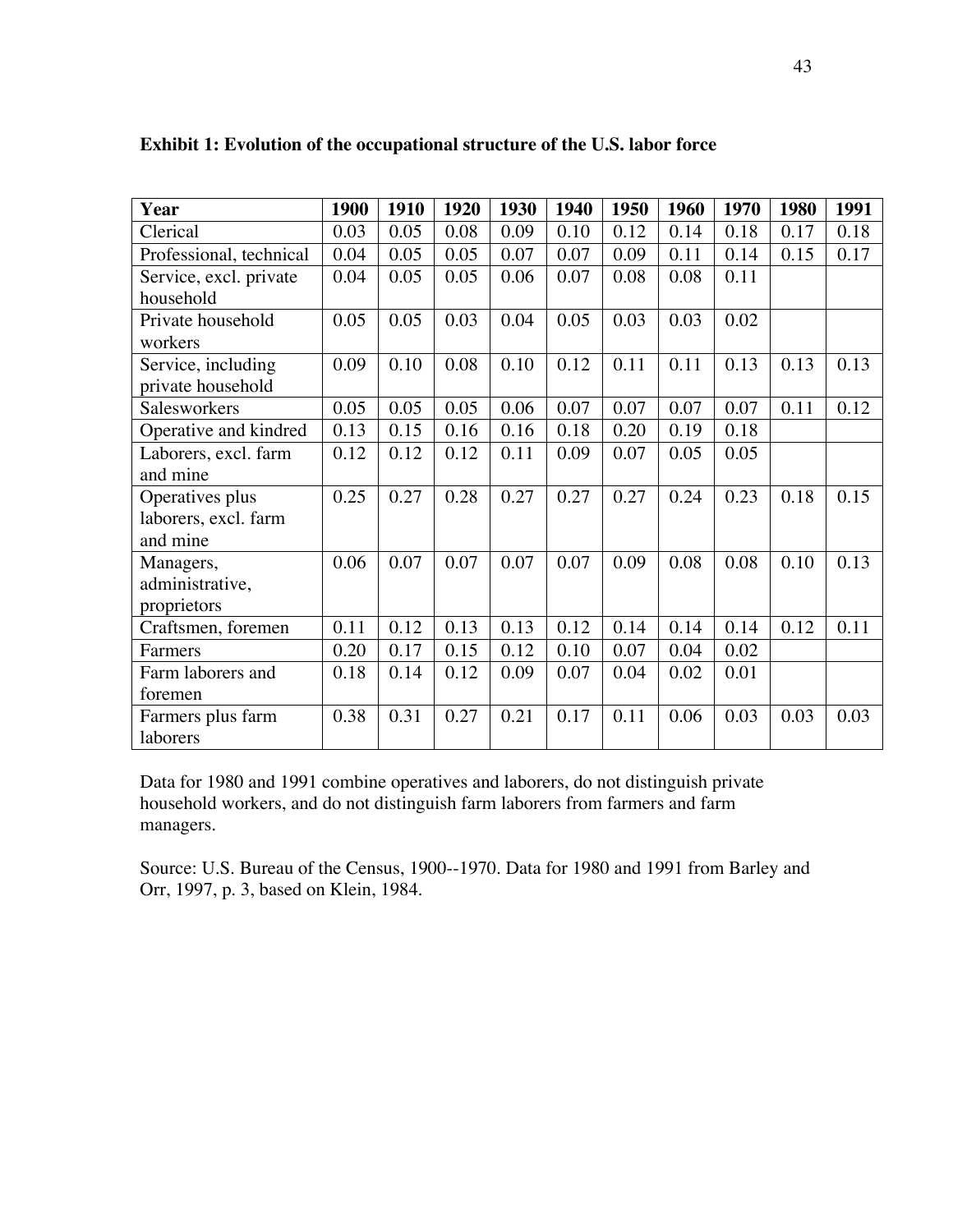|                                 | All core occupations | Blue-collar<br>core workers | Professional/technical<br>core workers |  |  |
|---------------------------------|----------------------|-----------------------------|----------------------------------------|--|--|
| Closeness of                    |                      |                             |                                        |  |  |
| supervision:                    |                      |                             |                                        |  |  |
| Complete                        | 5.87                 | 5.88                        | 4.81                                   |  |  |
| Large                           | 24.26                | 14.96                       | 20.56                                  |  |  |
| Moderate                        | 53.02                | 61.95                       | 43.08                                  |  |  |
| Small                           | 16.60                | 16.91                       | 30.65                                  |  |  |
| None                            | 0.25                 | 0.29                        | 0.90                                   |  |  |
| Discretion over<br>pace:        |                      |                             |                                        |  |  |
| Complete                        | 6.63                 | 7.11                        | 12.80                                  |  |  |
| Large                           | 24.31                | 16.80                       | 37.55                                  |  |  |
| Moderate                        | 36.75                | 47.42                       | 28.95                                  |  |  |
| Small                           | 19.98                | 15.75                       | 9.19                                   |  |  |
| None                            | 12.32                | 12.91                       | 11.52                                  |  |  |
| Discretion over work<br>method: |                      |                             |                                        |  |  |
| Complete                        | 4.81                 | 3.13                        | 8.97                                   |  |  |
| Large                           | 39.86                | 39.88                       | 45.77                                  |  |  |
| Moderate                        | 37.04                | 39.70                       | 32.59                                  |  |  |
| Small                           | 14.21                | 11.24                       | 12.67                                  |  |  |
| None                            | 4.07                 | 6.05                        | 0.0                                    |  |  |

## **Exhibit 2: Degree of control over work by "core" employees**

Source: Osterman National Survey of Establishments, cited in Cappelli et al., 1997: 100.

Note: core occupations are the largest group of non-supervisory, non-managerial workers in the surveyed establishment, directly involved in making the product or providing the service. Blue-collar workers were 42.5% of core occupations, sales were 19%, service were 18.3%, and professional/technical were 14.3% (Osterman 1994: 175).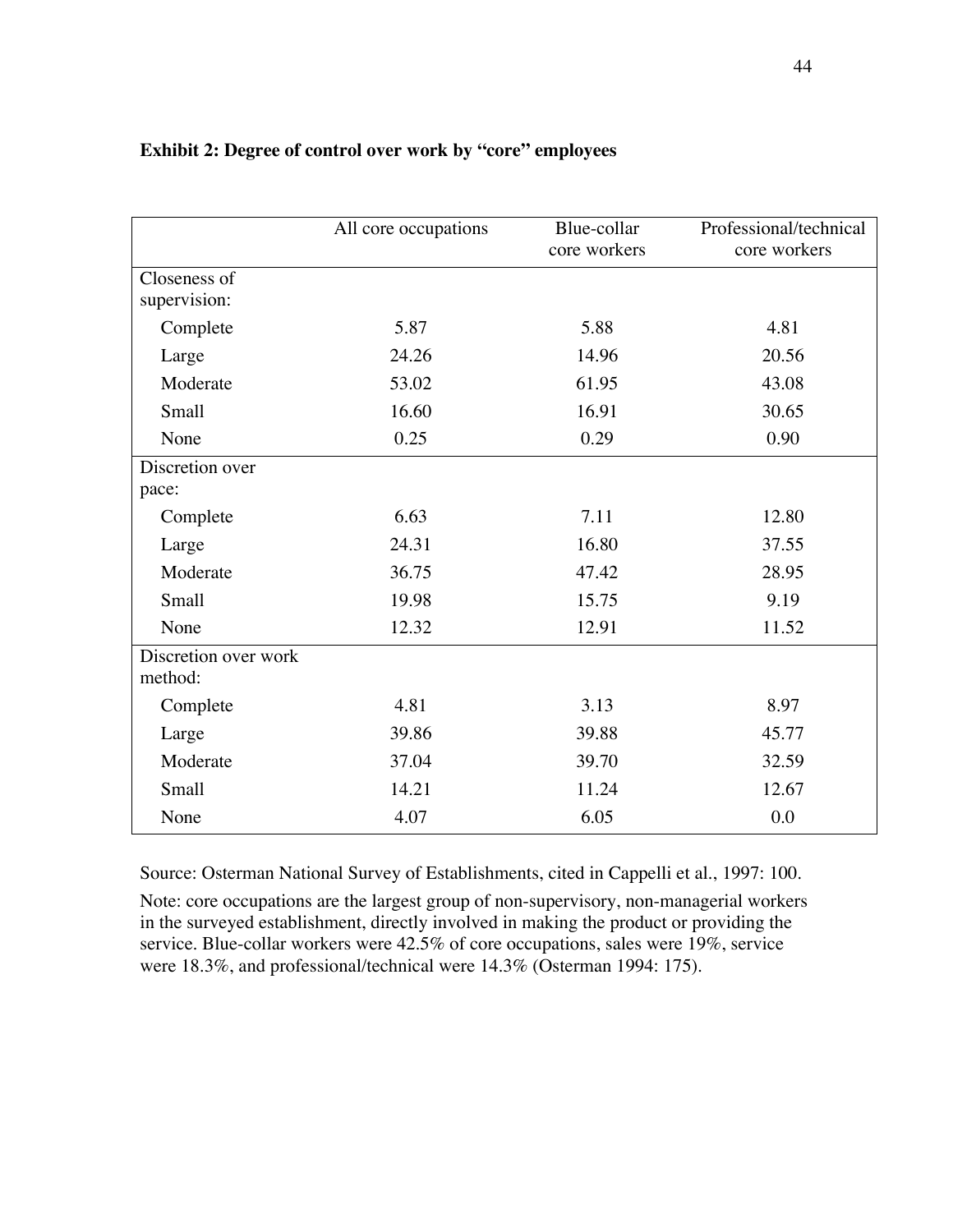## **Exhibit 3: Woodward's typology of production systems**

|                       | unit production | mass production | continuous process |
|-----------------------|-----------------|-----------------|--------------------|
| no. of mgt levels     | 3               | $\overline{4}$  | 6                  |
| supervisor span of    | 23              | 48              | 15                 |
| control               |                 |                 |                    |
| direct:indirect labor | 9:1             | 4:1             | 1:1                |
| ratio                 |                 |                 |                    |
| manager to total      | low             | medium          | high               |
| personnel ratio       |                 |                 |                    |
| production worker     | high            | low             | high               |
| average skill level   |                 |                 |                    |
| formalization of      | low             | high            | low                |
| procedures            |                 |                 |                    |
| centralization        | low             | high            | low                |
| amount of verbal      | high            | low             | high               |
| communication         |                 |                 |                    |
| amount of written     | low             | high            | low                |
| communication         |                 |                 |                    |
| overall structure     | organic         | mechanistic     | organic            |

Source: Woodward, 1965